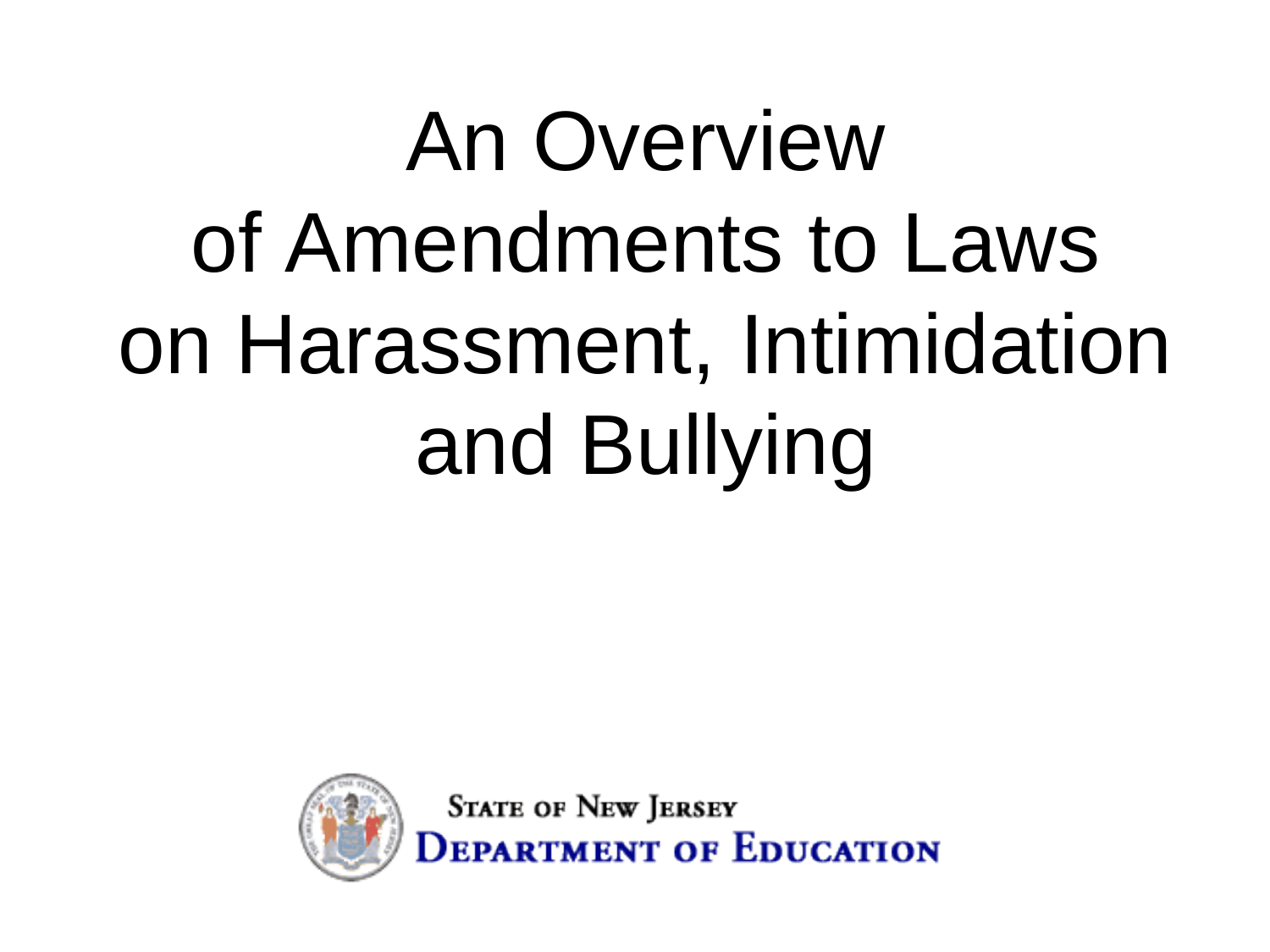### *The New Law*

- Intent is to strengthen standards for preventing, reporting, investigating, and responding to incidents of bullying and reduce the risk of suicide among students
- Effective September 2011
- Changes 13 statutes
- Affects districts and a number of state agencies, including NJDOE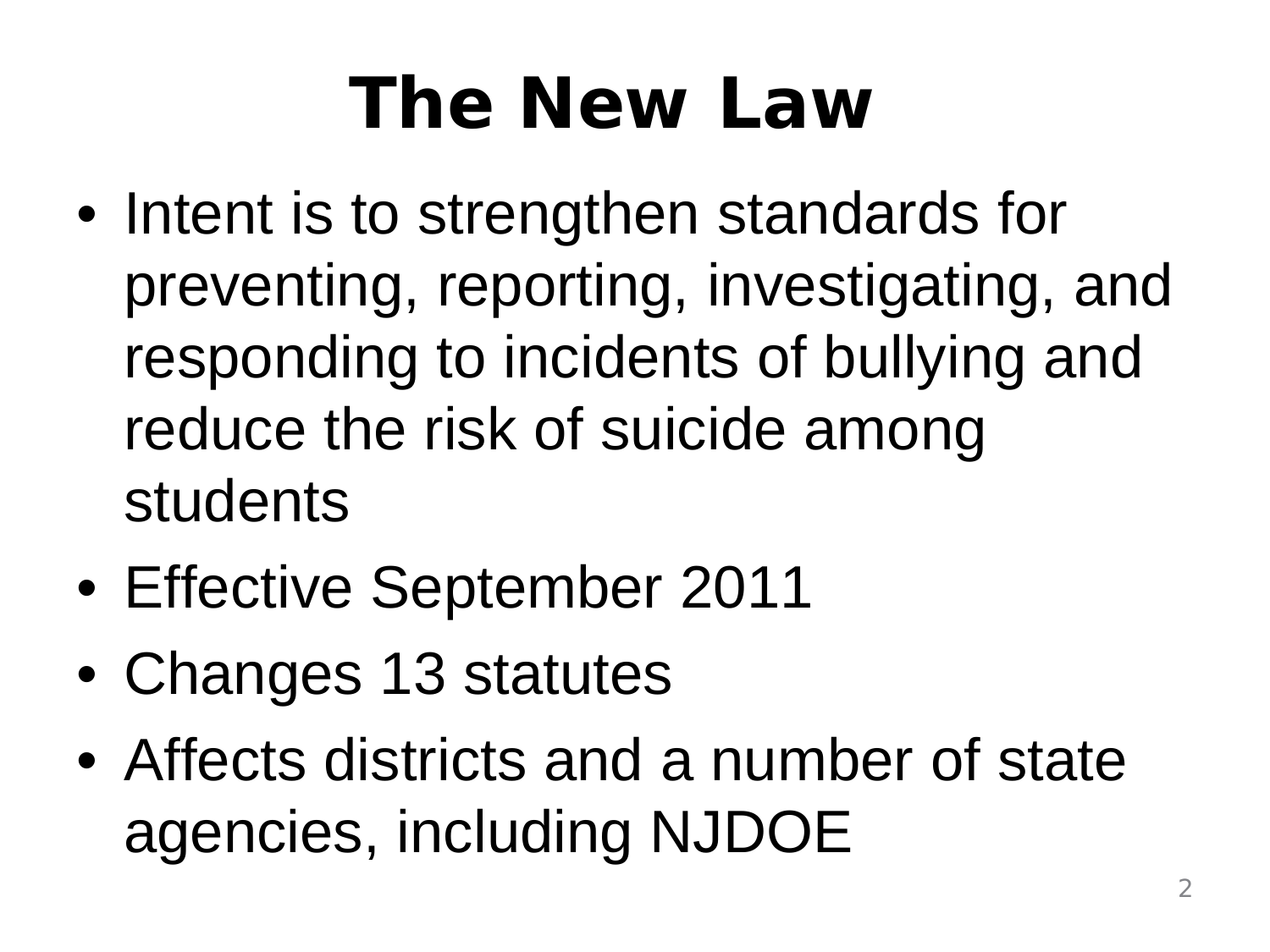### *Context*

- Legislation enacted September 2002 required each school to adopt an HIB policy
- Commission on Bullying in Schools established in January 2008, and submitted its recommendations to the Governor in December 2009
- The new law was introduced in October 2010
- Approved by the Legislature in November 2010
- Signed by the Governor in January 2011
- Primarily adds requirements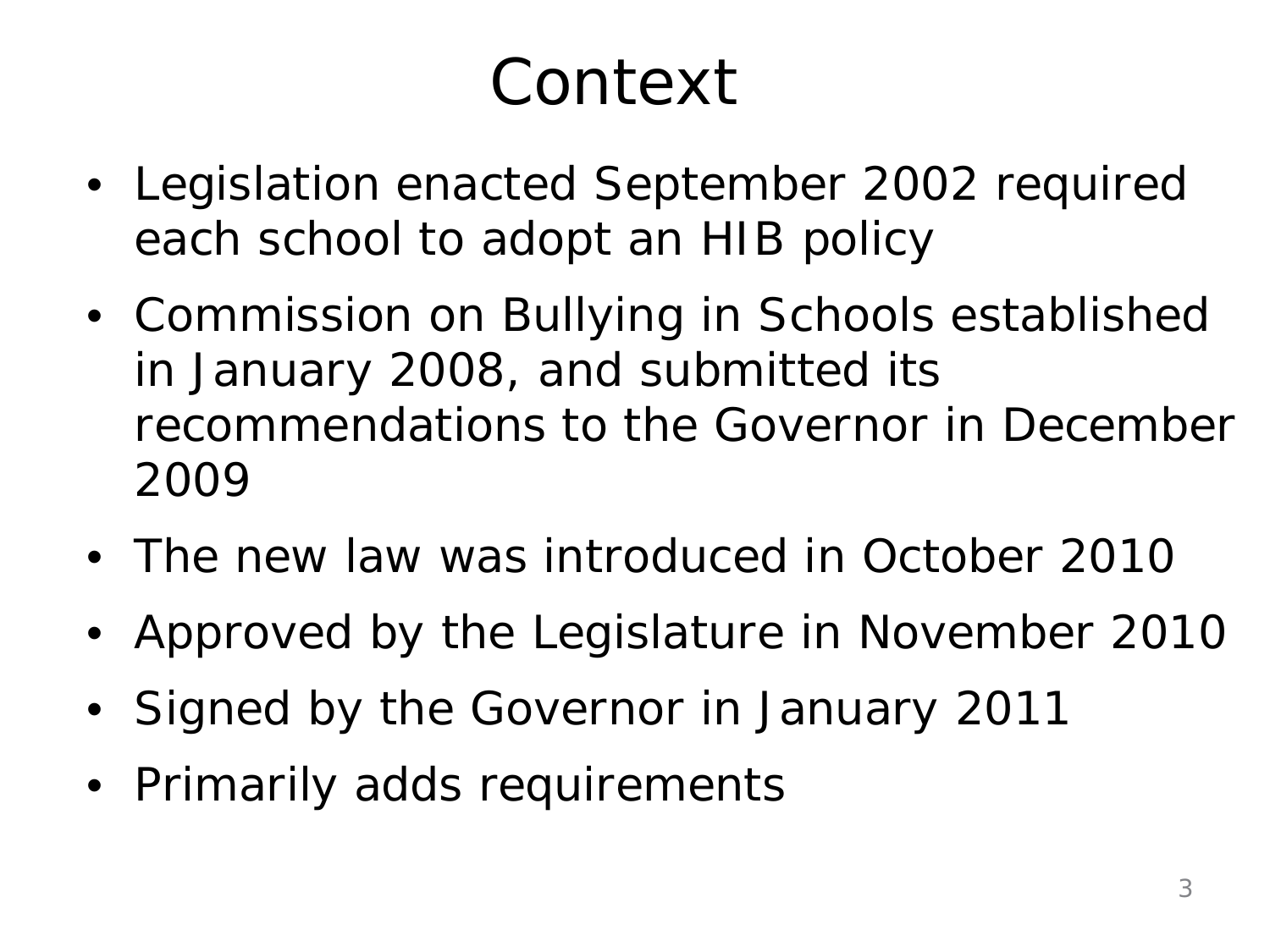### *Major Changes*

- Definition of HIB
- District Staff Functions
- Policy and Procedures
- Programs
- Training Requirements
- Public Reporting

*Note:* 

*Underline = New text. Brackets = Removed text.* 4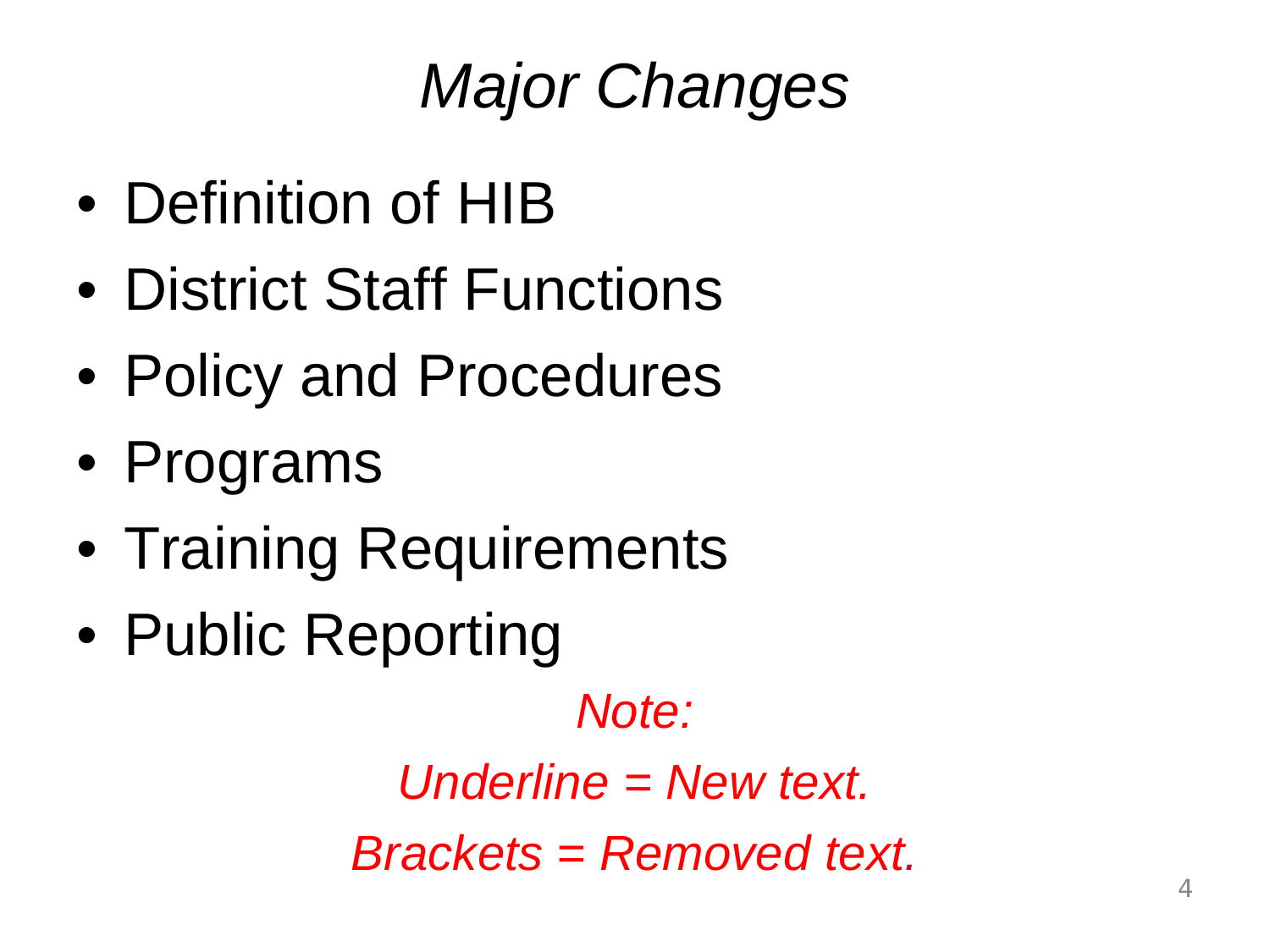### *New HIB Definition*

"Harassment, intimidation or bullying" means any gesture, any written, verbal or physical act, or any electronic communication, whether it be a single incident or a series of incidents, that is reasonably perceived as being motivated either by any actual or perceived characteristic, such as race, color, religion, ancestry, national origin, gender, sexual orientation, gender identity and expression, or a mental, physical or sensory [handicap] disability, or by any other distinguishing characteristic, that takes place on school property, at any school-sponsored function **[**or**]**, on a school bus, or off school grounds as provided for in section 16 of P.L.2010, CHAPTER 122, that substantially disrupts or interferes with the orderly operation of the school or the rights of other students and that: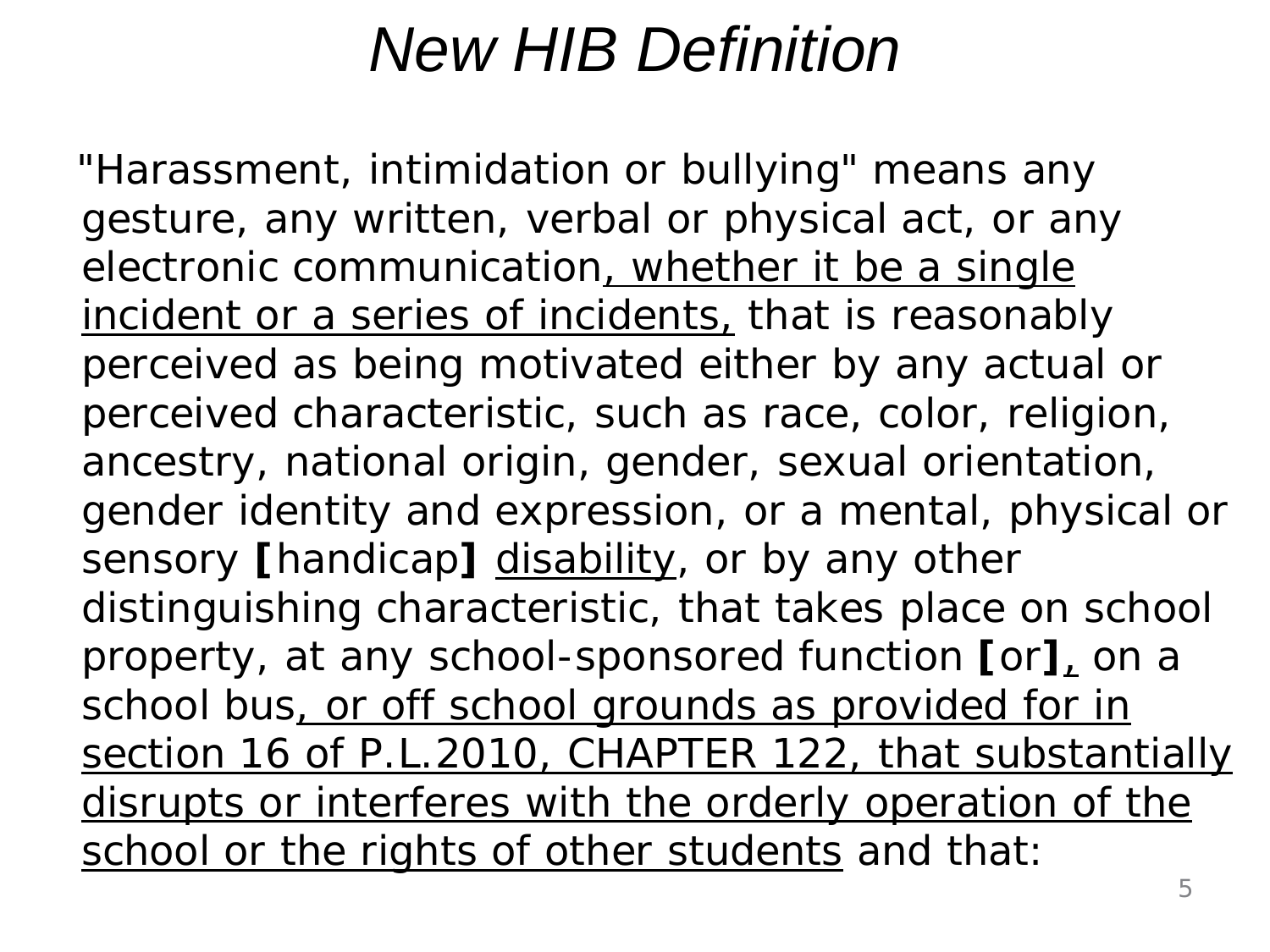### *New HIB Definition*

- a) a reasonable person should know, under the circumstances, will have the effect of physically or emotionally harming a student or damaging the student's property, or placing a student in reasonable fear of physical or emotional harm to his person or damage to his property; **[**or**]**
- b) has the effect of insulting or demeaning any student or group of students **[**in such a way as to cause substantial disruption in, or substantial interference with, the orderly operation of the school**]**; or
- c) creates a hostile educational environment for the student by interfering with a student's education or by severely or pervasively causing physical or emotional harm to the student.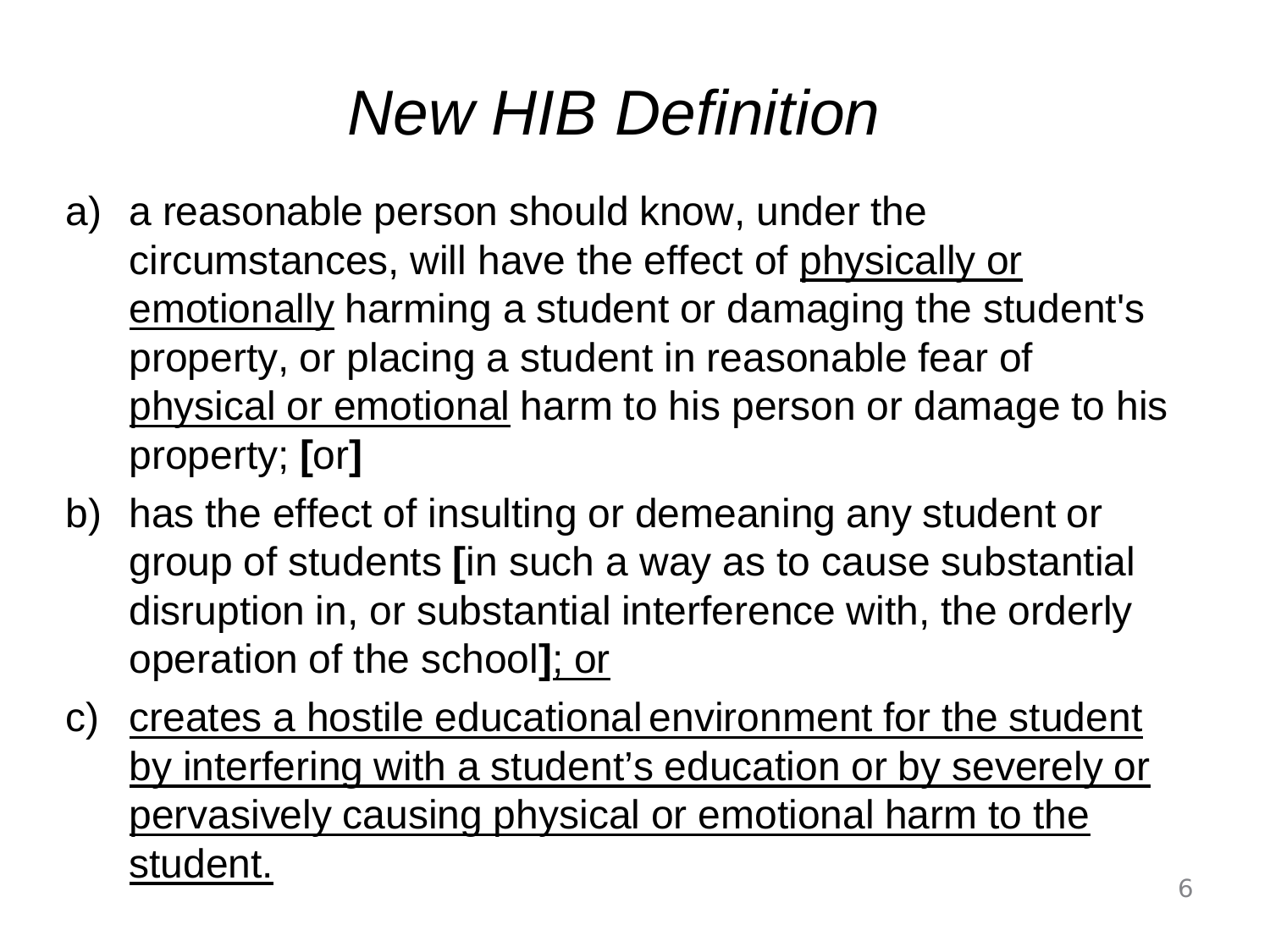### *New School District Staff Functions*

- Anti-Bullying Coordinator (District)
- Anti-Bullying Specialist (School)
- School Safety Team (School)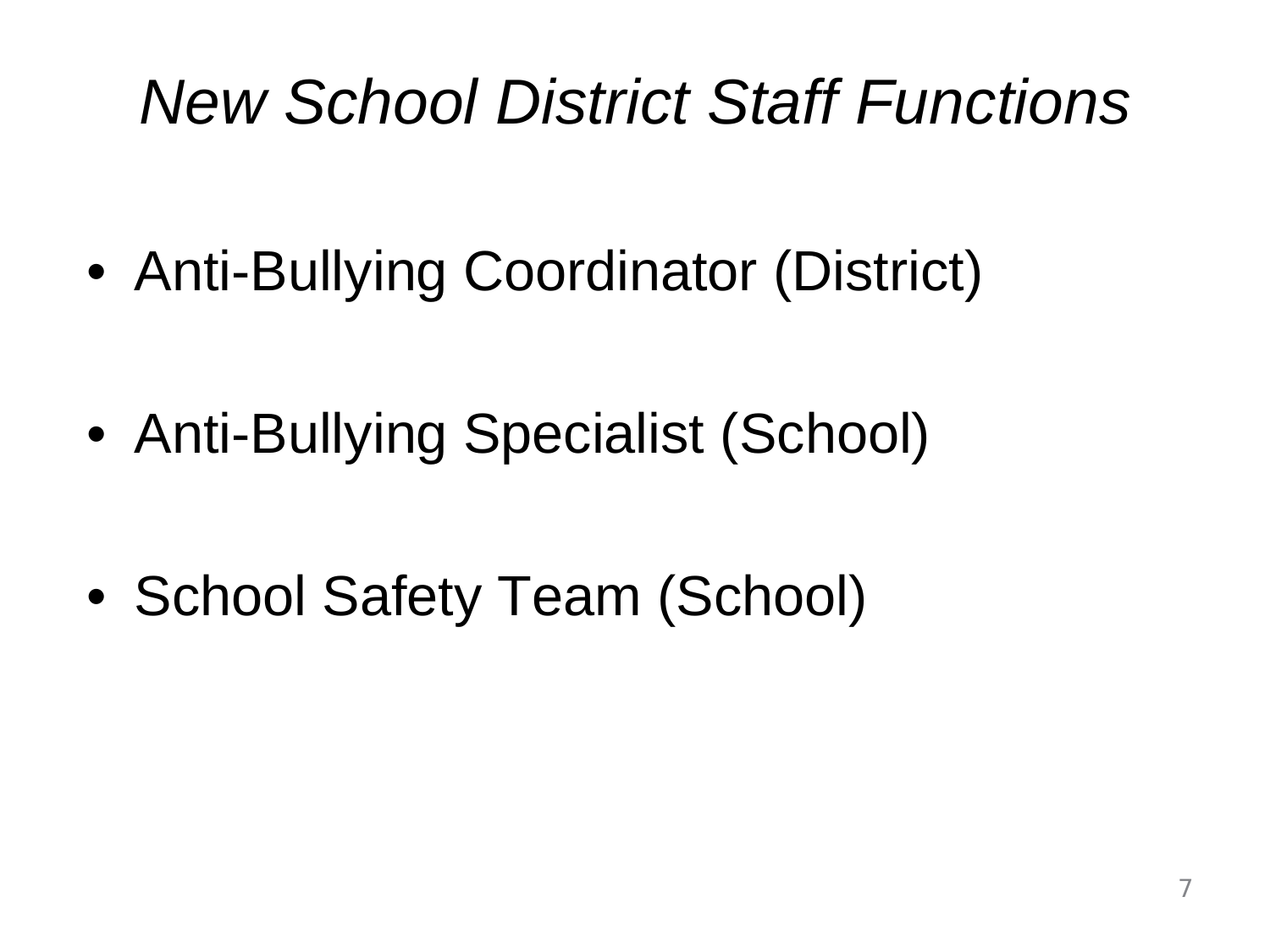### *Anti-Bullying Coordinator (District)*

- Appointed by Superintendent
	- $\checkmark$  Supt. must make every effort to appoint an employee of the school district as the anti-bullying coordinator
- Coordinates and strengthens district HIB policy to prevent, identify, and address HIB
	- Collaborates with anti-bullying specialists, board of education and supt.
	- $\checkmark$  Meets at least twice a school year with the antibullying specialists
- Provides data, in collaboration with the supt. to the NJDOE
- Performs other related duties  $\frac{8}{10}$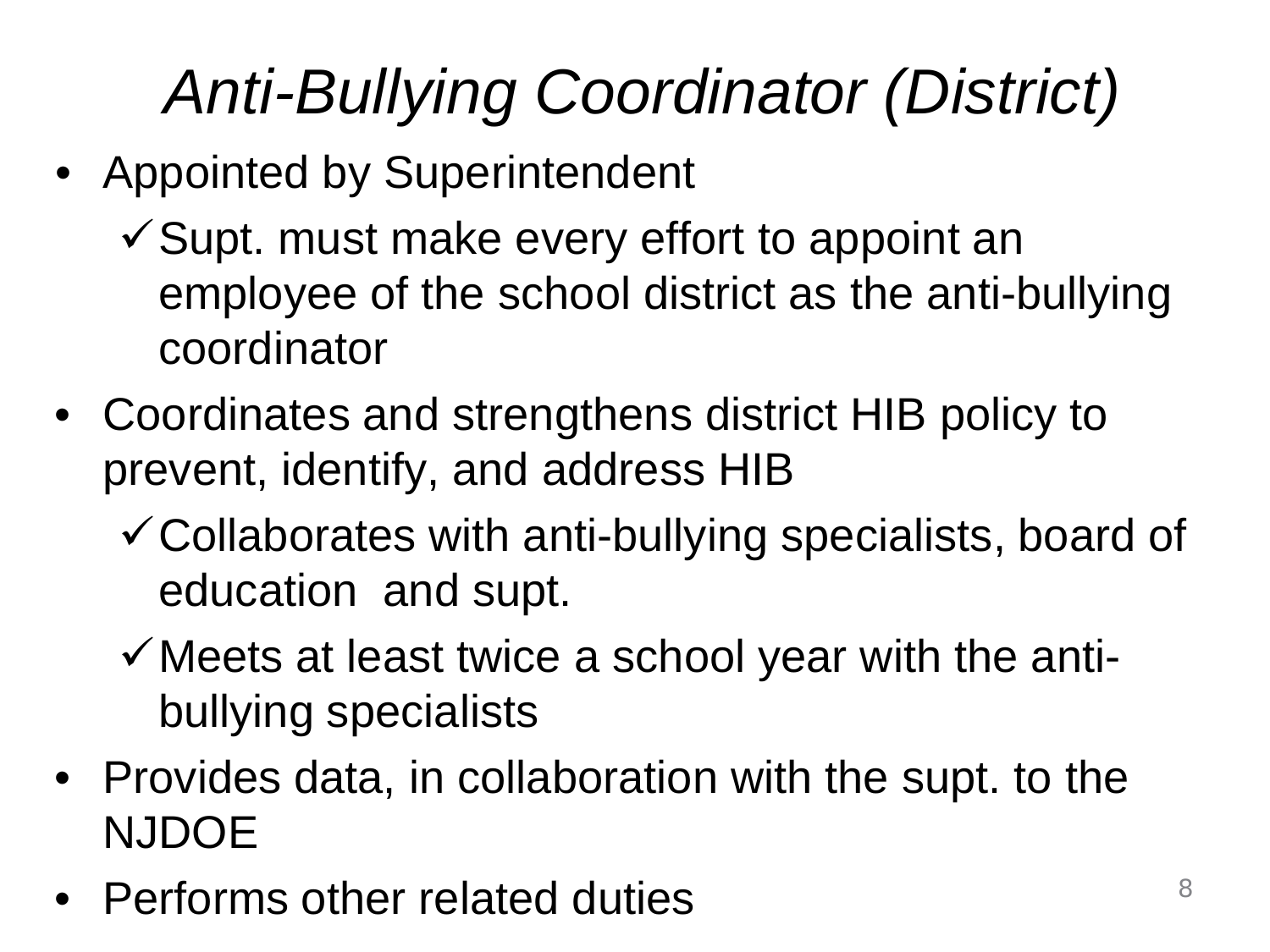### *Anti-bullying Specialist (School)*

- Appointed by the principal from currently employed staff
	- Guidance counselor, school psychologist, or other school staff trained as an anti-bullying specialist
- Chairs the school safety team
- Leads the investigation of reported HIB incidents
- Acts as the primary school official responsible for preventing, identifying, and addressing incidents of HIB in the school
- Assists the principal in implementing the range of ways for responding to HIB established by the school board
- Provides input to local school board on annual re- evaluation, reassessment, and review of policy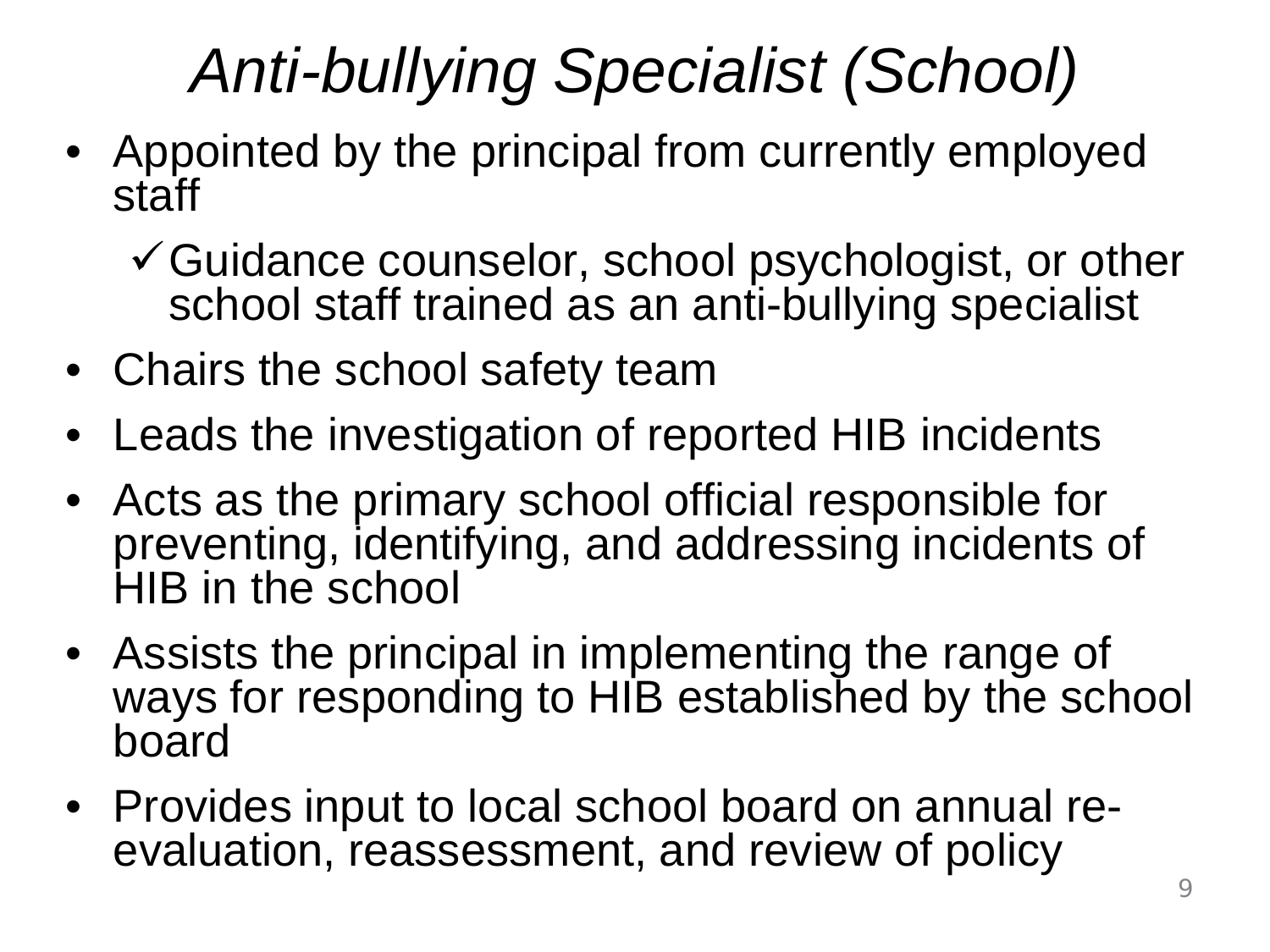### *School Safety Team (School)*

- Formed to develop, foster, and maintain a positive school climate, including HIB issues
- Meets at least 2 times per school year
- Consists of the principal *(or designee, preferably a senior administrator)* **and** principal appointees:
	- a teacher in the school,
	- the school anti-bullying specialist (serves as chair),
	- a parent (as defined in *N.J.A.C.* 6A:16-1.3) of a student in the school, **and**
	- $-$  other members determined by the principal  $\frac{100}{100}$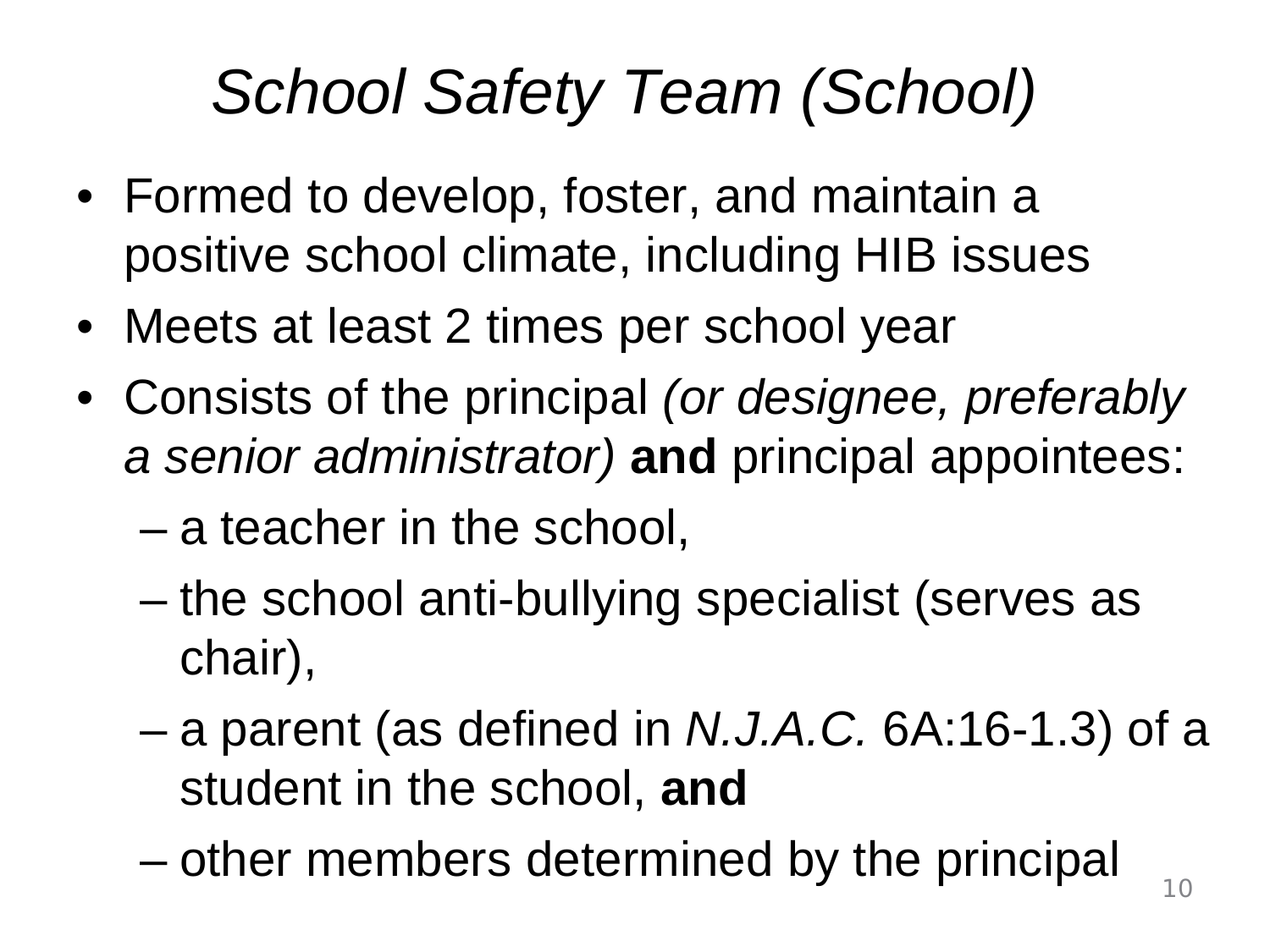### *School Safety Team (cont.)*

- Receive any HIB complaints reported to principal**\***
- Receive copies of any HIB investigation reports**\***
- Identify and address patterns of HIB in the school**\***
- Review and strengthen school climate and policies in order to prevent and address HIB
	- **\*** Parent team members may only participate in activities that do not compromise student confidentiality.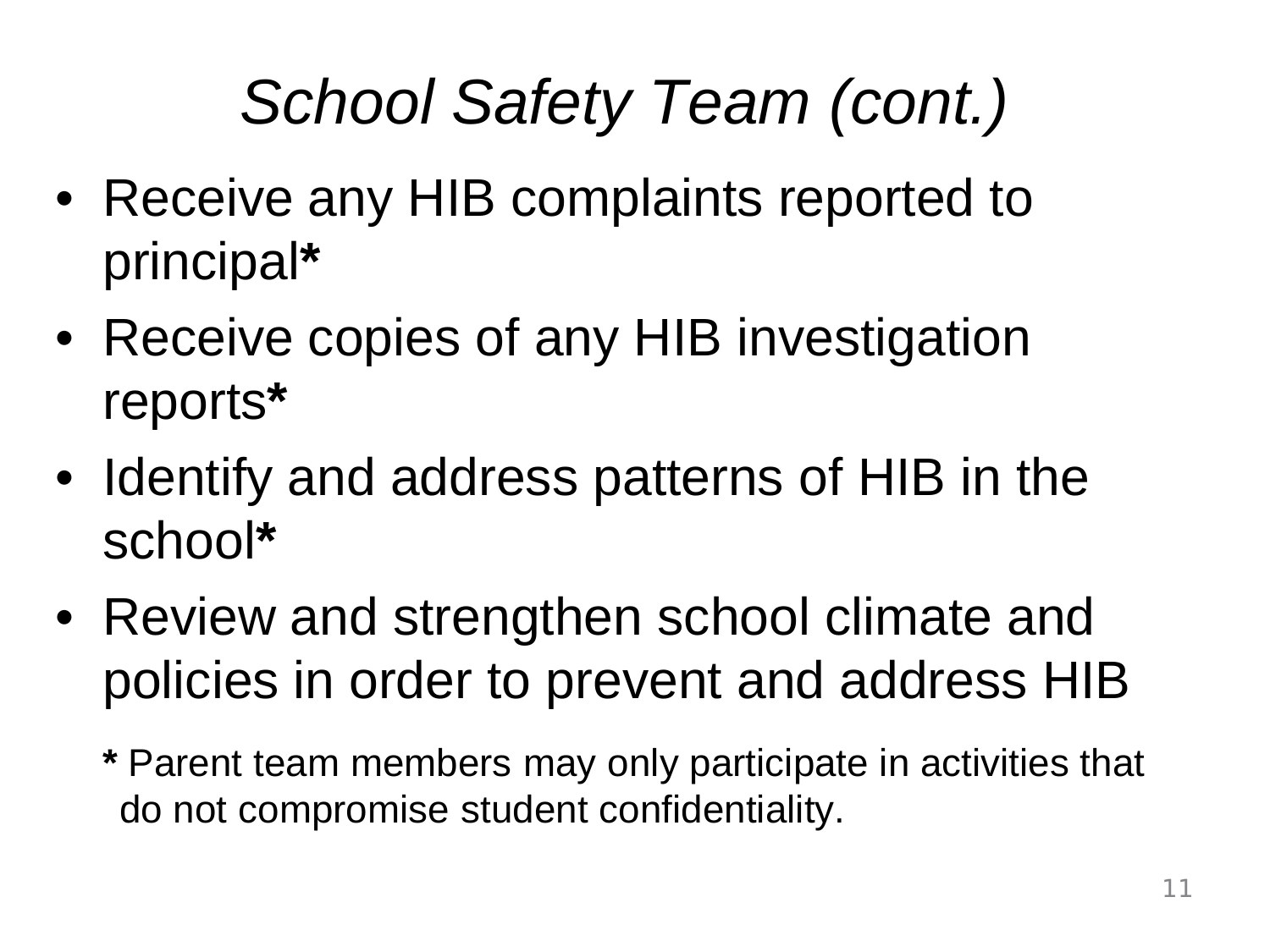### *School Safety Team (cont.)*

- Educate the community (*i.e.*, students, teachers, administrators, parents) to prevent and address HIB
- Participate in training (both required and requested)
- Collaborate with anti-bullying coordinator in data collection and development of policies to prevent and address HIB
- Other duties related to HIB requested by principal or anti-bullying coordinator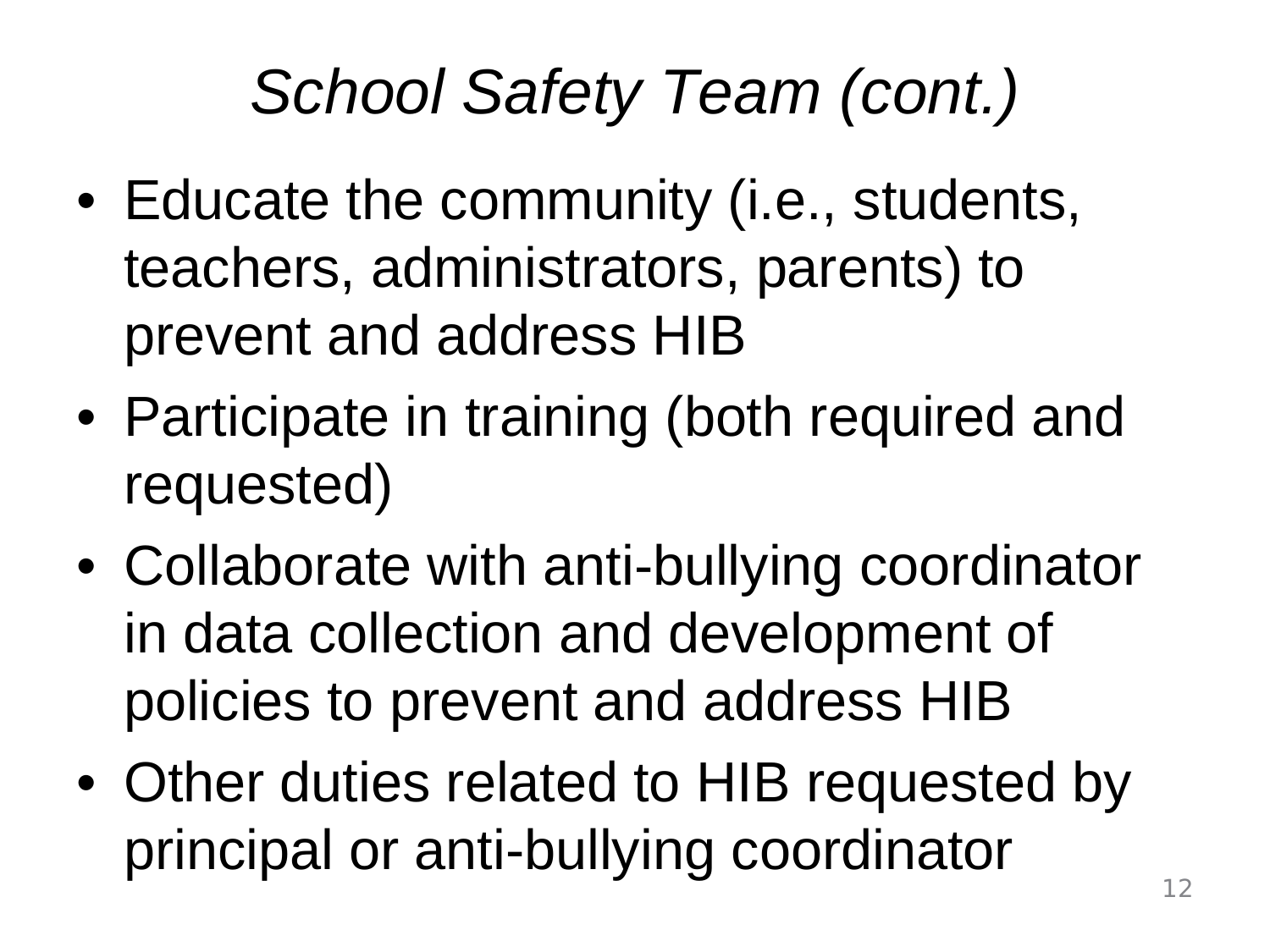### *NJDOE Model HIB Policy*

### **April 2011 Revision**

**http://www.state.nj.us/education/parents/bully.htm**

- Background
- Format
- Content

Note: Underlines below indicate new language. Brackets below indicate removed language.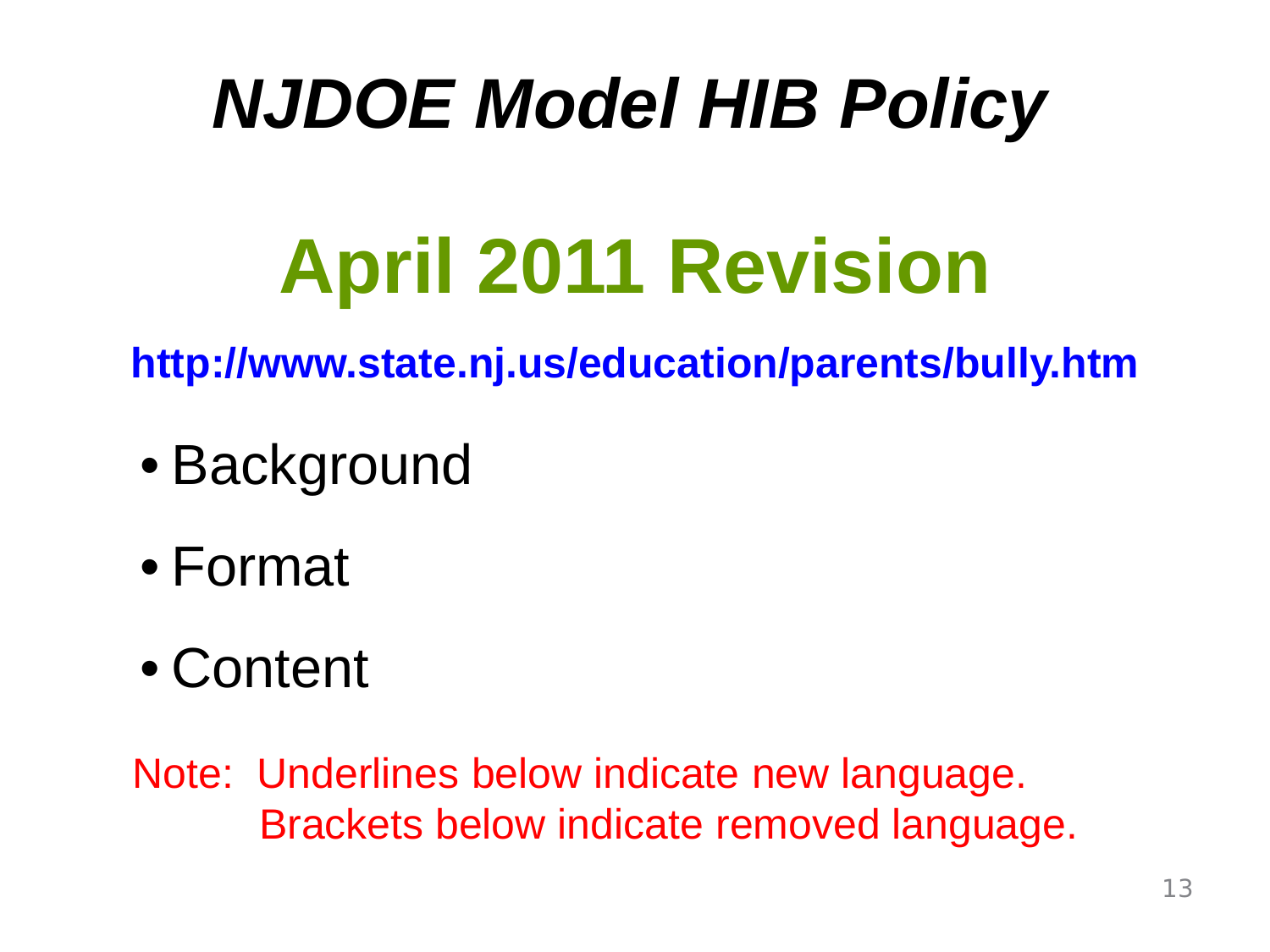

**Each school district shall adopt a policy prohibiting HIB. The school district shall [attempt to] adopt the policy through a process that includes representation of parents\*, school employees, volunteers, students, administrators, and community representatives.**

**\* As defined in** *N.J.A.C.* **6A:16-1.3**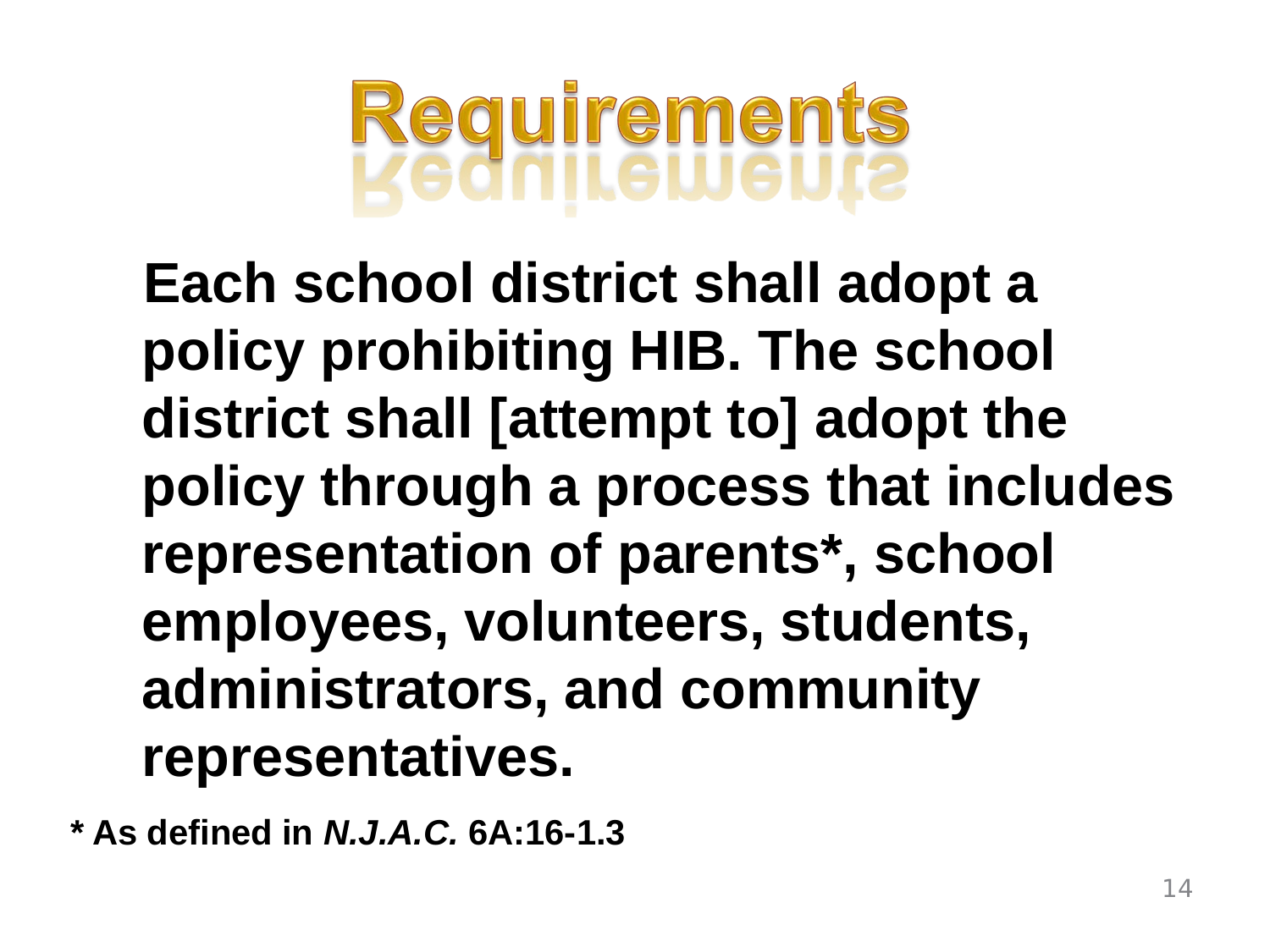# **Requirements<br>Kednileweurs**

### **#1 The policy shall contain a statement prohibiting HIB of a student.**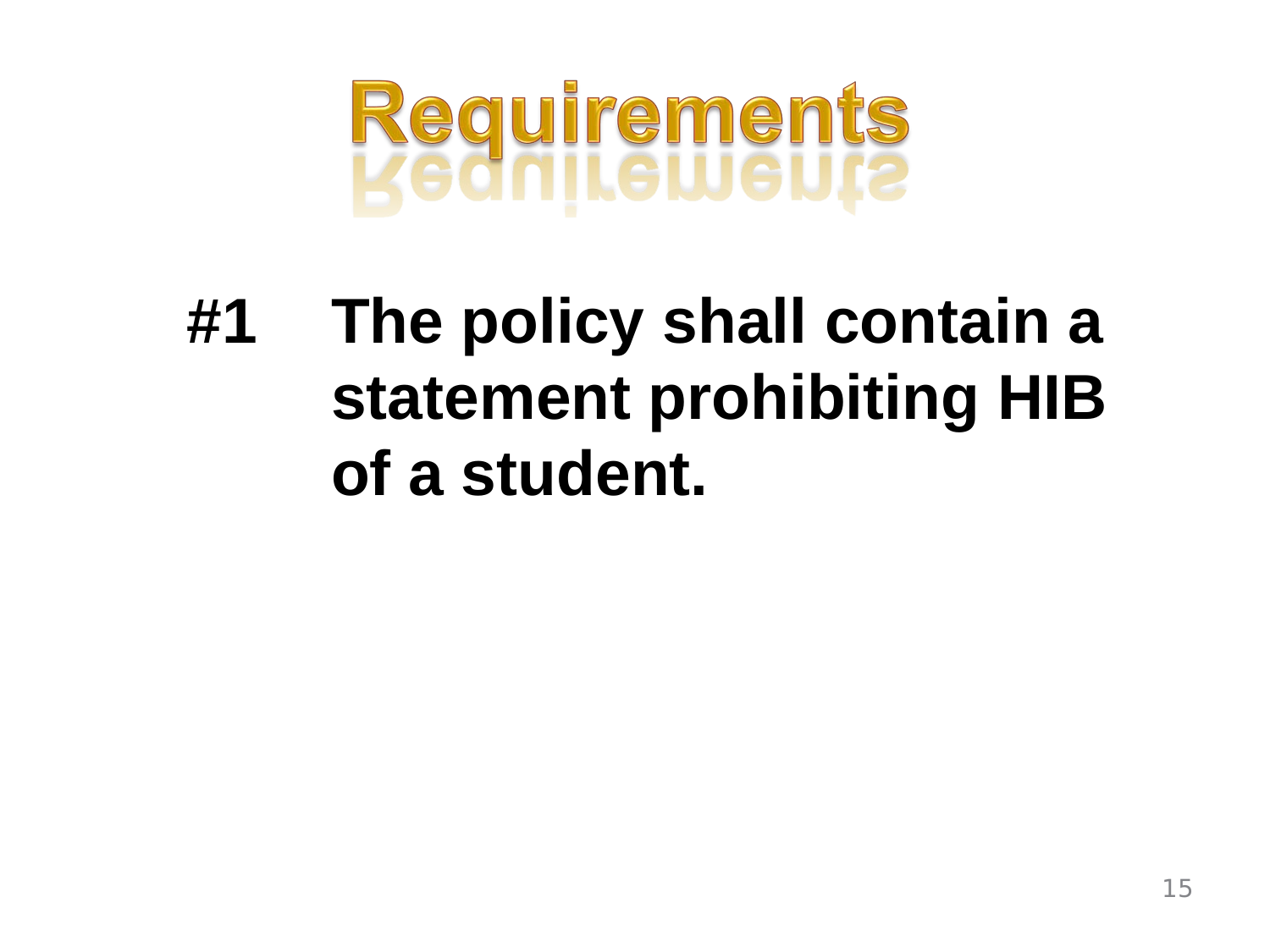### *Related NJ Administrative Code*

- 6A:16-7.1, Code of Student Conduct, and
- 6A:16-7.9, Intimidation, Harassment and Bullying
- $\checkmark$  These regulations sunset in 2011
- $\checkmark$  Readoption and amendments are on hold, per Executive Order #58, creating the Education Transformation Task Force

 $\checkmark$  Districts should refer to the new law to meet the new HIB requirements, and should continue to refer to *N.J.A.C.* 6A:16-7.1 regarding the code of student conduct and the student of  $\frac{16}{16}$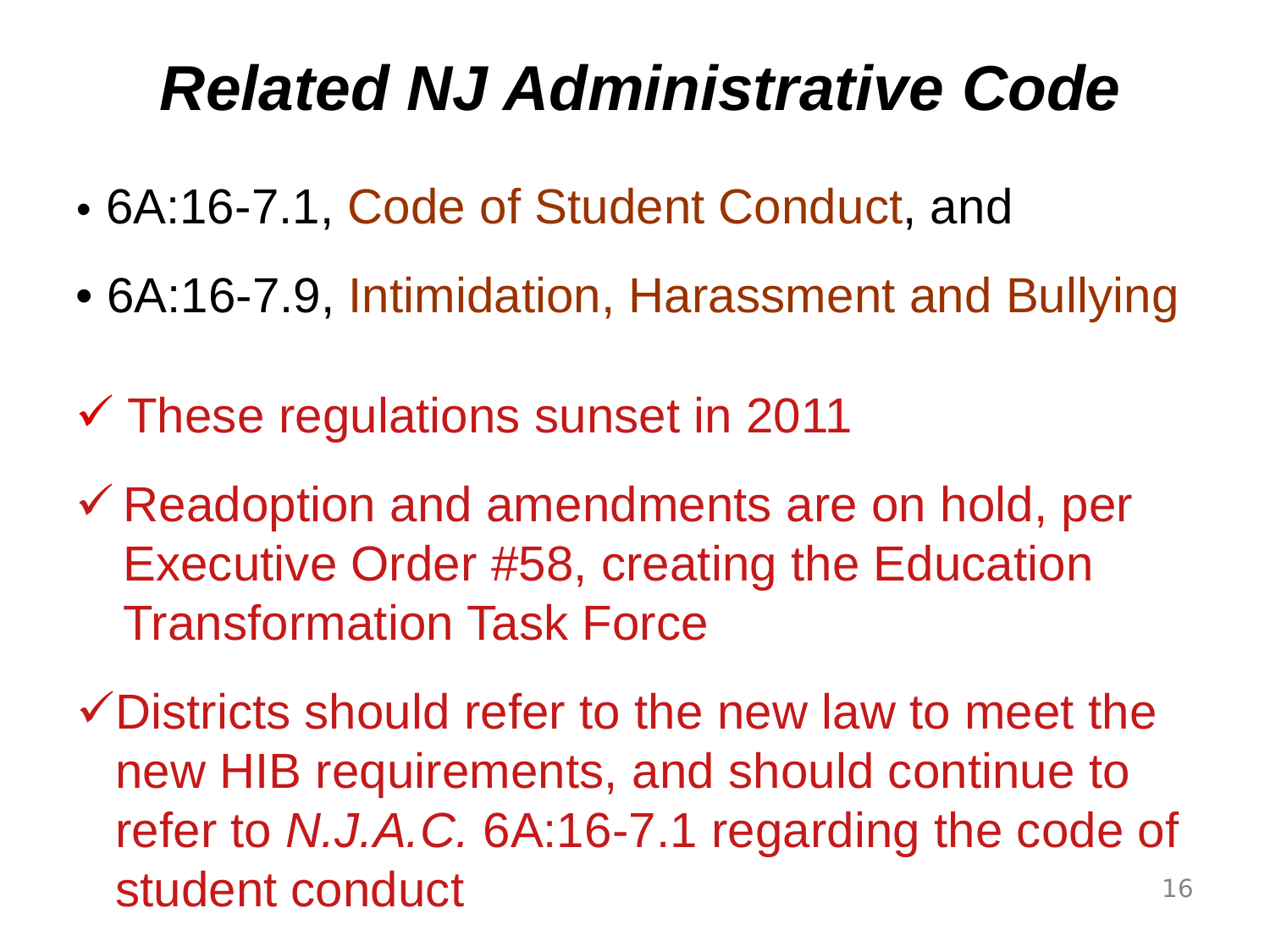# **Requirements<br>Kedniteweurz**

### **#2 The policy shall contain a definition of HIB no less inclusive than the statutory definition.**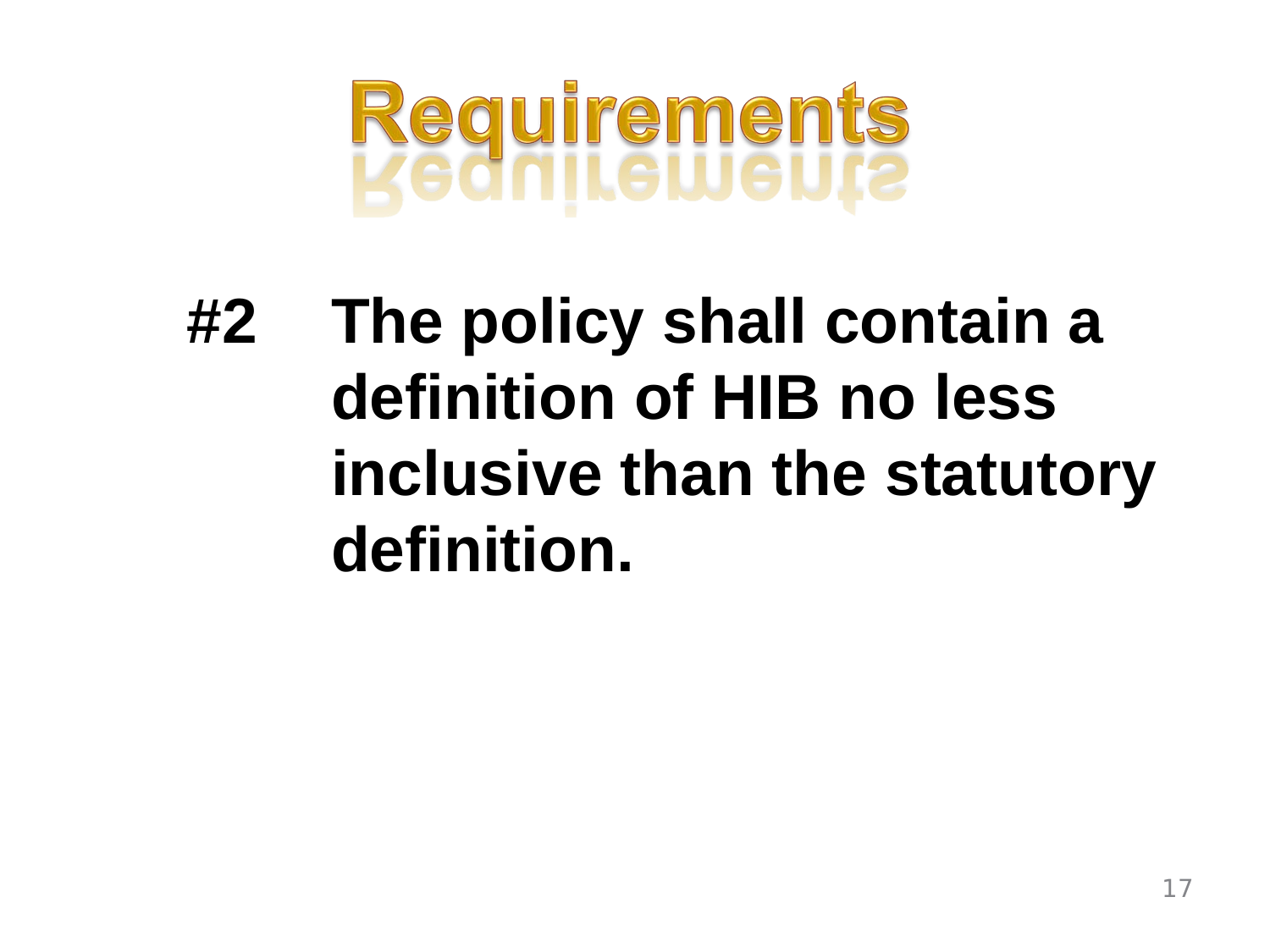# **Requirements<br>Kednikeweura**

### **#3 The policy shall include a description of the type of behavior expected from each student.**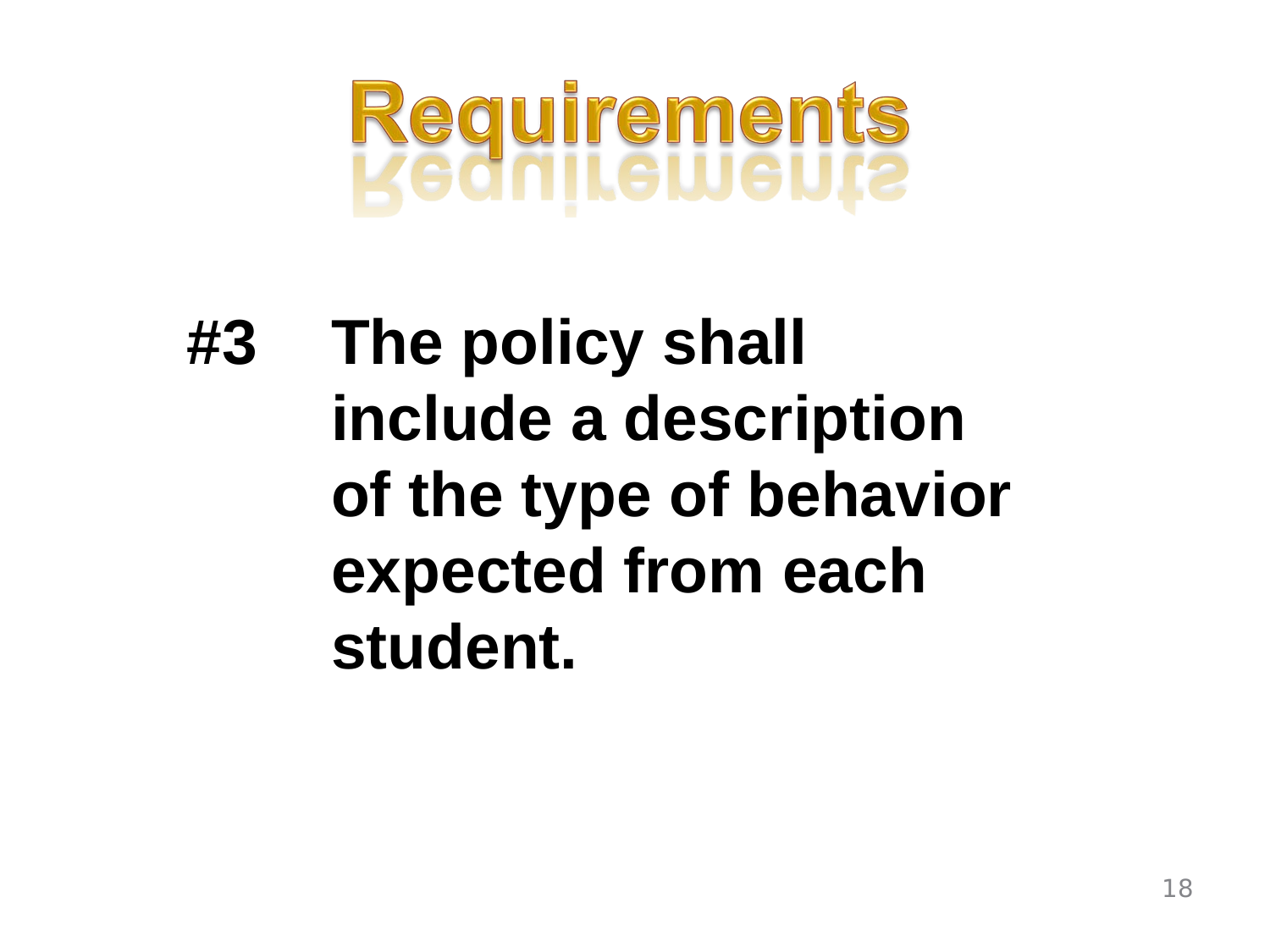# **Requirements<br>Kednikeweura**

### **#4 The policy shall include the consequences and appropriate remedial actions for a person who commits an act of HIB.**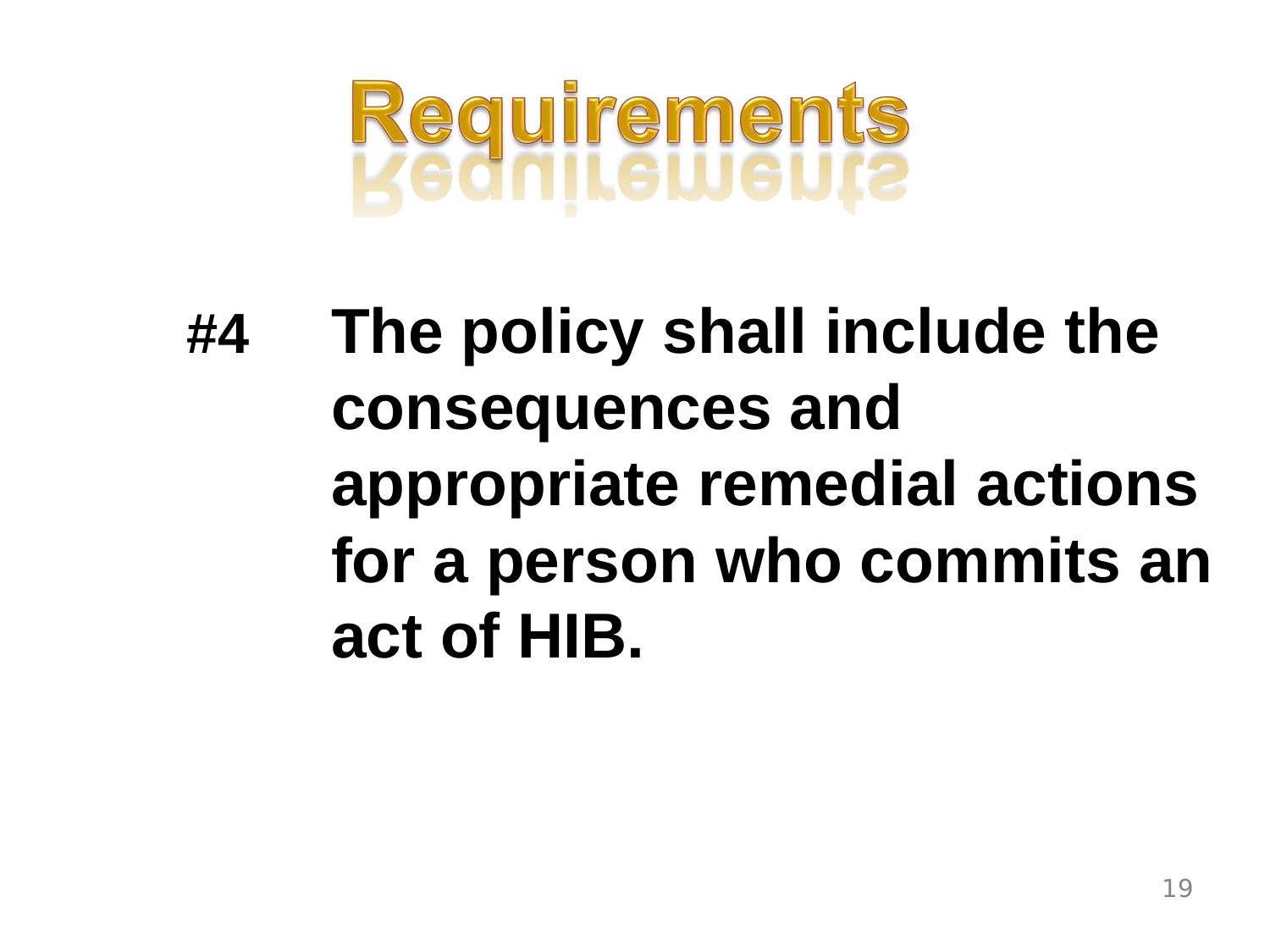### *Suspension or Expulsion*

• HIB has been added to the statute (*N.J.S.A.* 18A:37-2) listing the conduct that may constitute good cause for suspension or expulsion.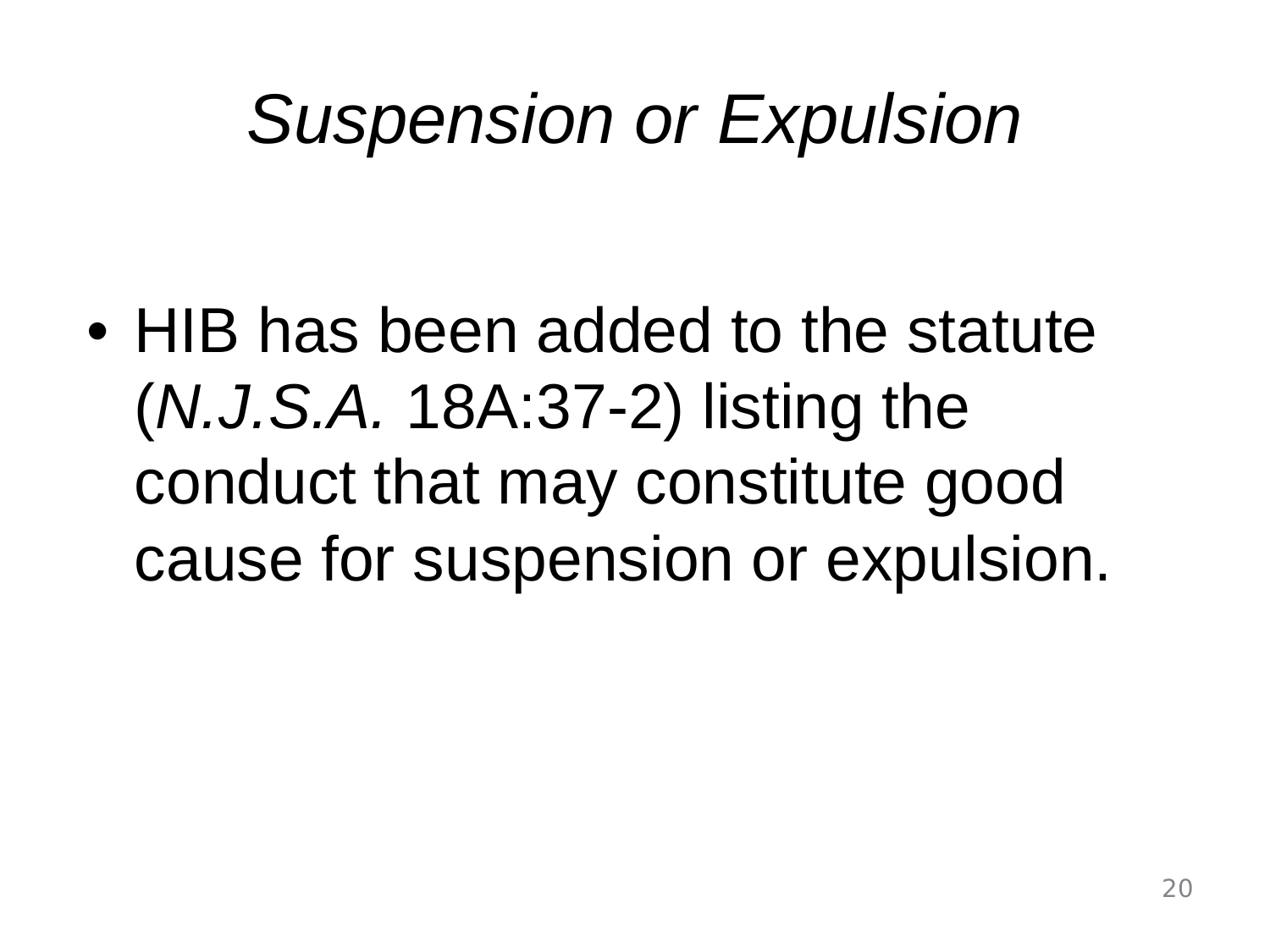## Requirements<br>Vedniteweur?

**#5 The policy shall include a procedure for reporting an act of HIB, including a provision that permits a person to report act of HIB anonymously; however, this shall not be construed to permit formal disciplinary action solely on the basis of an anonymous report.**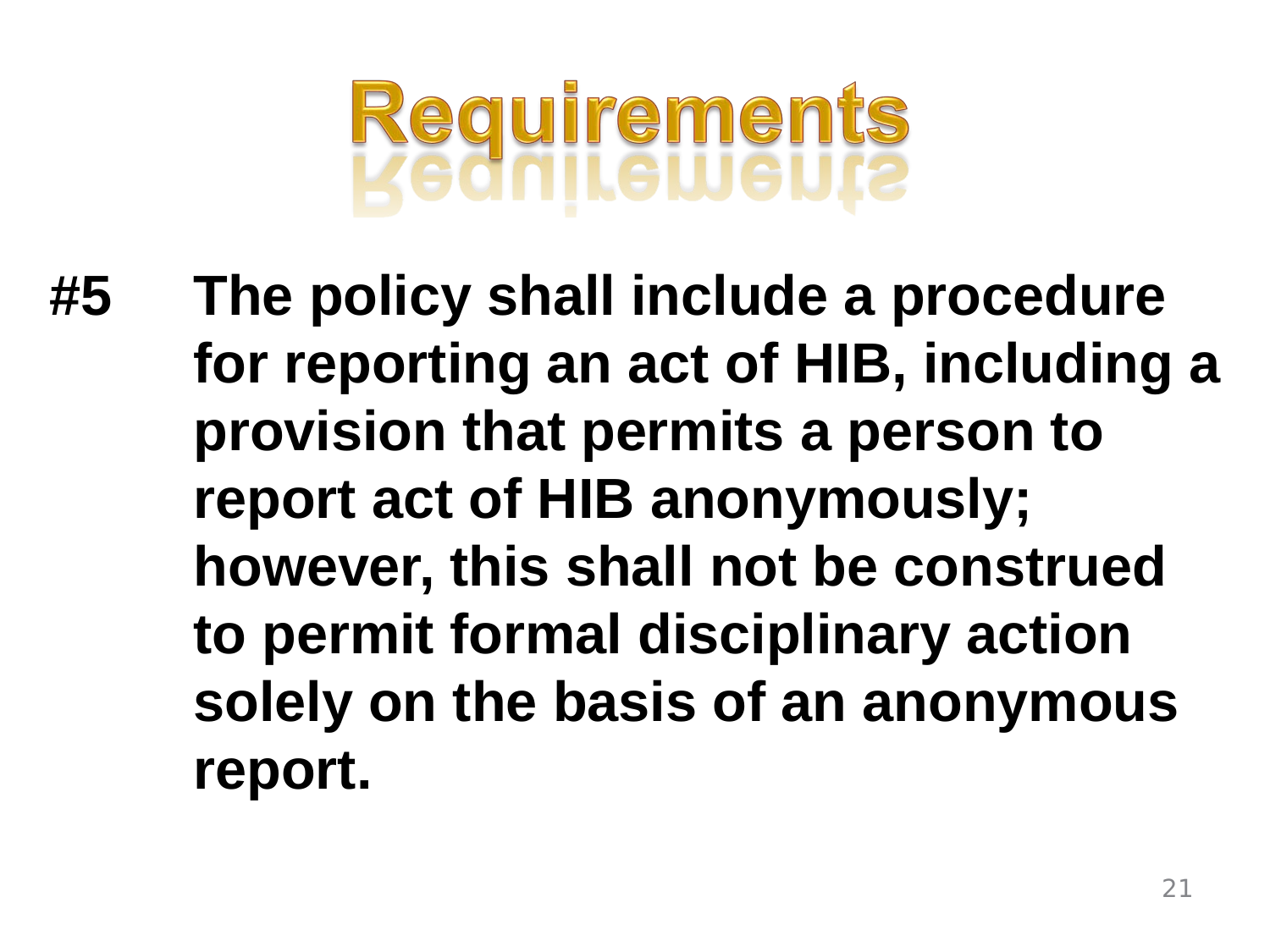### *New: Reporting Procedures*

- All acts of HIB must be reported verbally to the principal on the same day when the school employee or contracted service provider witnessed or received reliable information regarding any such incident
- Principal must inform parents of all students involved in the alleged incident
	- $\checkmark$  May discuss the availability of counseling and other intervention services
- All acts of HIB also must be reported in writing to the principal within 2 school days of when the school employee or contracted service provider witnessed or received reliable information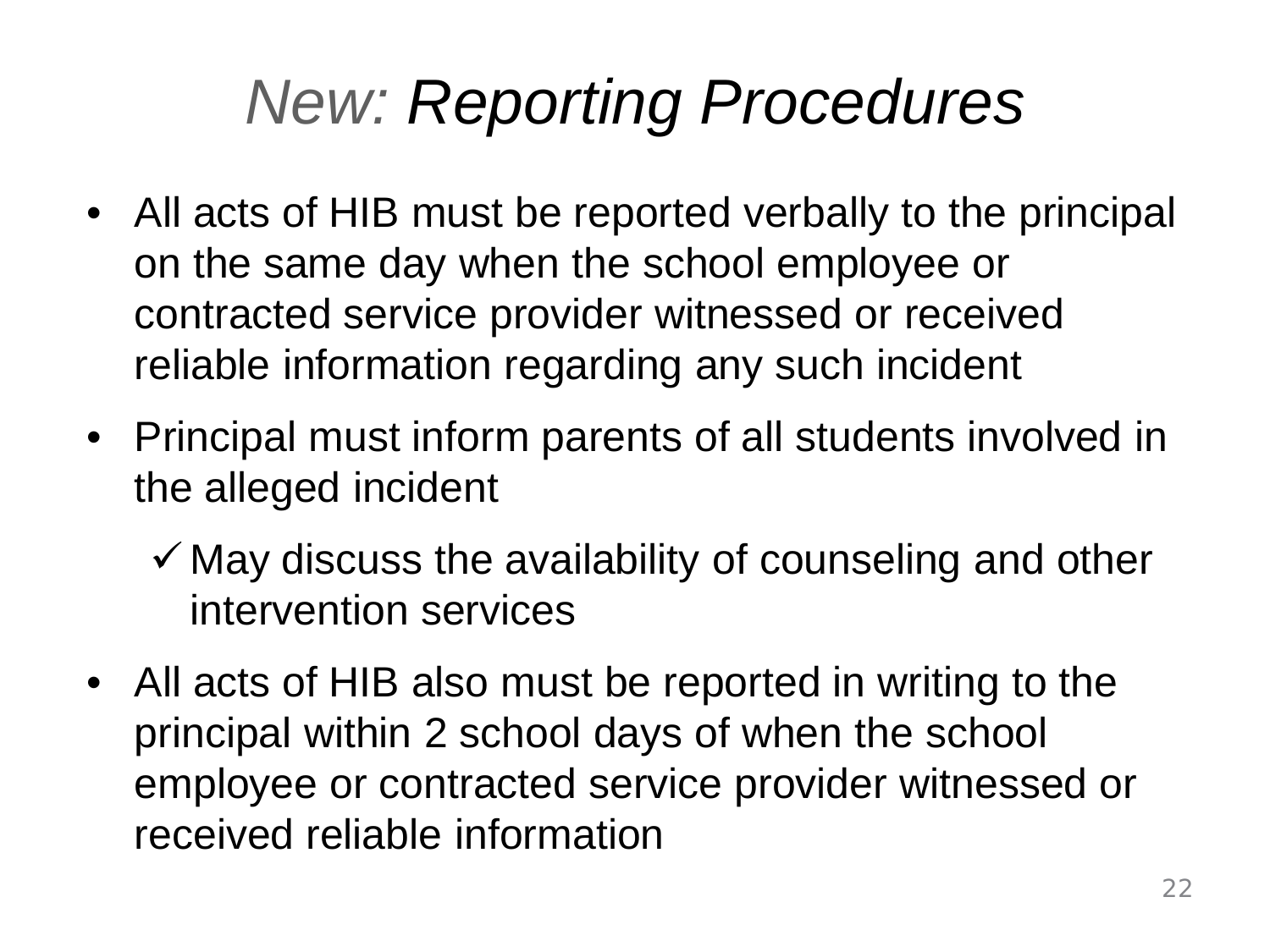### *New: Reporting Expectations*

A member of a board of education, school employee, contracted service provider, student or volunteer who has witnessed, or has reliable information that a student has been subject to, harassment, intimidation or bullying shall report the incident to the appropriate school official designated by the school district's policy, or to any school administrator or safe schools resource officer, who shall immediately initiate the school district's procedures concerning school bullying.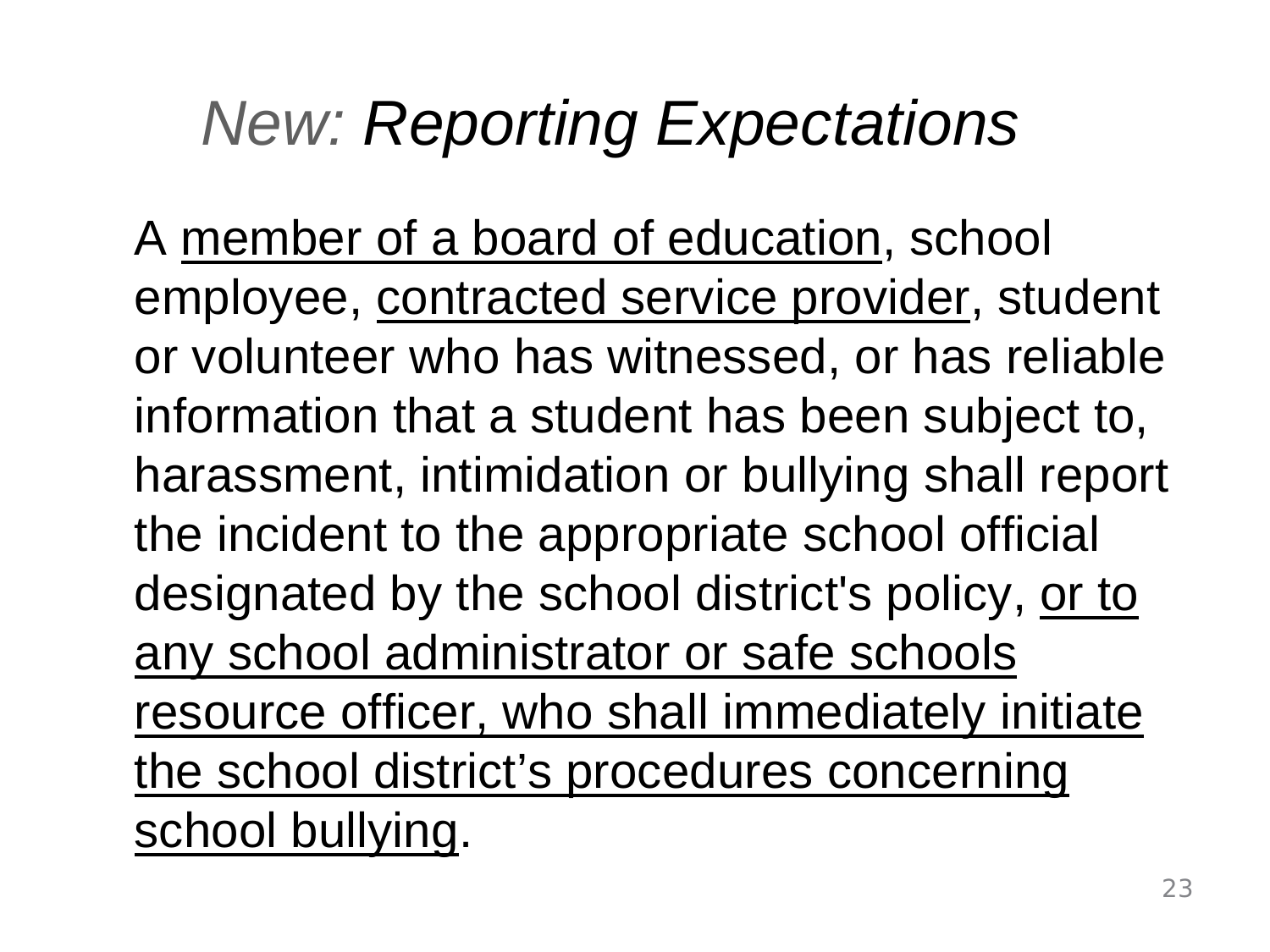### *New: Reporting Expectations (cont.)*

A member of a board of education or a school employee who promptly reports an incident of harassment, intimidation or bullying, to the appropriate school official designated by the school district's policy, or to any school administrator or safe schools resource officer, and who makes this report in compliance with the procedures in the district's policy, is immune from a cause of action for damages arising from any failure to remedy the reported incident.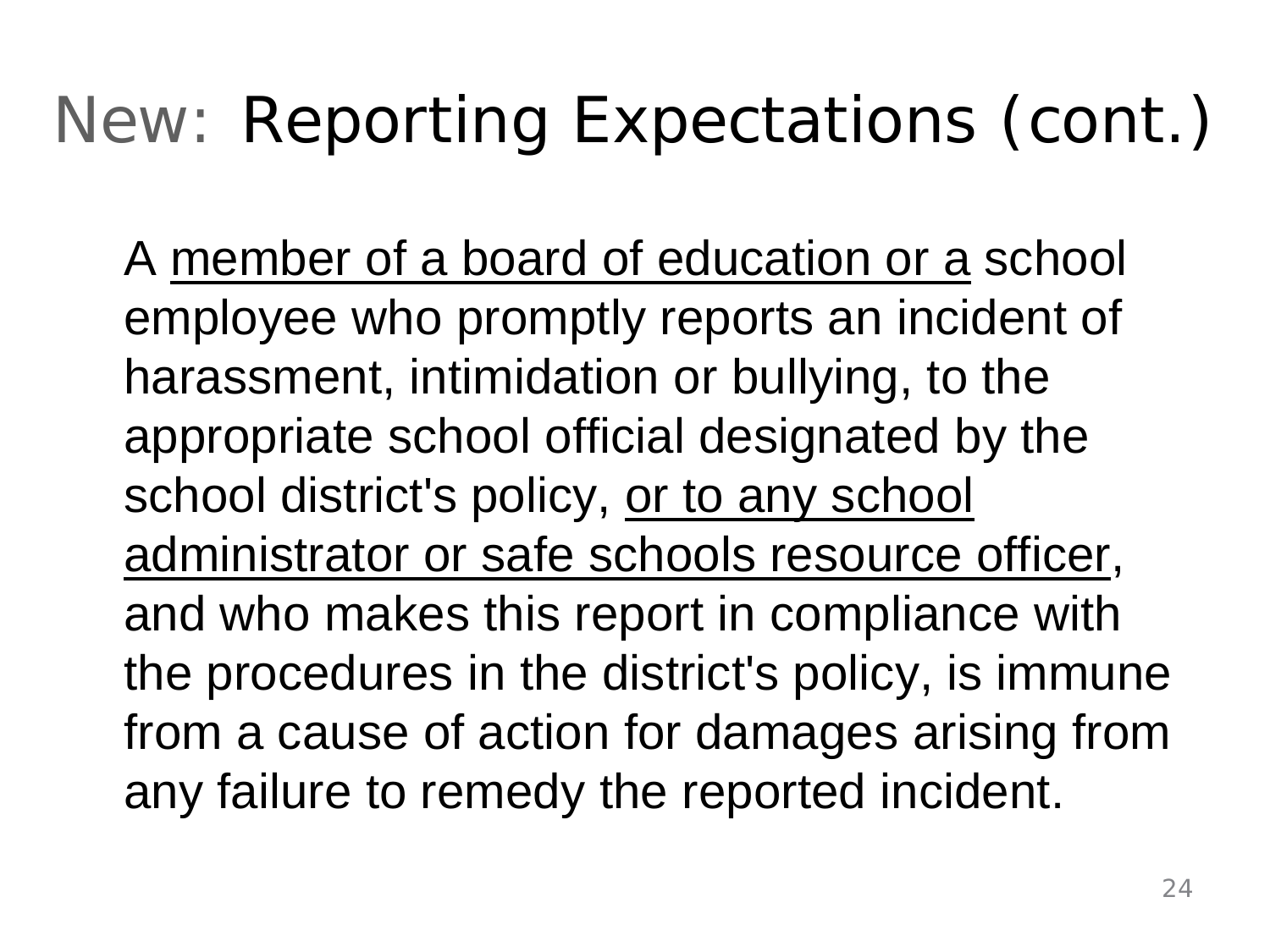### **Requirements**

**#6 The policy shall include a procedure for prompt investigation of reports of violations and complaints, [identifying either the principal or the principal's designee as the person responsible for the investigation.] which procedure shall at a minimum provide that:**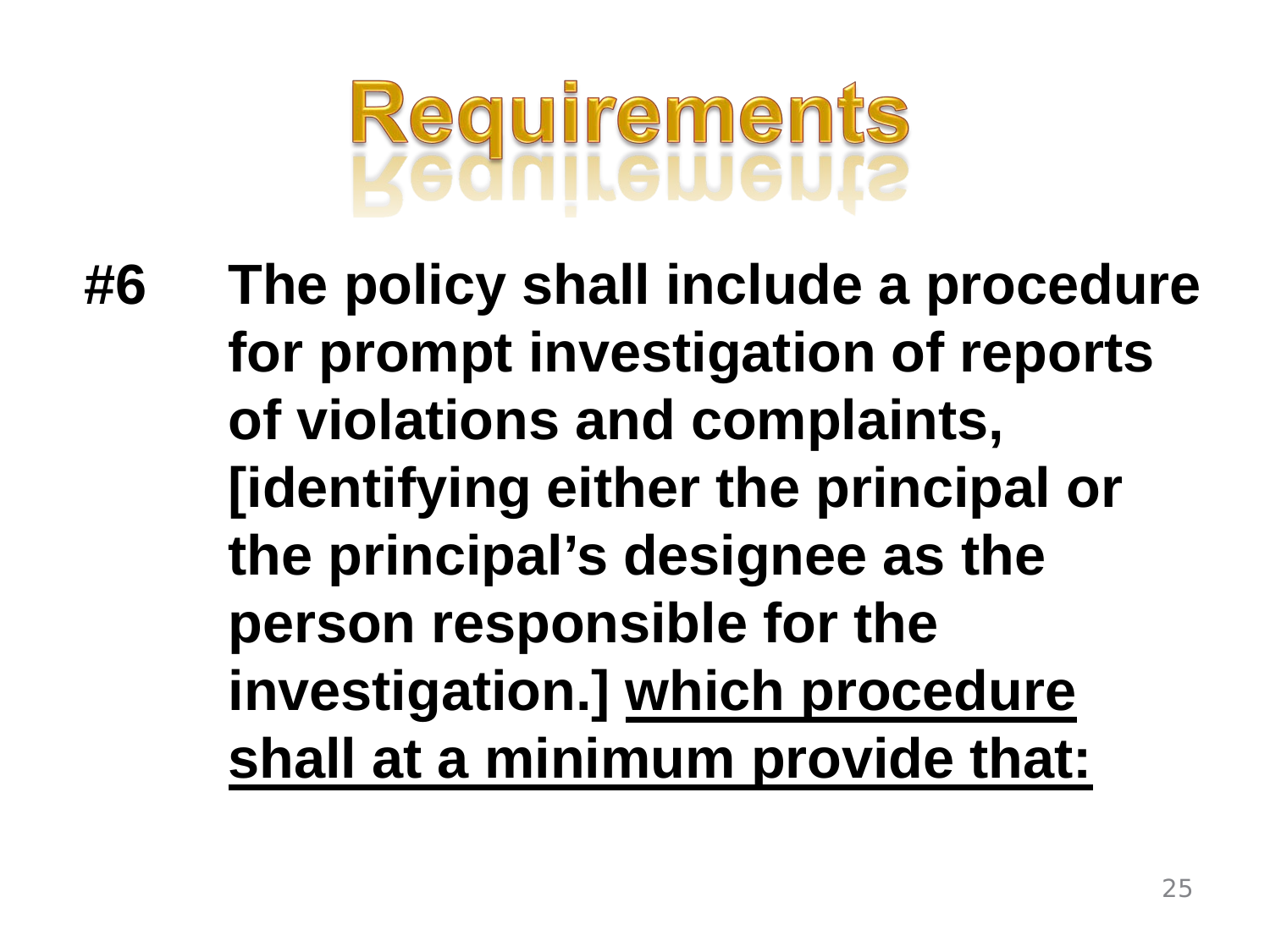### *New: Investigation Procedures*

- Initiated by the principal or designee within 1 school day of the verbal report
- Conducted by the anti-bullying specialist in consultation with the principal
- Principal may appoint additional personnel to assist with investigation
- Investigation shall be completed as soon as possible, but not later than 10 days from date of written report
- If additional, anticipated information relevant to the investigation is not received within 10 days, anti-bullying specialist may amend original report to reflect the information 26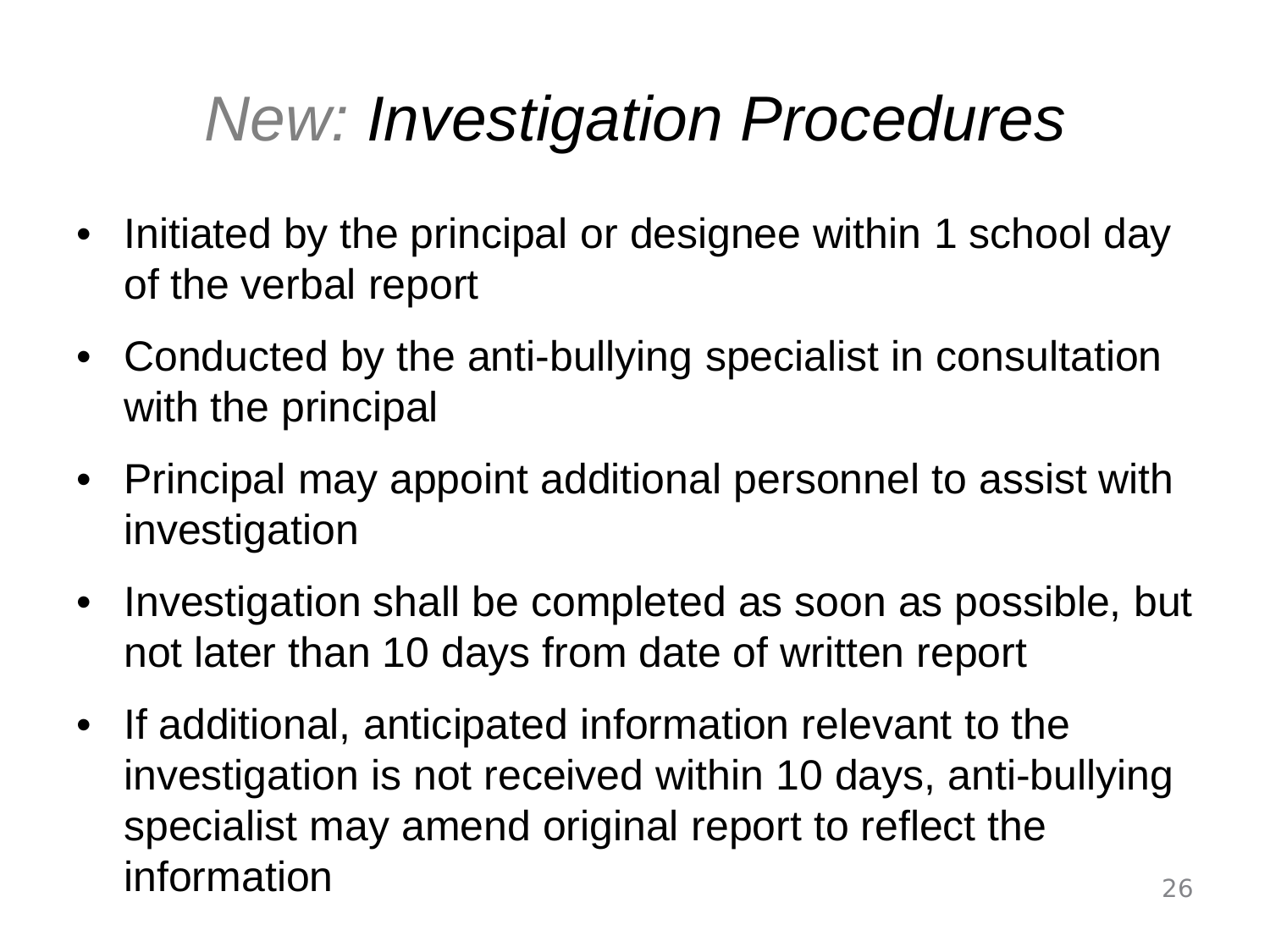### *New: Investigation Expectations*

• A school administrator who receives a report of HIB from a district employee, and fails to initiate or conduct an investigation, or who should have known of an incident of HIB and fails to take sufficient action to minimize or eliminate the HIB, may be subject to disciplinary action.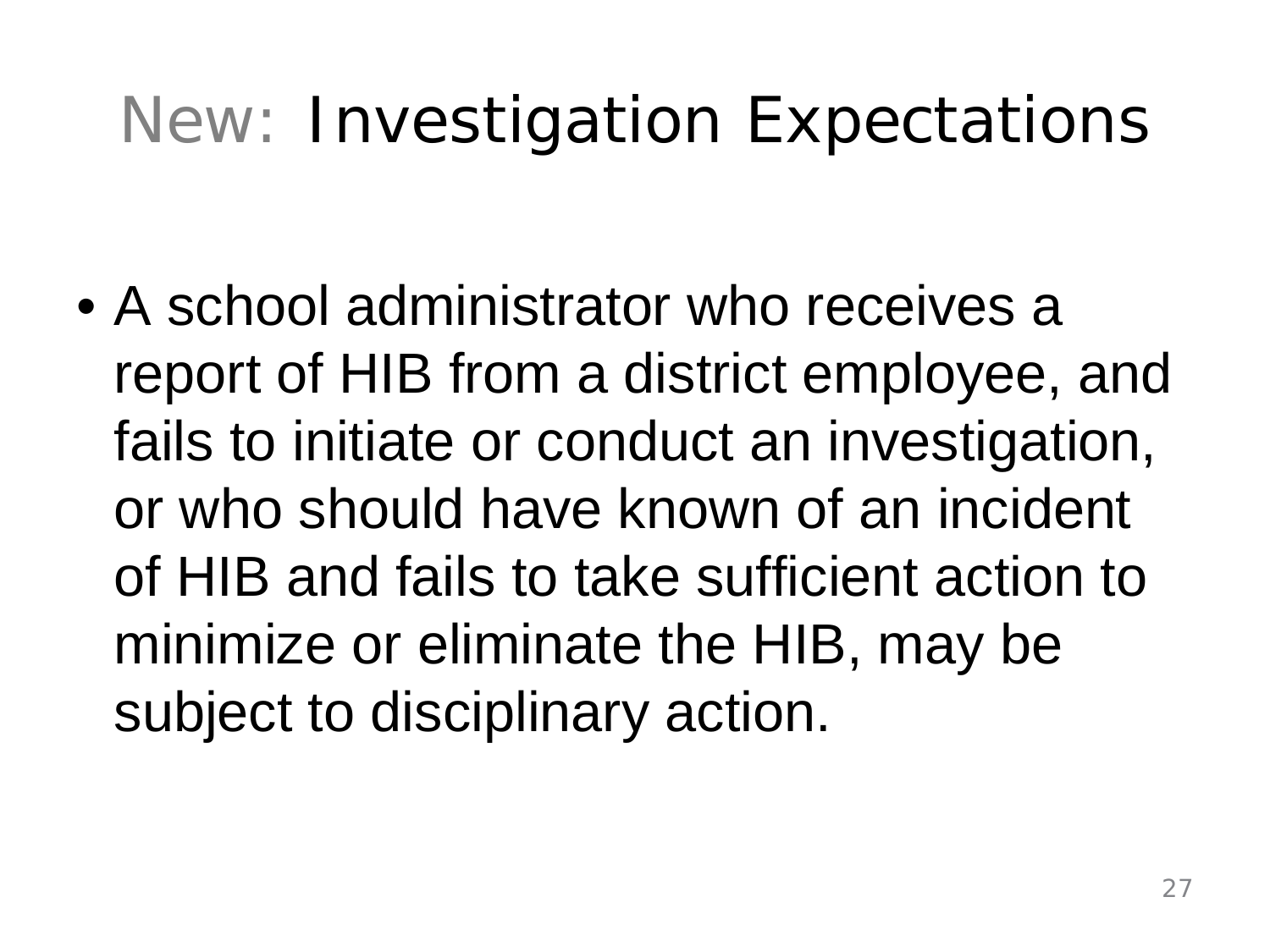### *New: Results of Investigation*

- Results shall be reported to the superintendent within 2 days of completing the investigation
- Superintendent may decide to:
	- Provide intervention services
	- Establish training programs to reduce HIB and enhance school climate
	- Impose discipline
	- Order counseling
	- Take or recommend other appropriate action
- Results reported to the board of education (BOE) no later than the date of the next board meeting following the completion of the investigation, along with information on action taken or recommended by superintendent and  $^{28}$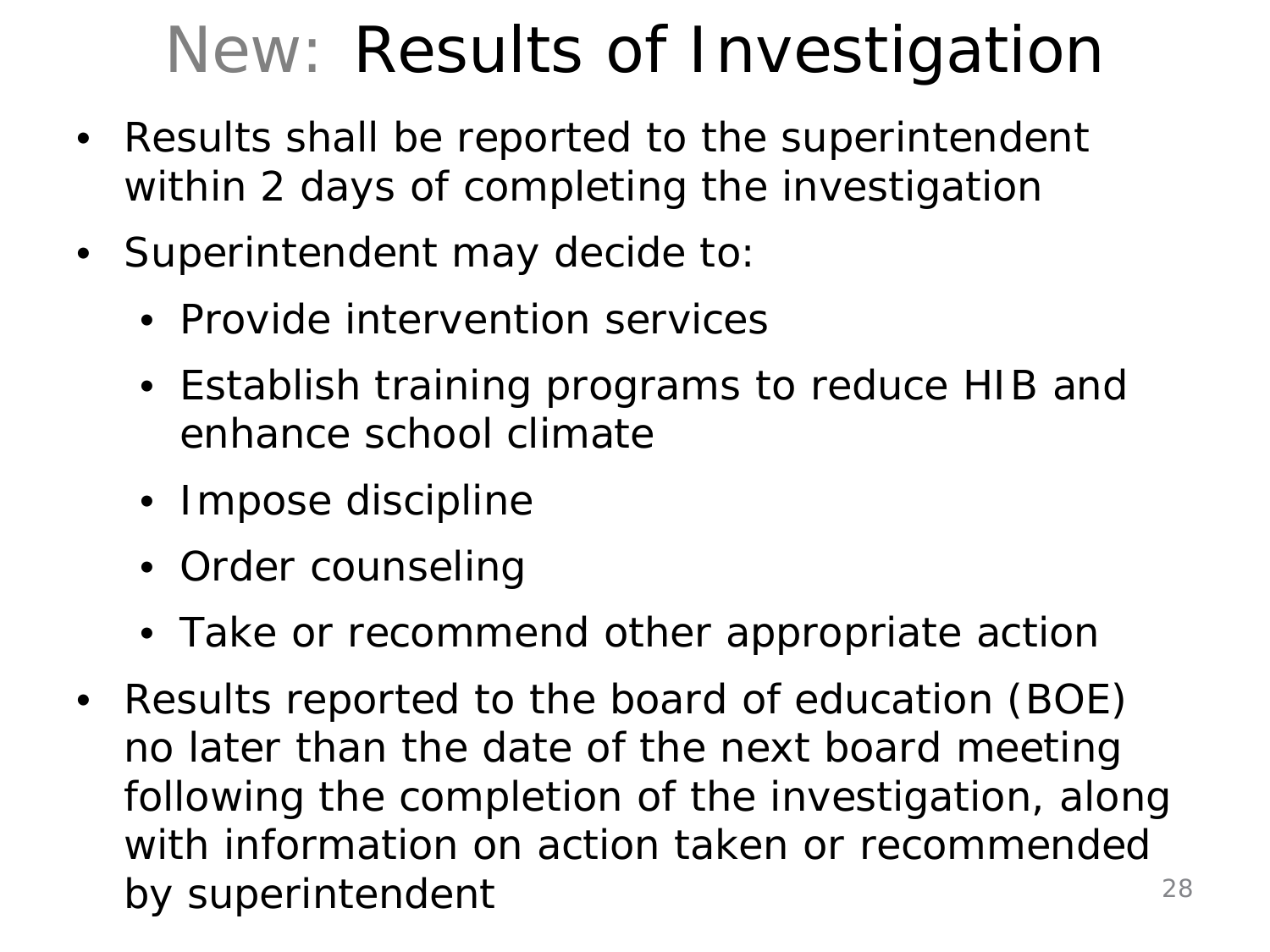### *New: Results of Investigation (cont.)*

- Parents of the students who are parties to the investigation are entitled to receive information about the investigation
	- In accordance with Federal and State law and regulation
	- Including the nature of the investigation and whether evidence of HIB was found
	- Whether discipline was imposed or services provided
	- Provided in writing within 5 school days after results are reported to the BOE
- A parent may request a hearing before the BOE
	- Must be held within 10 days of request
	- BOE shall meet in executive session for the hearing
	- BOE may hear from school anti-bullying specialist about the incident, recommendations for discipline or services, or programs instituted <sup>29</sup>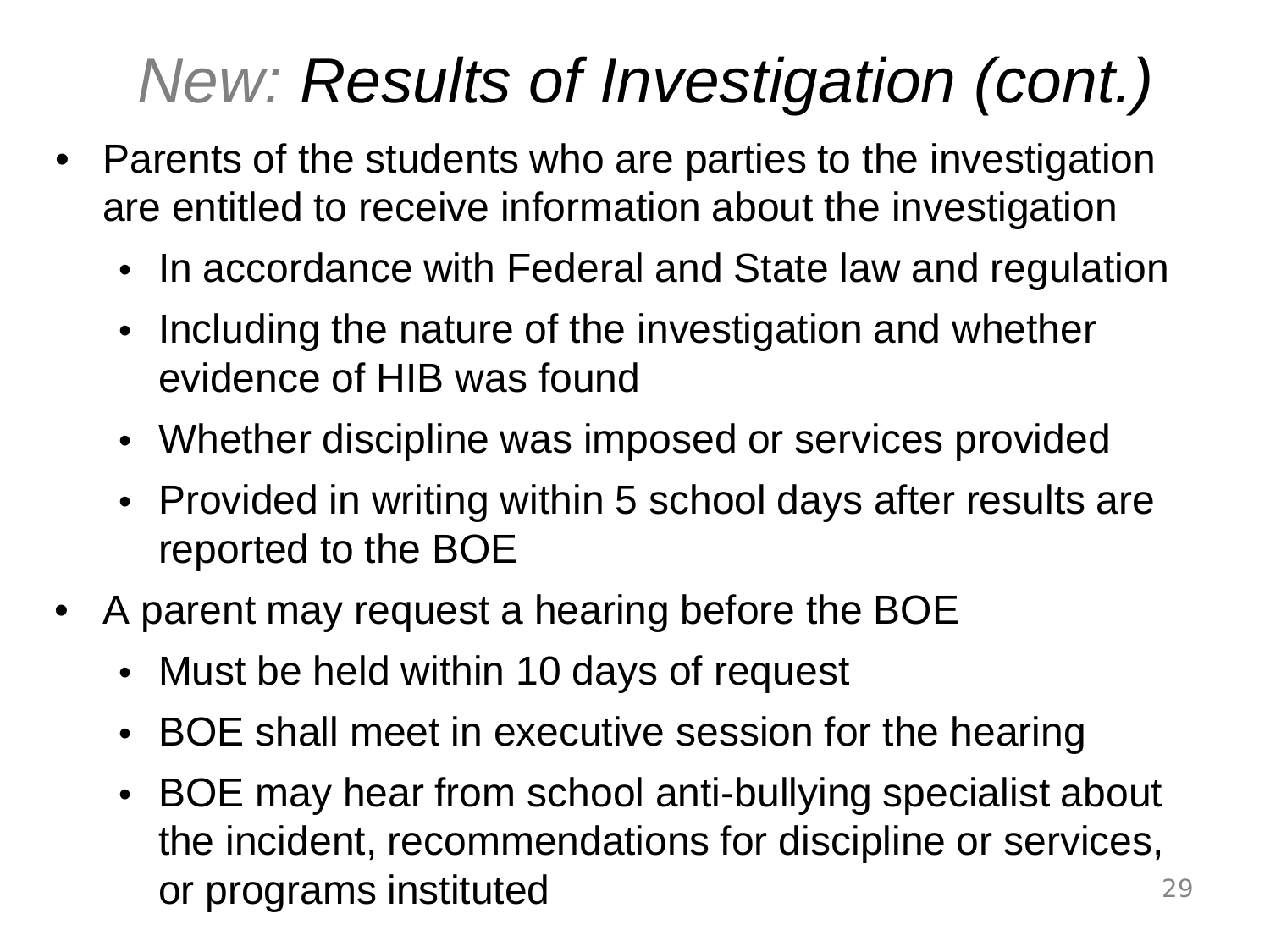### *New: Results of Investigation (cont.)*

- At the next BOE meeting following its receipt of the report the board shall issue a decision, in writing, to affirm, reject or modify the superintendent's decision.
- The BOE's decision may be appealed to the Commissioner of Education, no later than 90 days after the issuance of the board's decision
- A parent, student, guardian, or organization may file a complaint with the Division on Civil Rights (DCR) within 180 days of the occurrence of any incident of HIB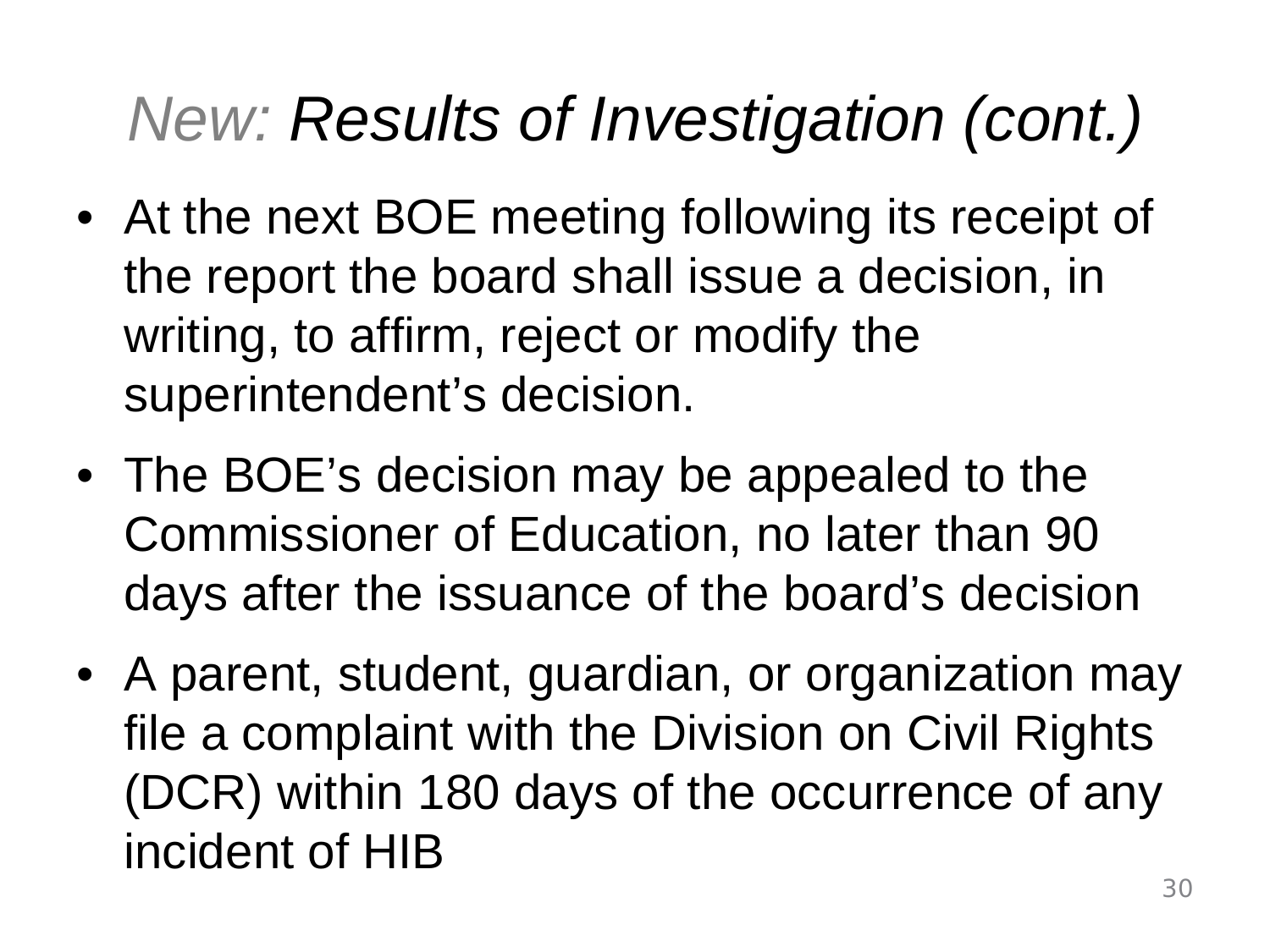### *New: Investigation Complaints*

- NJDOE, in consultation with DCR, shall develop a guidance document for use by parents or guardians, students, and school districts, to assist in resolving complaints concerning student HIB
- The Commissioner of Education shall establish a formal protocol to which the office of the executive county superintendent of schools shall investigate a complaint
	- $\checkmark$  NJDOE is revising the protocol, which was developed prior to the law in August 2010.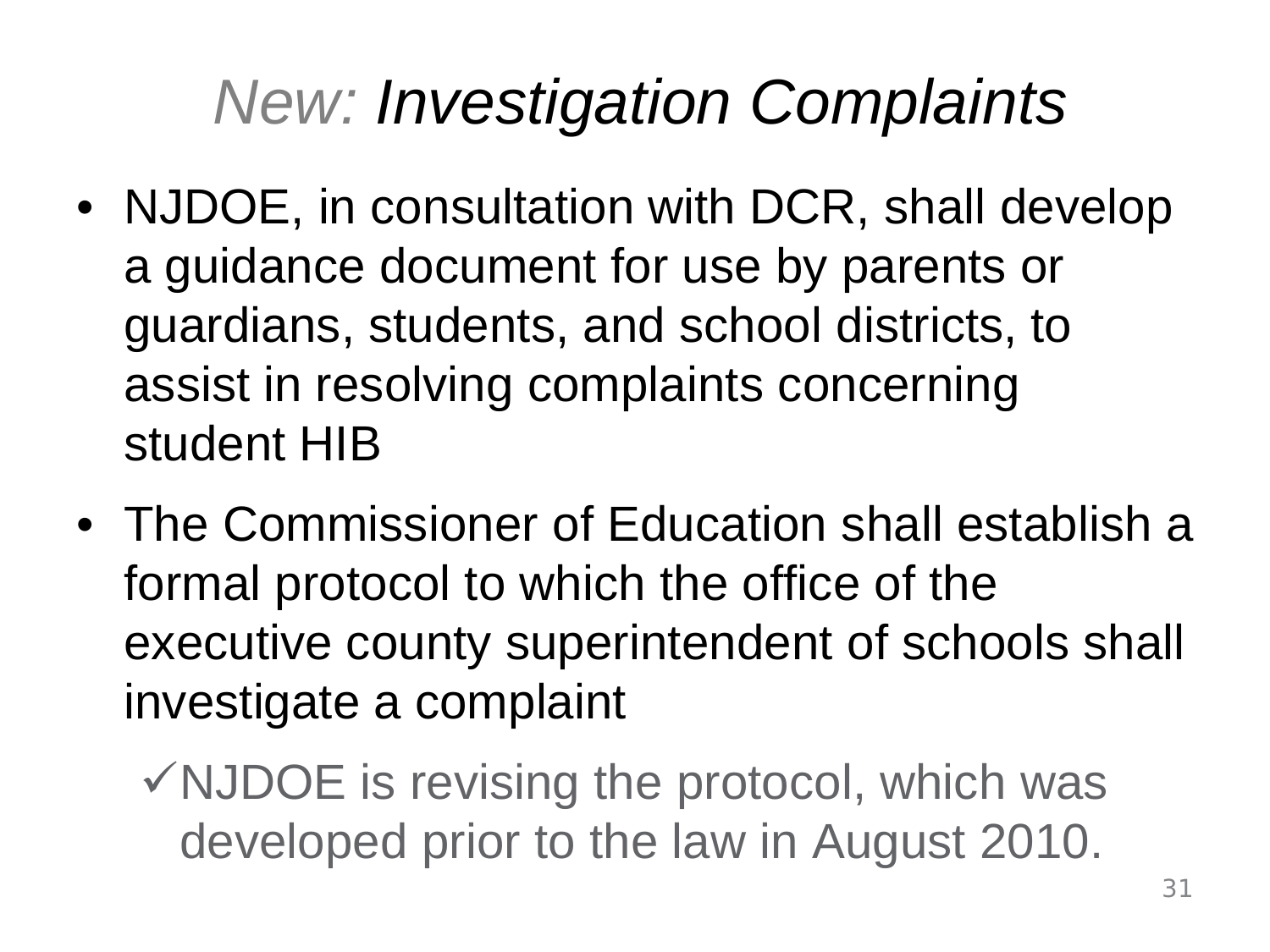

**#7 The policy shall contain the range of ways in which a school will respond once an incident of HIB is identified, which shall be defined by the principal in conjunction with the anti-bullying specialist, but shall include an appropriate combination of counseling, support services, intervention services, and other programs…** <sup>32</sup>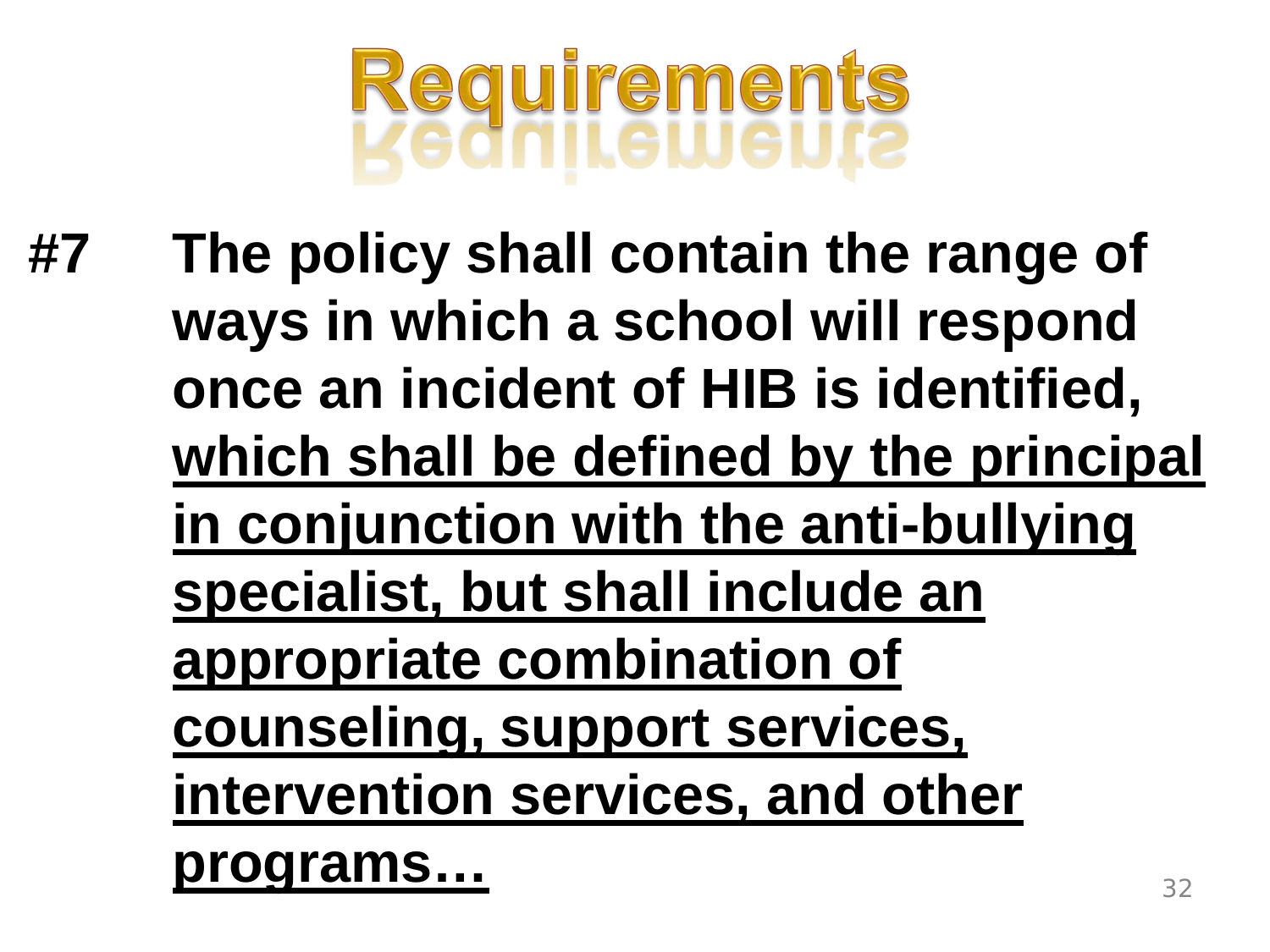#### *Responses to HIB Off School Grounds*

New Law: The policy adopted by each school district shall include provisions for appropriate responses to HIB that occurs off school grounds in cases in which a school employee is made aware of such actions. The responses to HIB that occurs off school grounds shall be consistent with the board of education's code of student conduct and other provisions of the board's policy on HIB.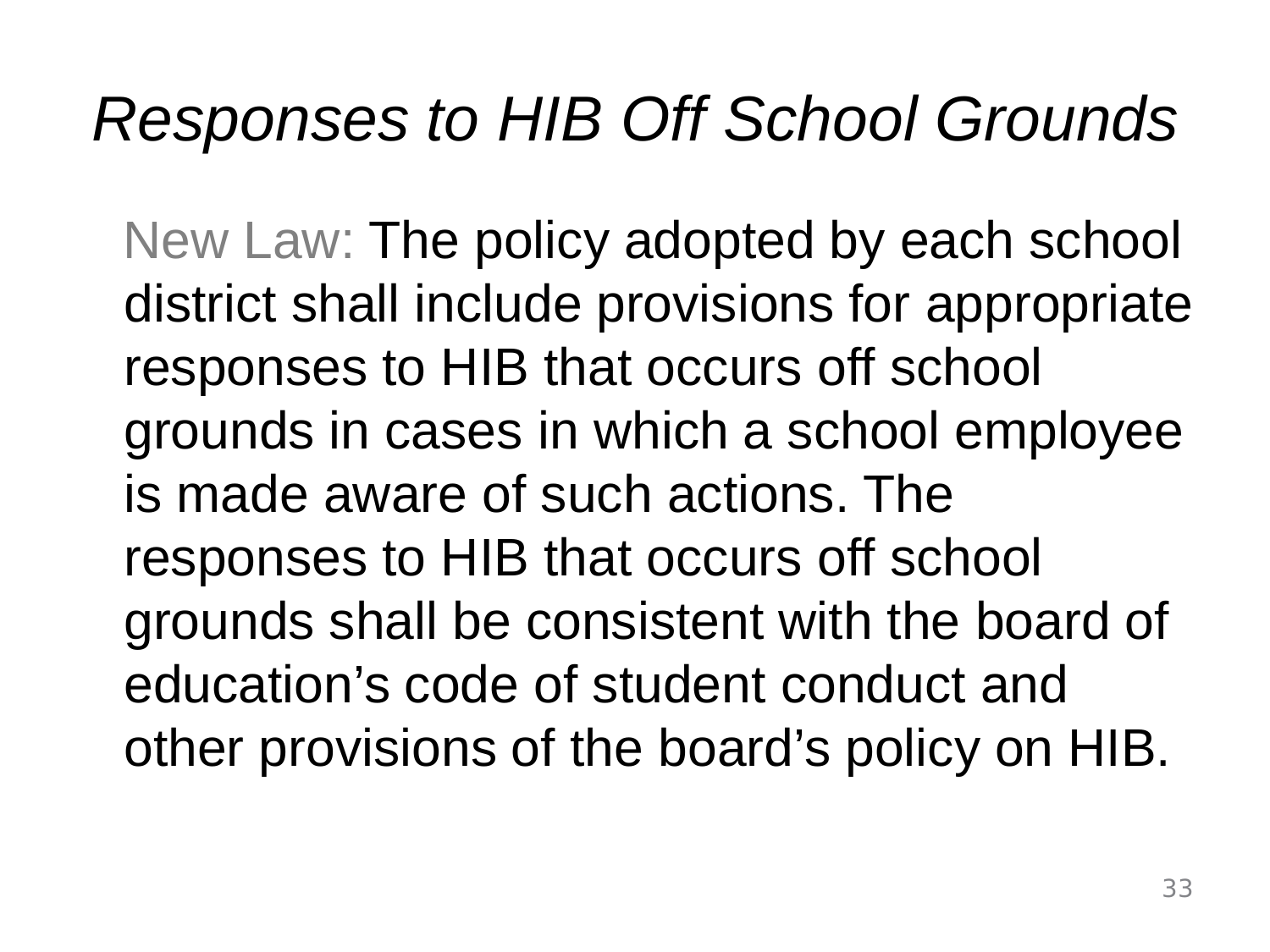# **Requirements<br>Kednikeweura**

**#8 The policy shall contain a statement that prohibits reprisal or retaliation against any person who reports an act of HIB and the consequences and appropriate remedial actions for a person who engages in reprisal or retaliation.**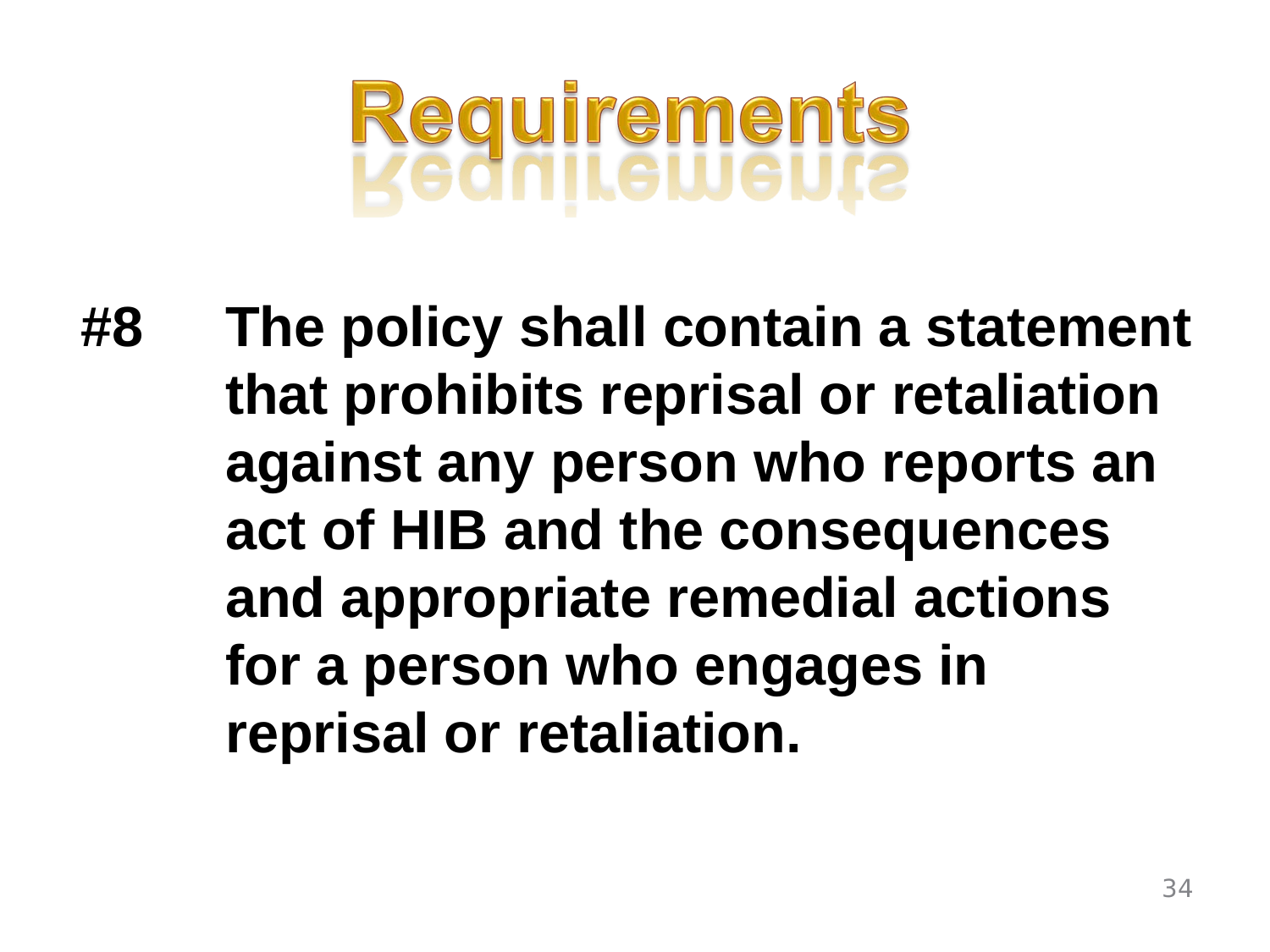# **Requirements<br>Kednikeweura**

**#9 The policy shall contain the consequences and appropriate remedial action for a person found to have falsely accused another as a means of HIB.**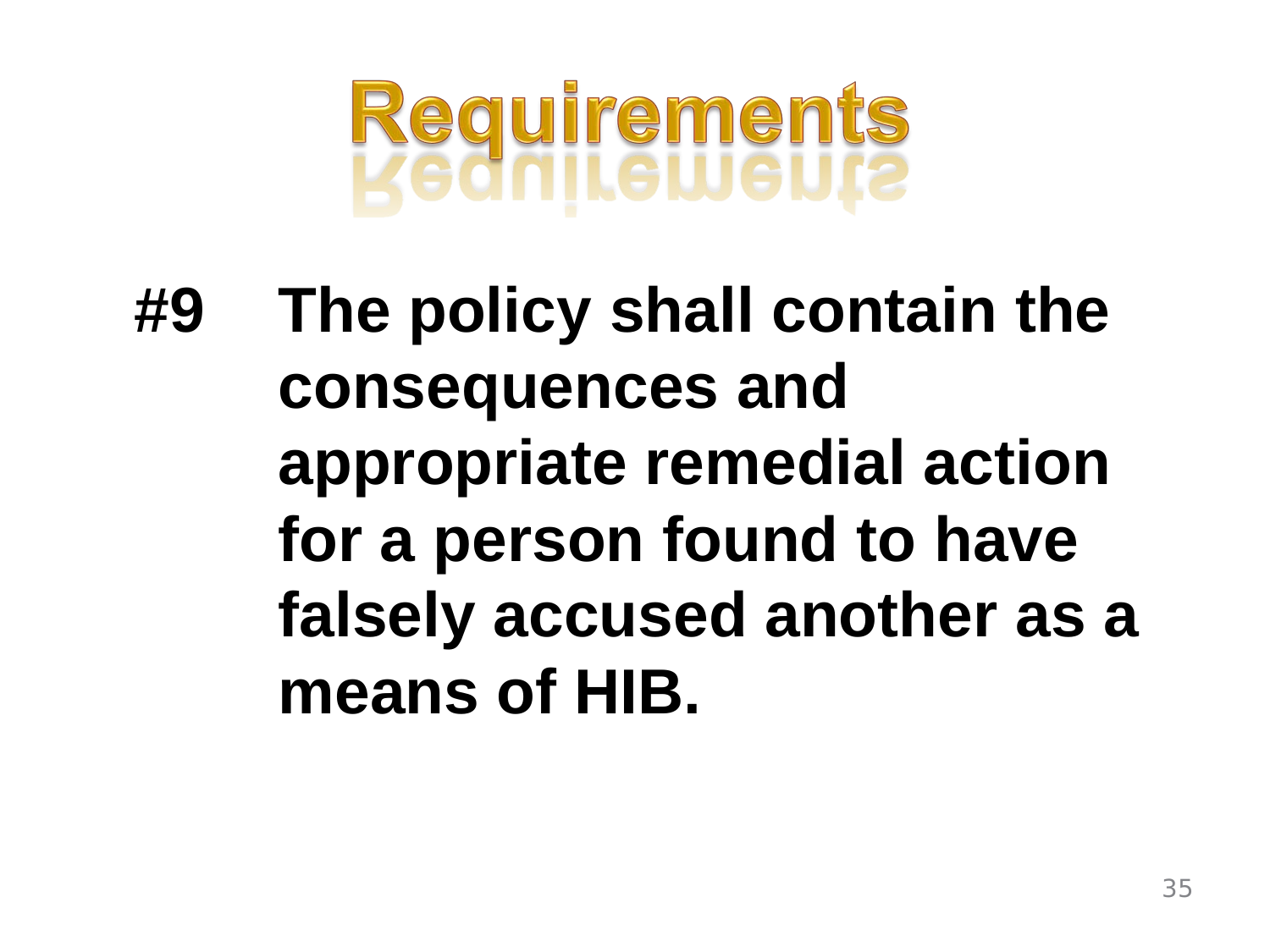### Reprisal, Retaliation, and False Accusation Prohibited

New Law: A member of a board of education, school employee, student or volunteer shall not engage in reprisal, retaliation or false accusation against a victim, witness or one with reliable information about an act of harassment, intimidation or bullying.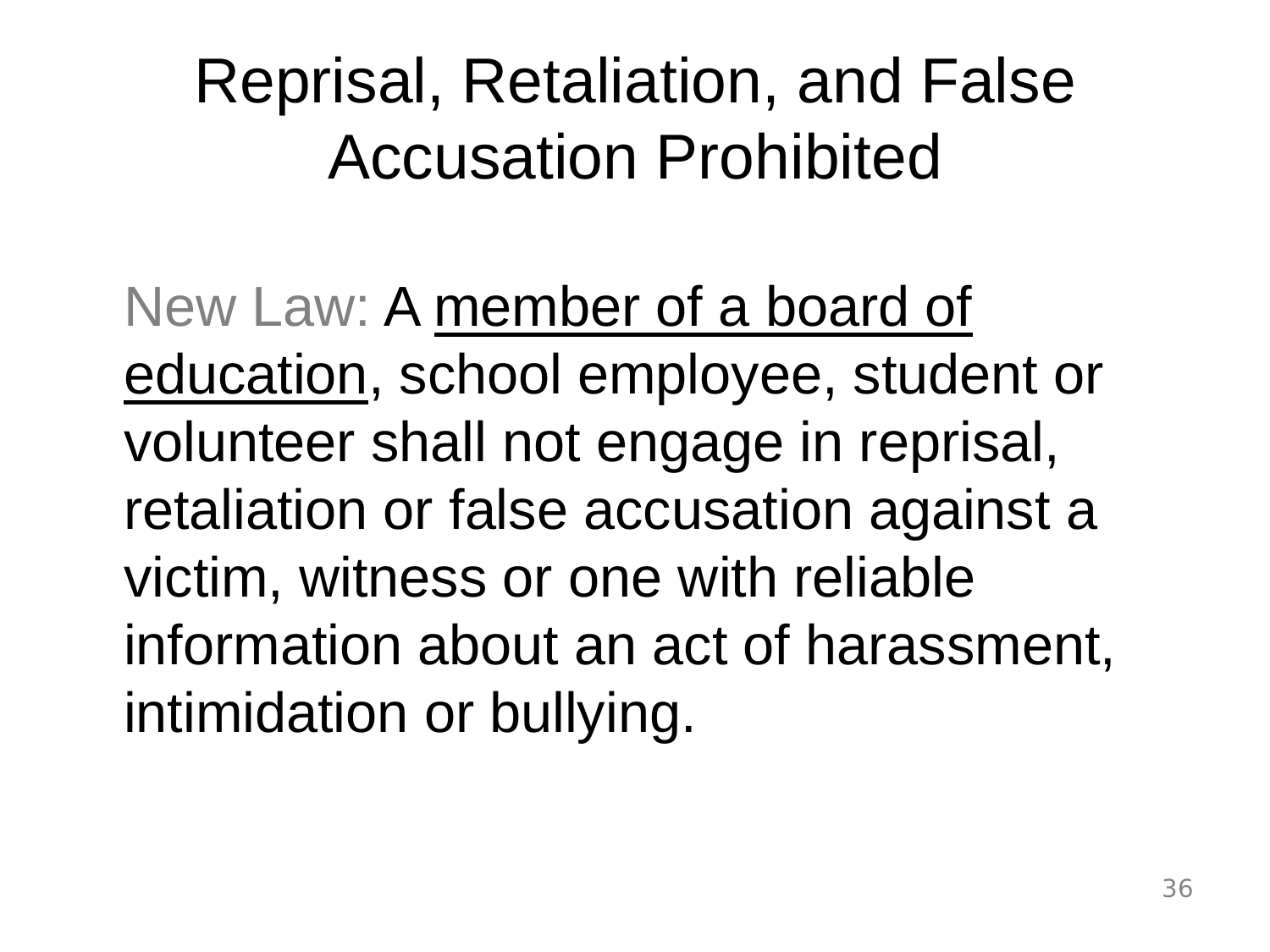

#### **#10 The policy shall contain a statement of how the policy is to be publicized.**

- Including notice that the policy applies to school- sponsored functions
- CSA shall ensure that notice of the policy appears in any publication of the school district that sets forth comprehensive rules, procedures, and standards, and in any student handbook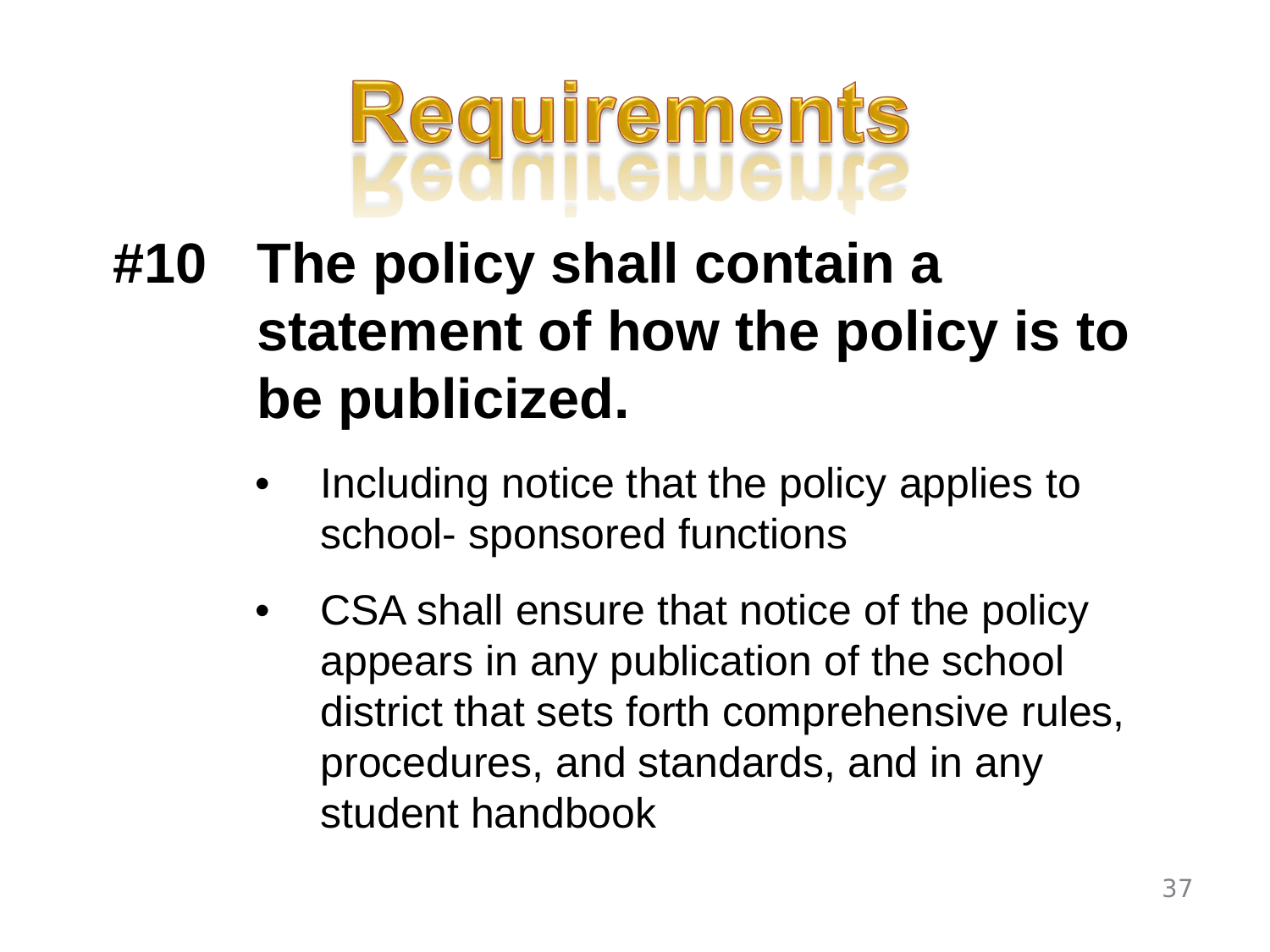# Requirements<br>Vednitetueur?

**#11 The policy shall contain a requirement that a link to the policy be prominently posted on the homepage of the district's website and distributed annually to parents and guardians.**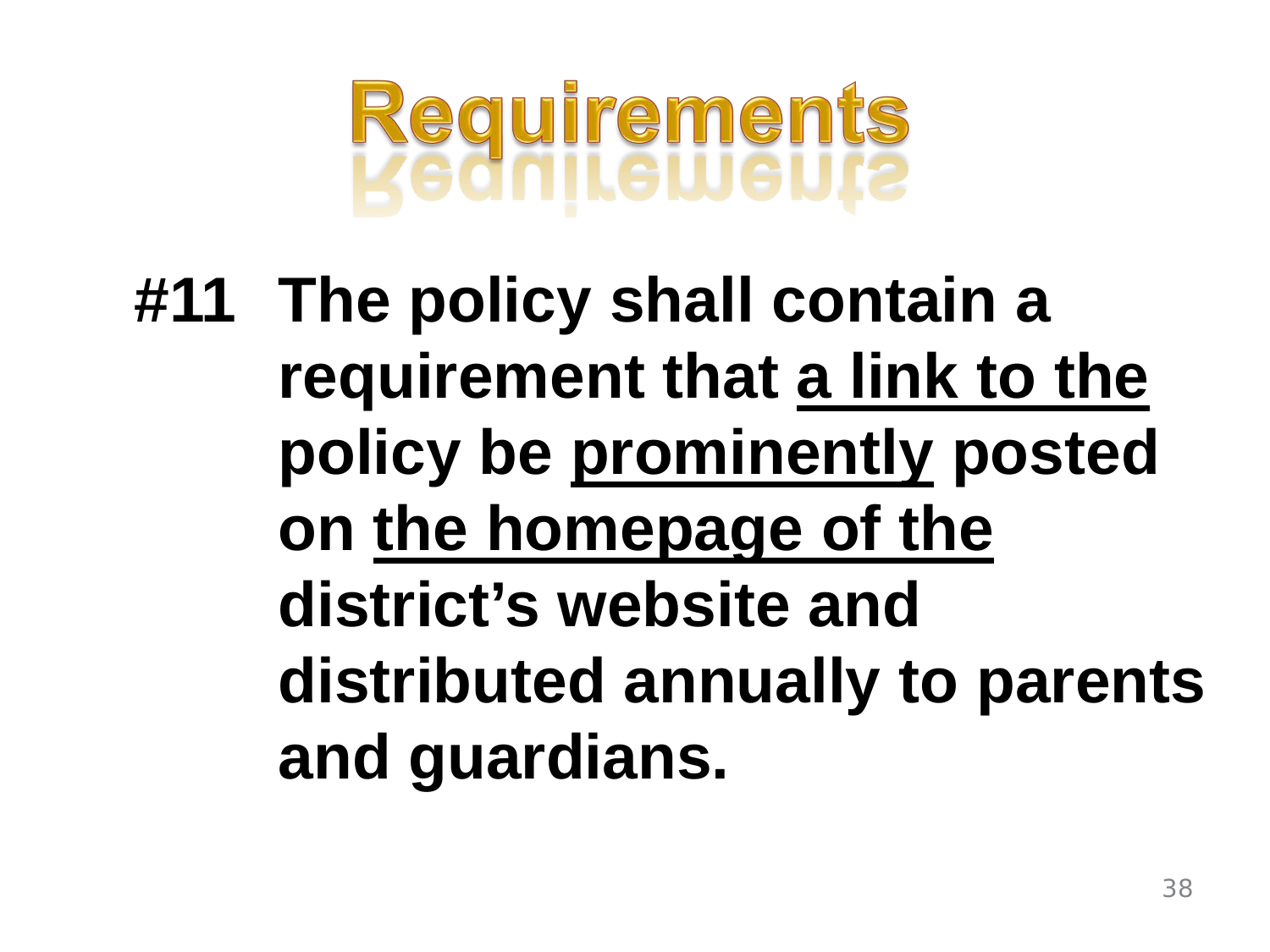

**#12 The policy shall contain a requirement that contact information for the district antibullying coordinator be listed on the school district's homepage and that contact information for the school anti-bullying specialist and anti-bullying coordinator be listed on each school's homepage**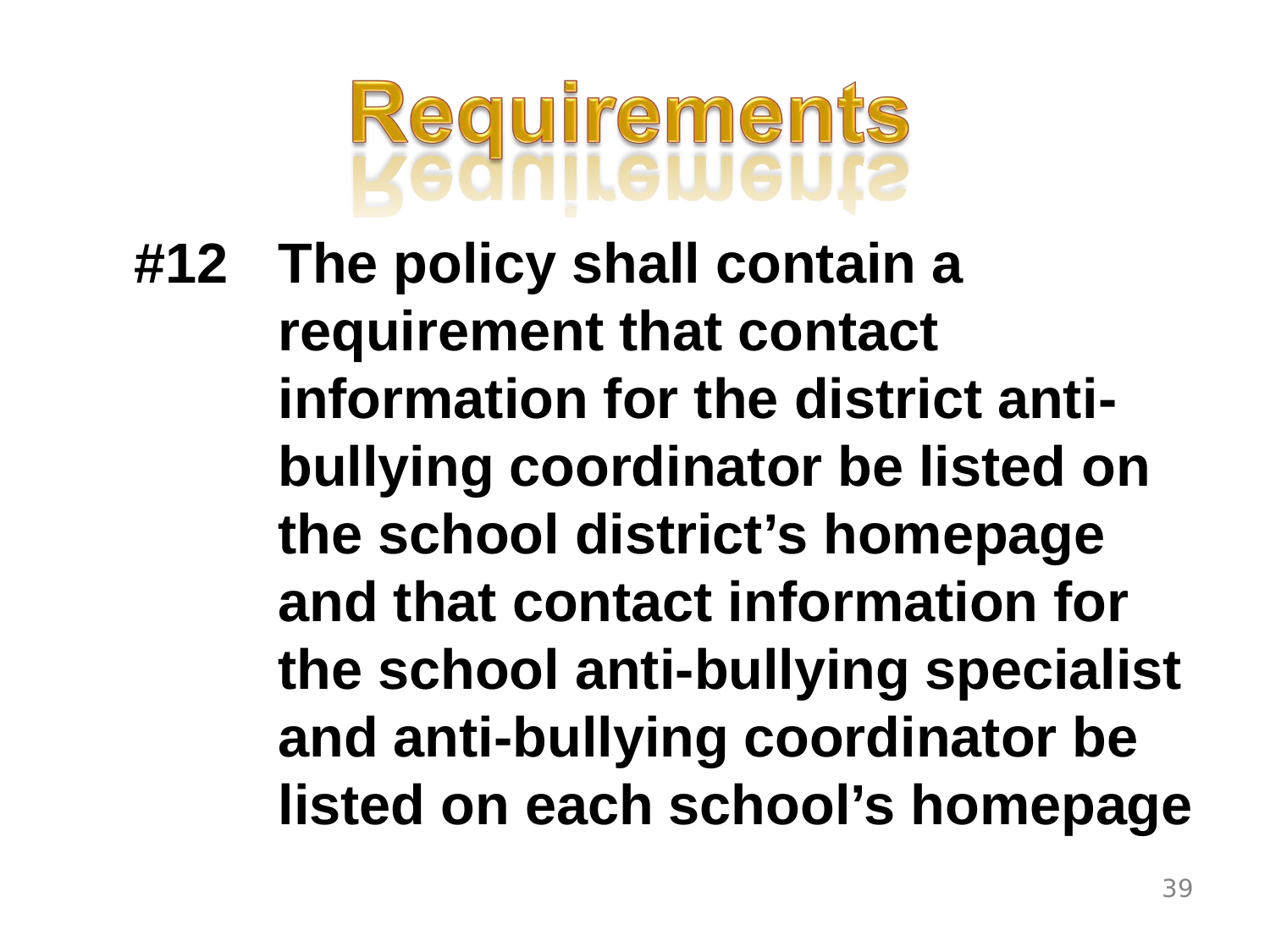# **Requirements<br>Kednileweura**

*New Law:*

- Revised HIB policy to Executive County Supt. (ECS) by 9/1/11
- Annual re-evaluation of HIB policy, making any necessary revisions & additions
- Input from anti-bullying specialists
- Transmit all subsequent policy revisions to ECS, within 30 school days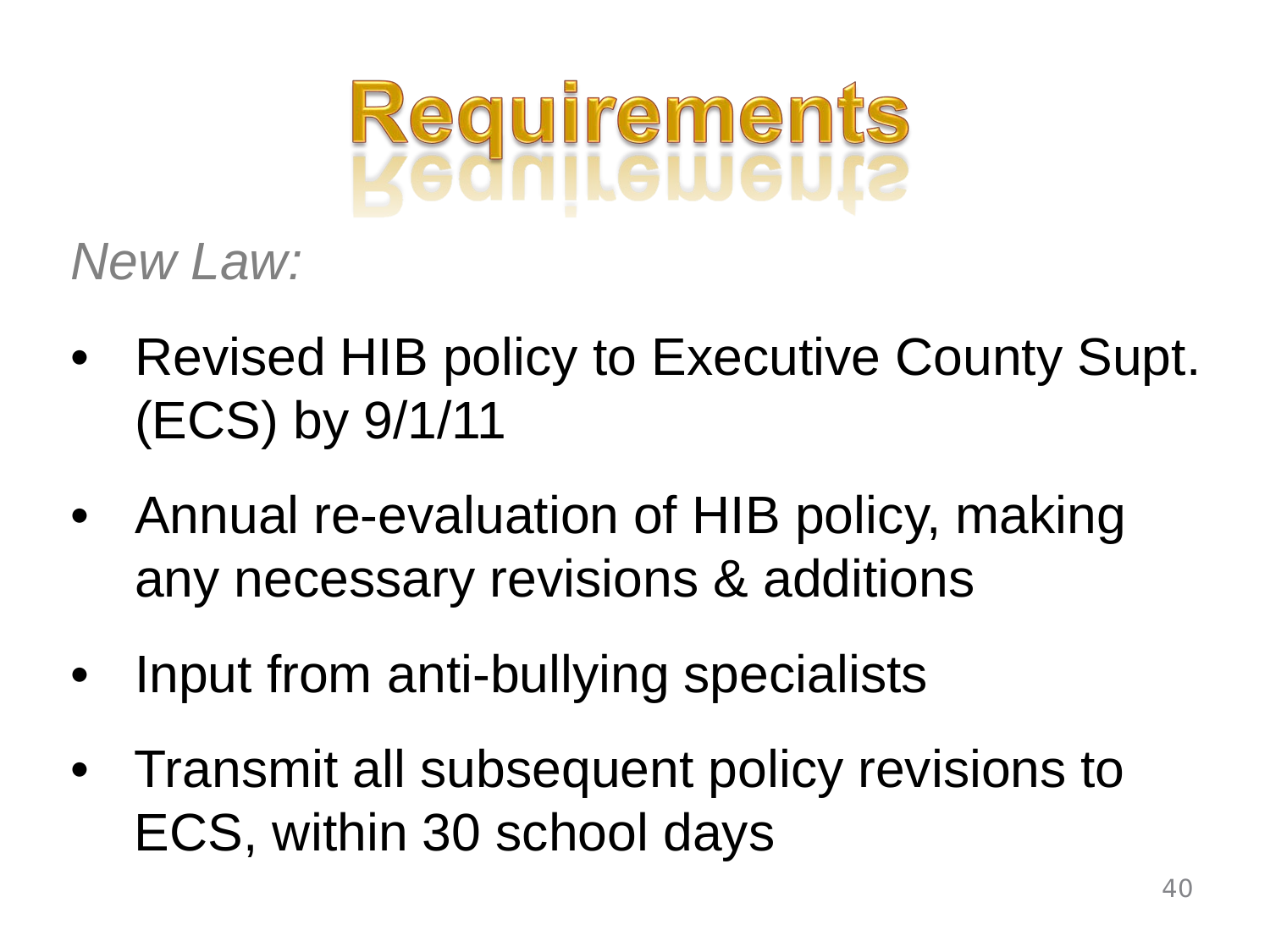### *Bullying Prevention Programs*

Prior Law: Schools and school districts were *encouraged* to annually establish, implement, document, and assess bullying prevention programs or approaches, and other initiatives involving school staff, students, administrators, volunteers, parents, law enforcement and community members.

New Law: Schools and school districts must annually establish, implement, document, and assess these approaches.

 $\checkmark$  The approaches must be designed to create school-wide conditions to prevent and address HIB.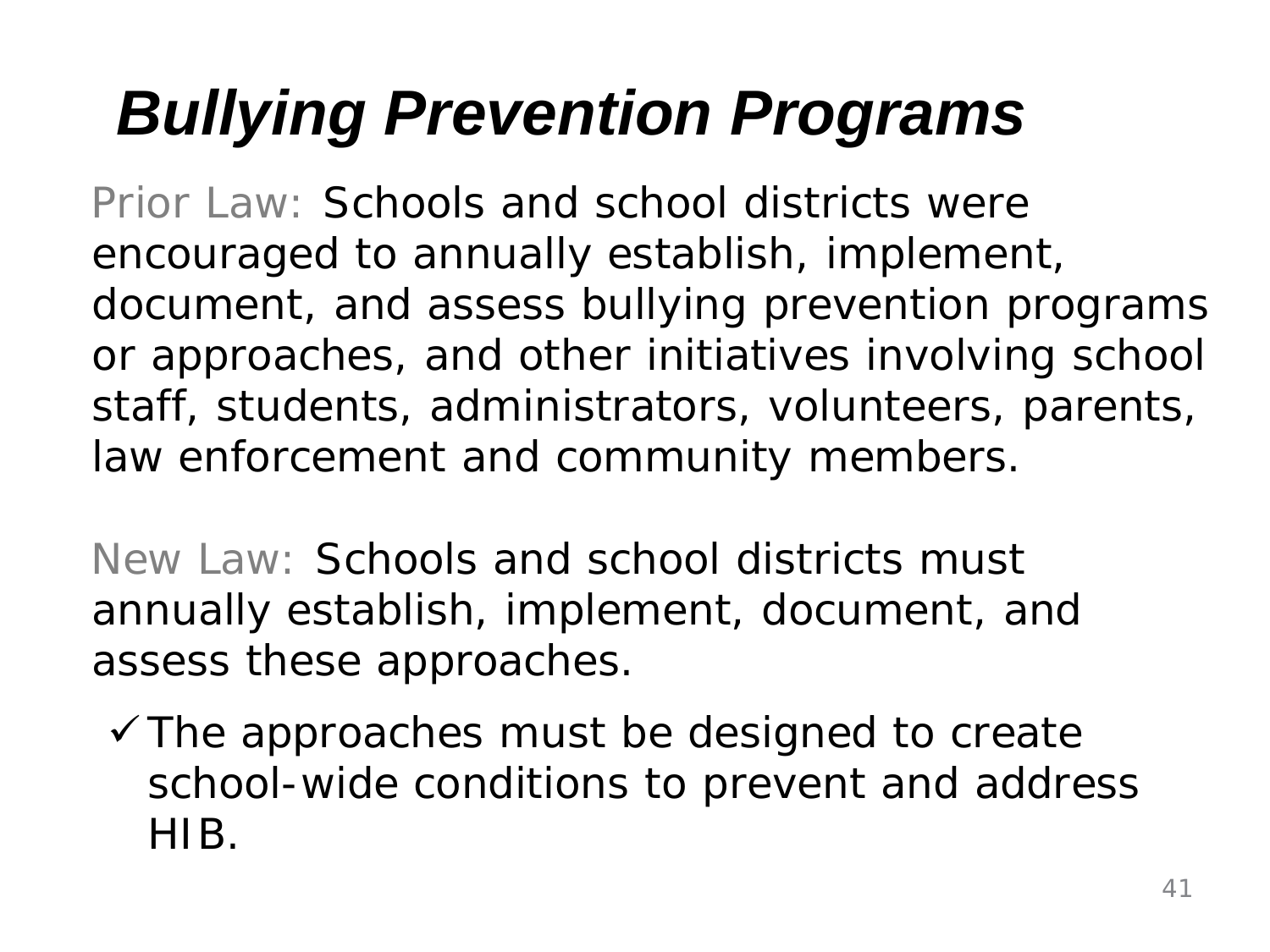### *Bullying Prevention Programs (cont.)*

New Law: A "Bullying Prevention Fund," is to be created in the NJDOE, to offer grants to school districts to provide training on HIB and on the effective creation of positive school climates

• **No funding has been appropriated or donated at this time**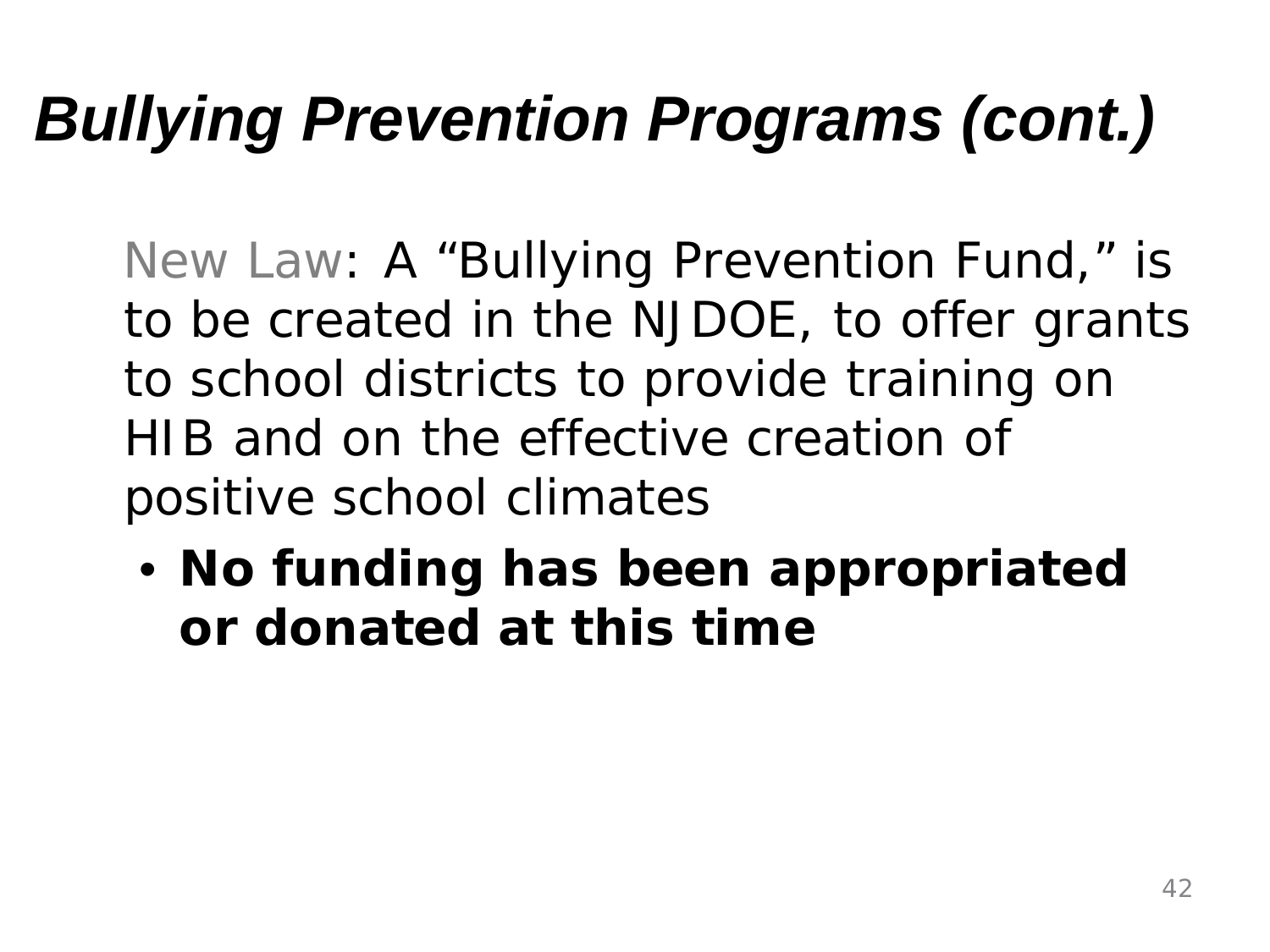### *Bullying Prevention Programs (cont.)*

#### *New Law: Instruction and the Week of Respect*

- The week beginning with the first Monday in October of each year is designated as a "Week of Respect" in the State of New Jersey
- School districts must observe the week by providing age-appropriate instruction focusing on preventing HIB
- Throughout the school year the school district must provide ongoing age-appropriate instruction on preventing HIB in accordance with the core curriculum content standards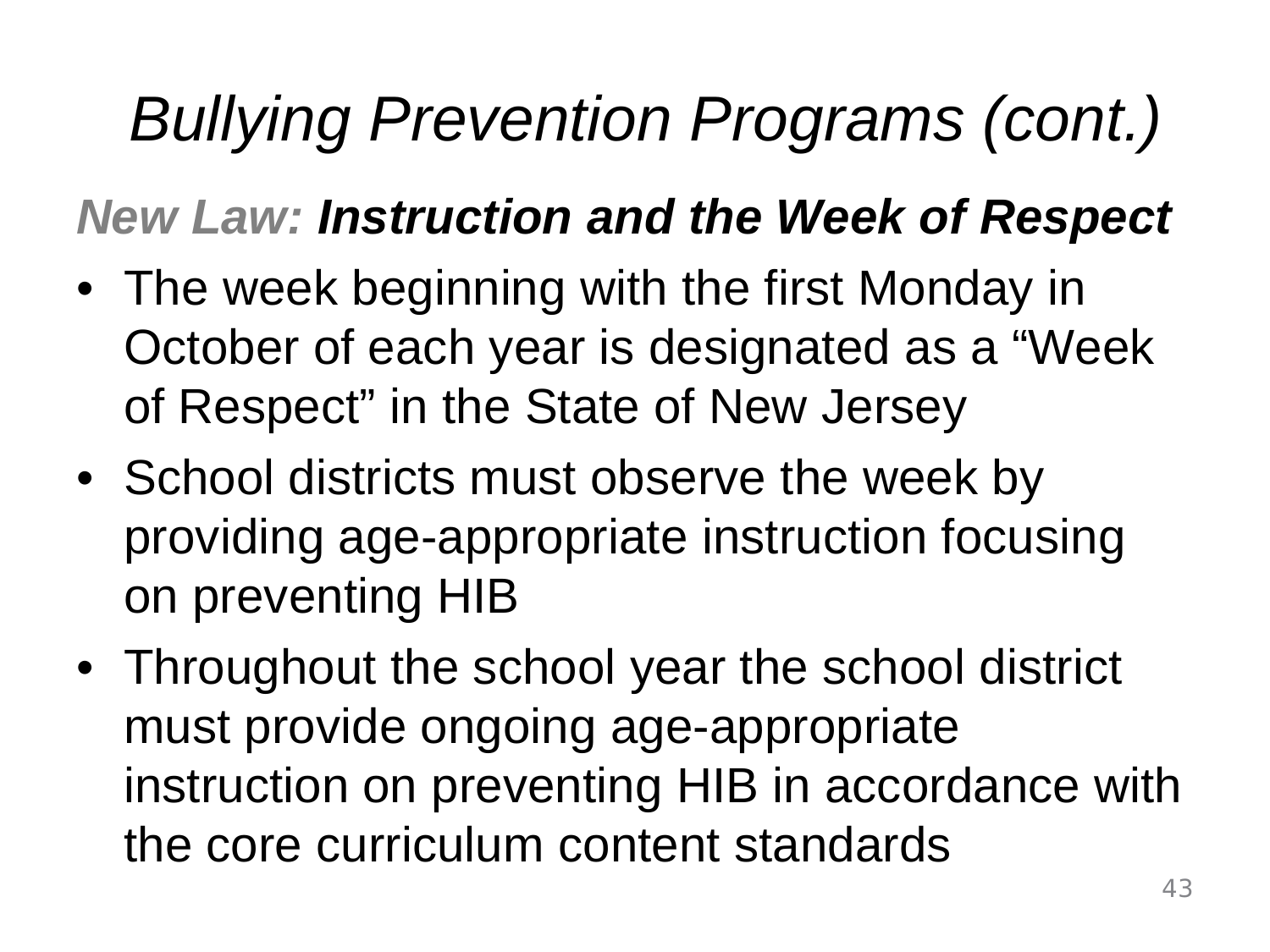### *Bullying Prevention Programs (cont.)*

#### *Discussions with Students*

• Schools must develop a process for *discussing* the district's HIB policy with students.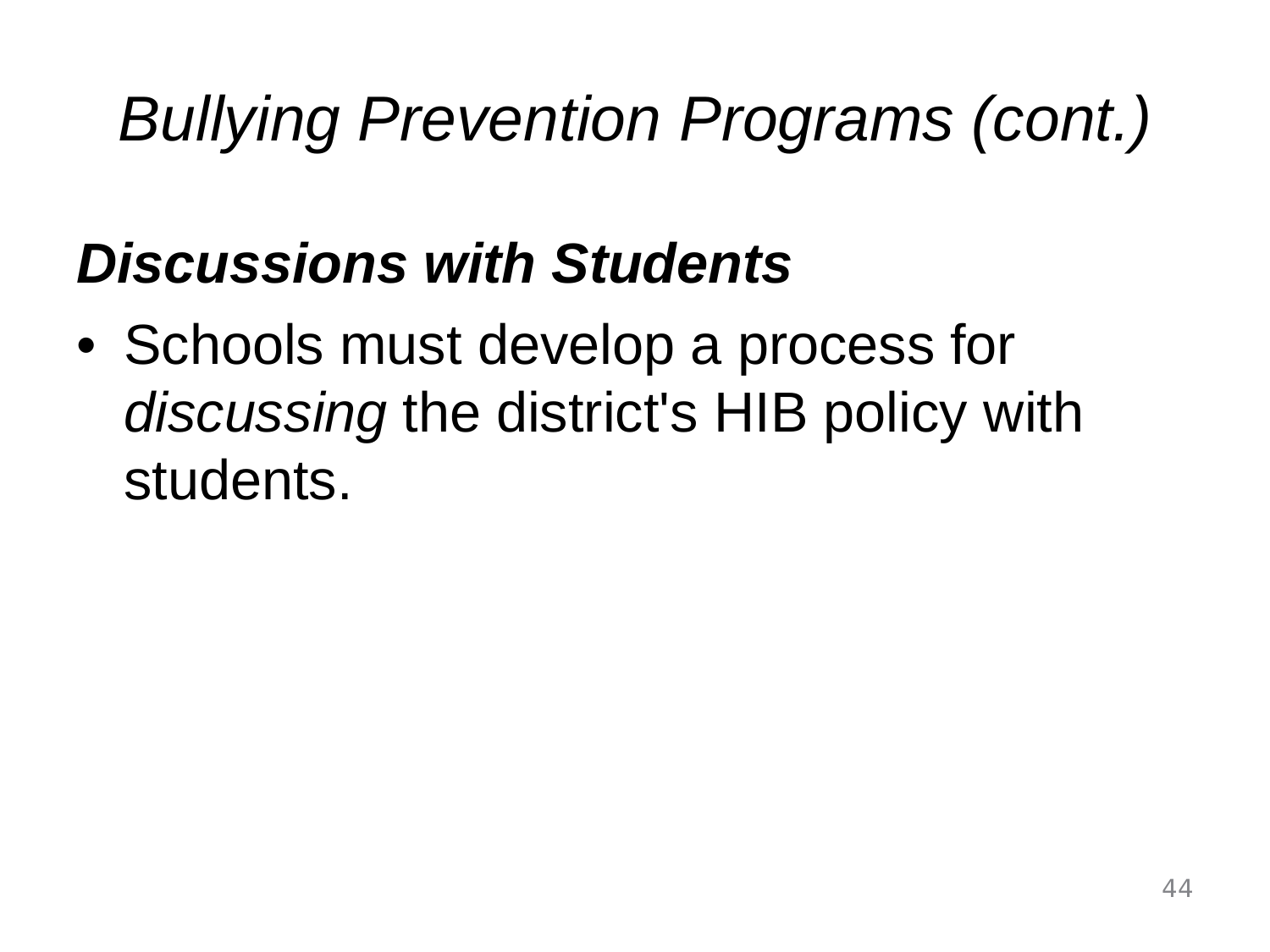#### *New Law: Training – Anti-Bullying Coordinators and Specialists*

- The Commissioner, in consultation with recognized experts in school bullying must establish in-service workshops and training programs to train selected public school employees to act in these roles
- The Commissioner must seek to make the workshops and training programs available and administered online
- Each board of education must provide time for the in-service training during the usual school schedule in order to ensure that appropriate personnel are prepared to act in these roles
- Upon completion of the initial in-service training program programs and workshops that reflect the most current information on HIB in schools shall be made available to district anti-bullying coordinators and school anti-bullying specialists at regular intervals  $45$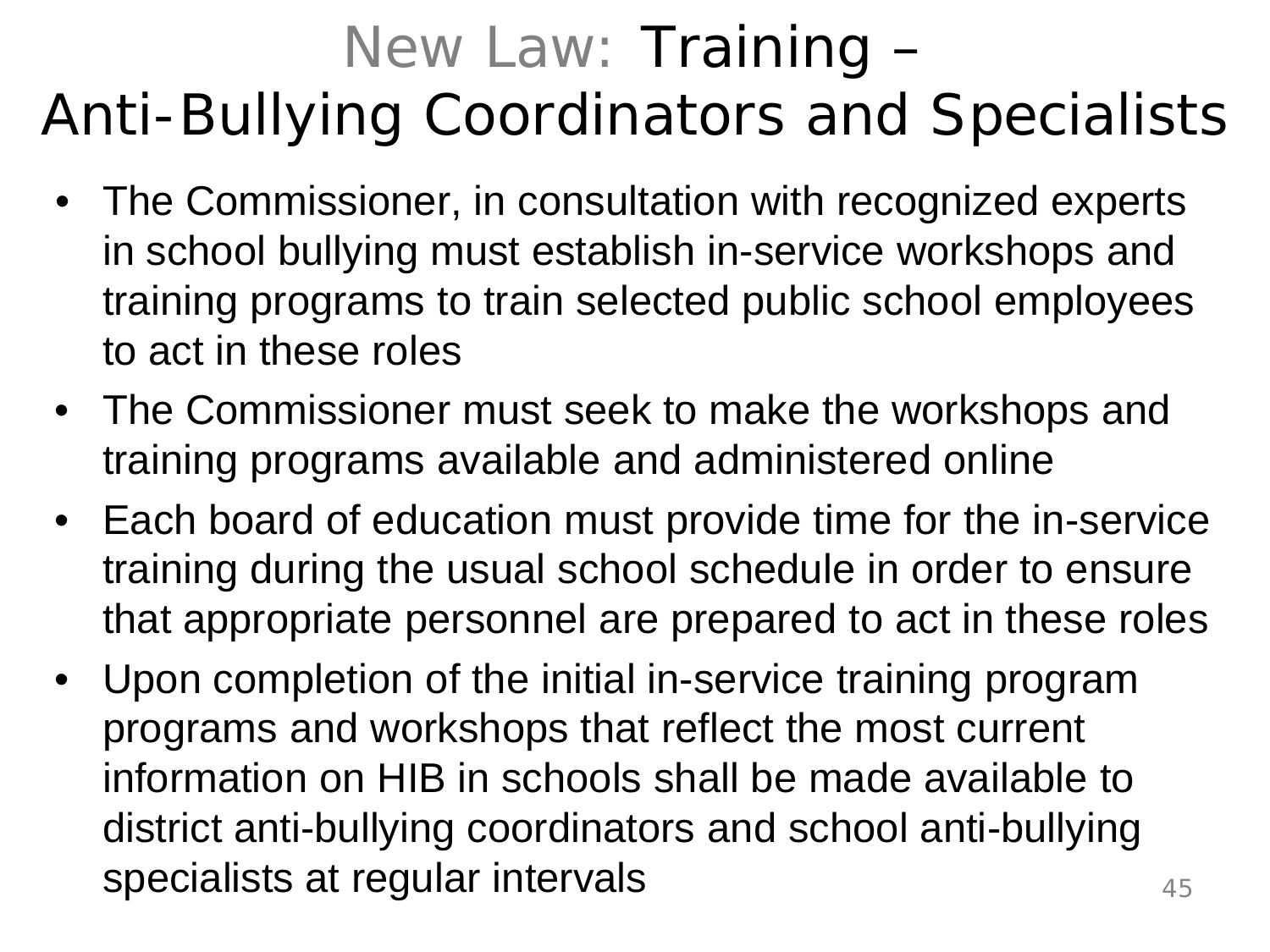### *Training - Staff*

Prior Law: School districts were required to provide training on the school district's HIB policy as part of the school employee's training program New Law Adds: The training must –

- $\checkmark$  Include instruction on preventing bullying on the basis of the protected categories and other distinguishing characteristics that may incite incidents of discrimination, or HIB, and
- $\checkmark$  Be provided to full- and part-time staff, volunteers who have significant contact with students and those persons contracted by the district to provide services to students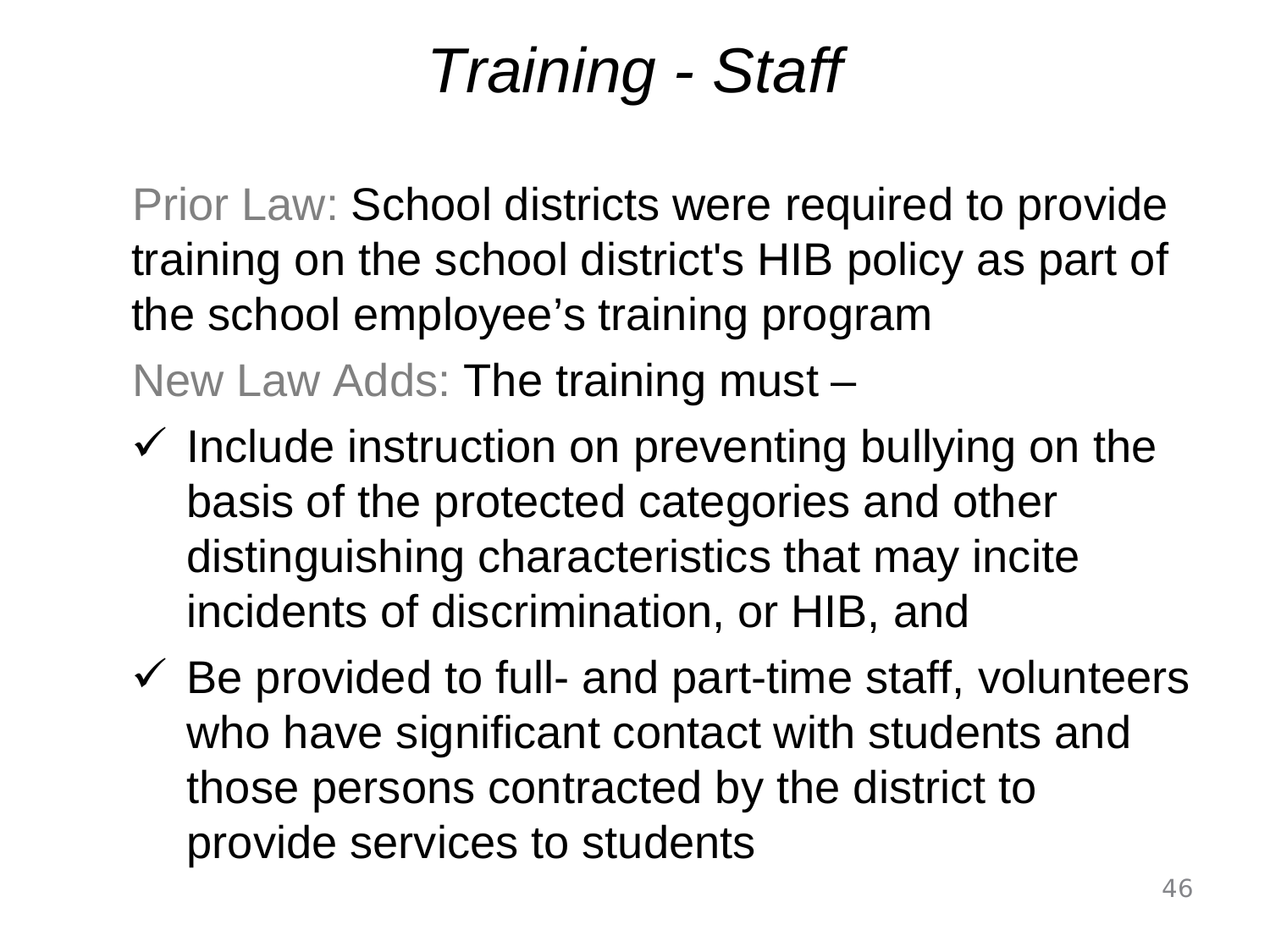### *Training - Teachers*

Prior Law: Each public school teaching staff member was required to complete at least 2 hours of instruction in suicide prevention

New Law Adds: The training must include information on the relationship between the risk of suicide and incidents of HIB and information on reducing the risk of suicide in students who are members of communities identified as having members at high risk of suicide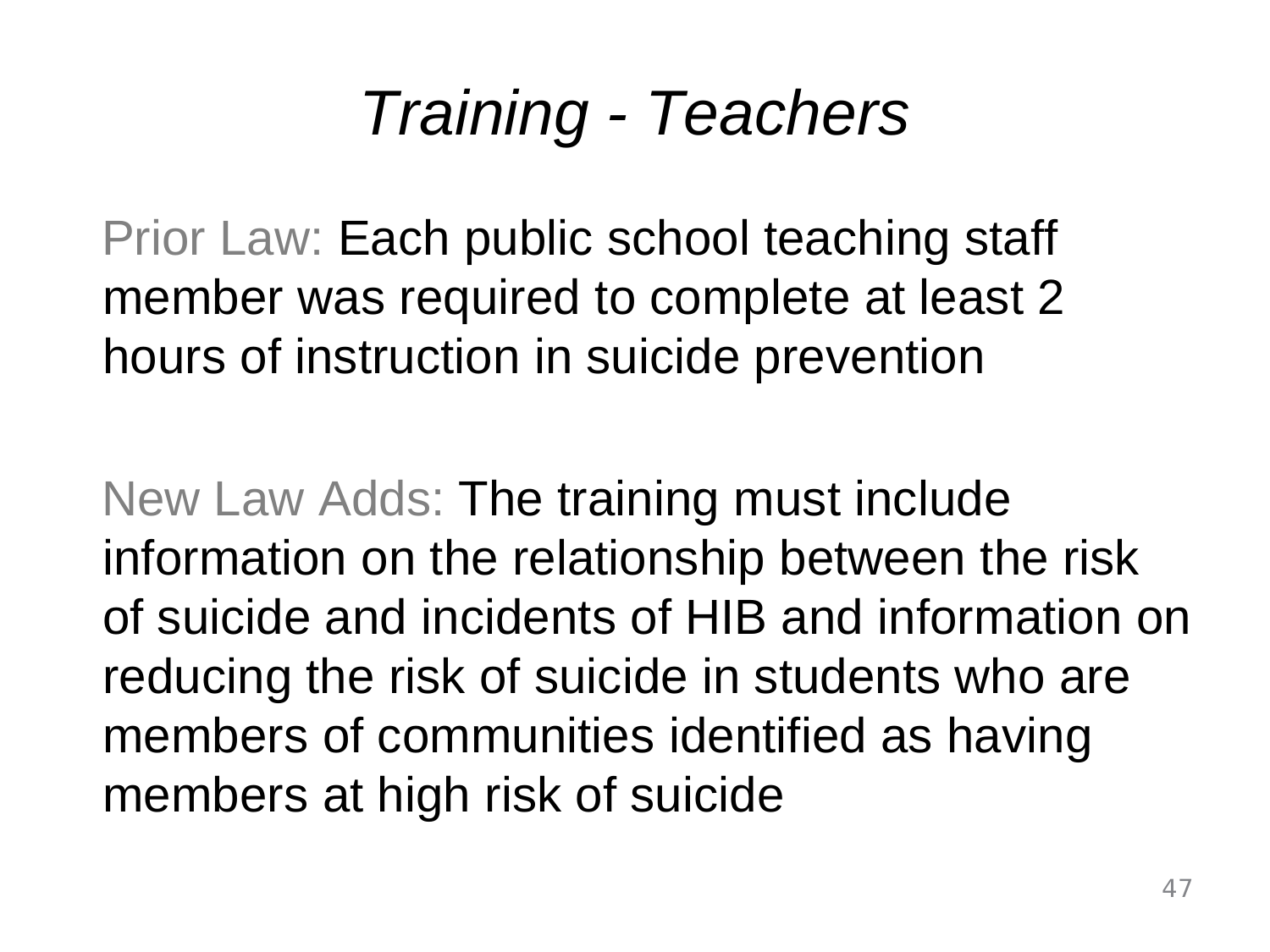### *Training – Teachers (cont.)*

New Law: Each public school teacher must complete at least two hours of instruction on HIB prevention in each professional development period

This is in addition to the two hours of instruction in suicide prevention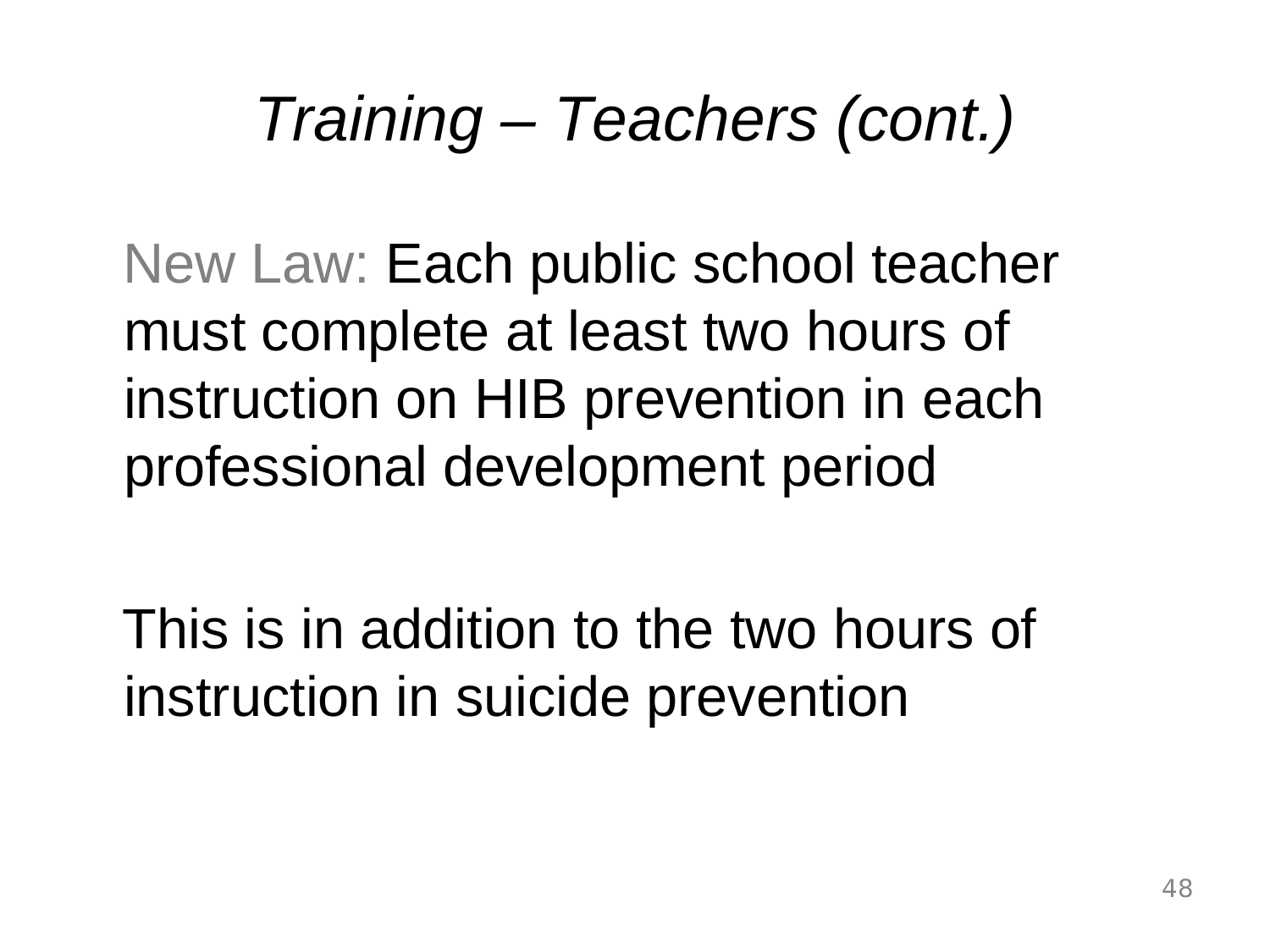### *Training – Prospective Teachers*

#### **New Law:**

- Beginning with the 2012-2013 school year, all candidates for teaching certification who have completed a teacher preparation program at a regionally-accredited institution of higher education shall have satisfactorily completed a program on HIB prevention
- Beginning with the 2011-2012 school year, any person seeking certification through the alternate route shall, within one year of being employed, satisfactorily complete a program on  $HIB$ <sup>49</sup>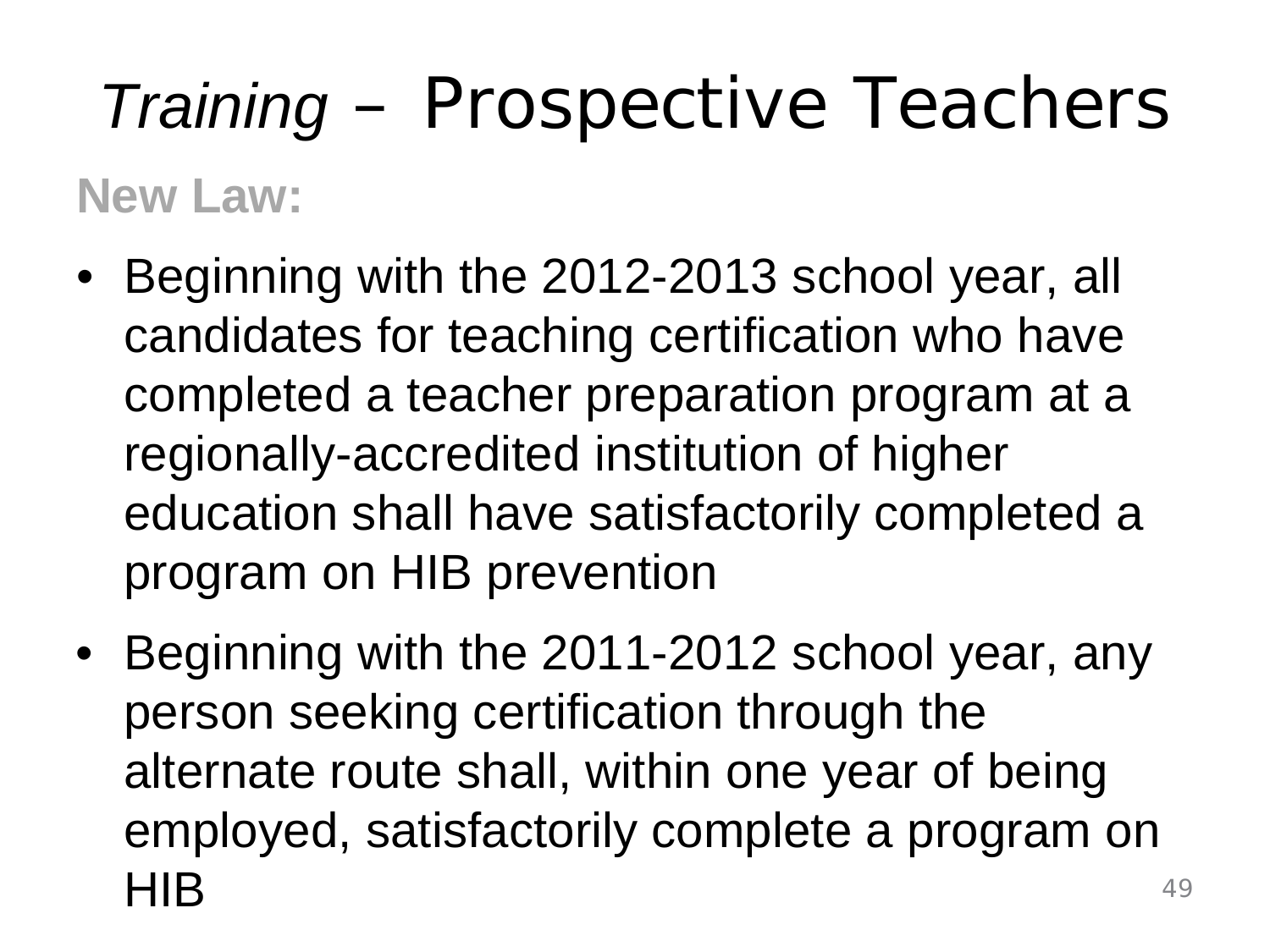### *Training - School Leaders\**

Prior Law: School leaders must complete training on school ethics, law, and governance.

New Law Adds: The training must include information on the prevention of HIB

*\*School leader means a school district staff member requiring a chief school administrator, principal, or supervisor endorsement*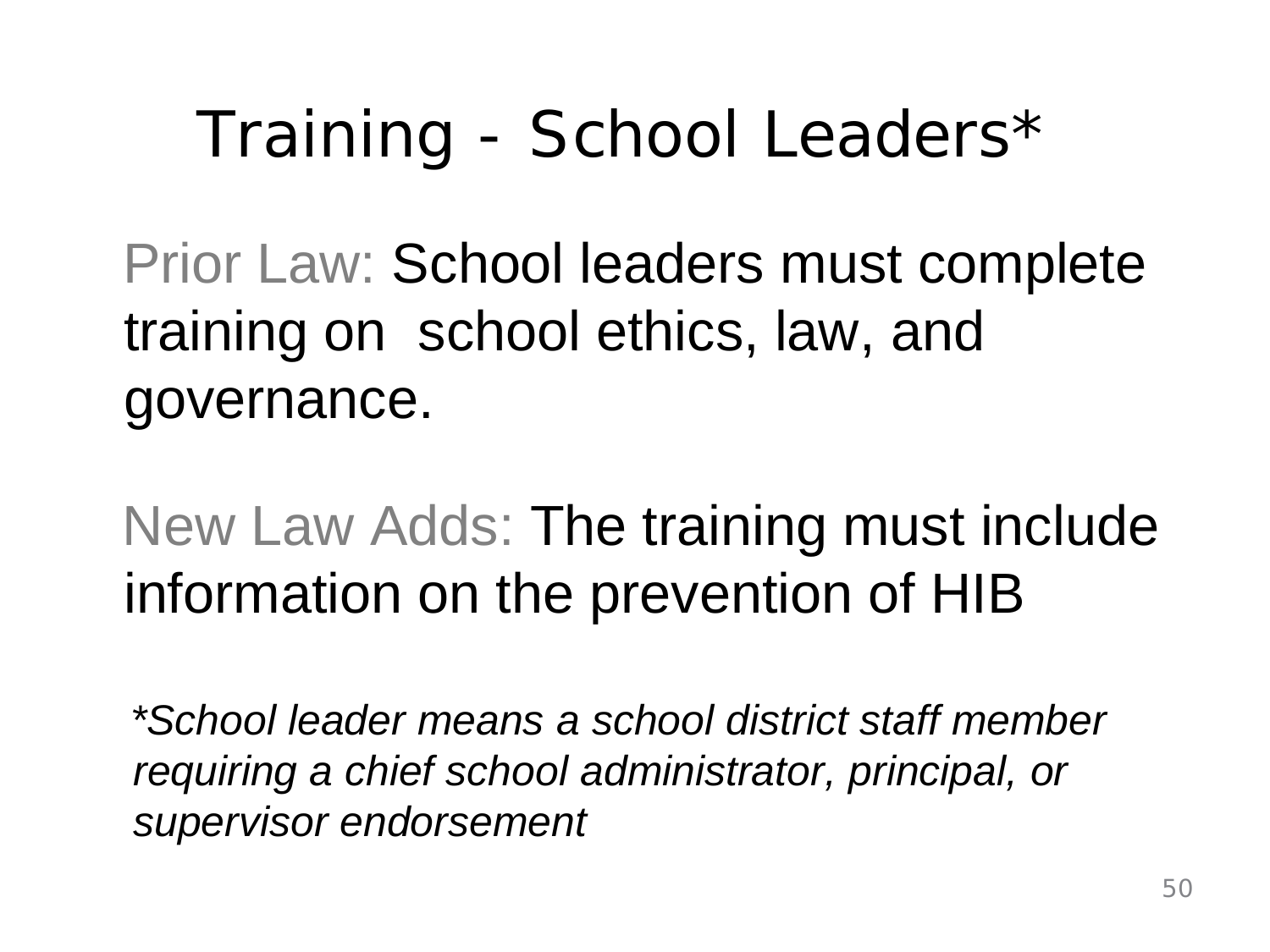#### *Training – Prospective School Leaders*

New Law: Beginning with the 2012-2013 school year, all candidates for administrative and supervisory certification must satisfactorily complete a program on HIB prevention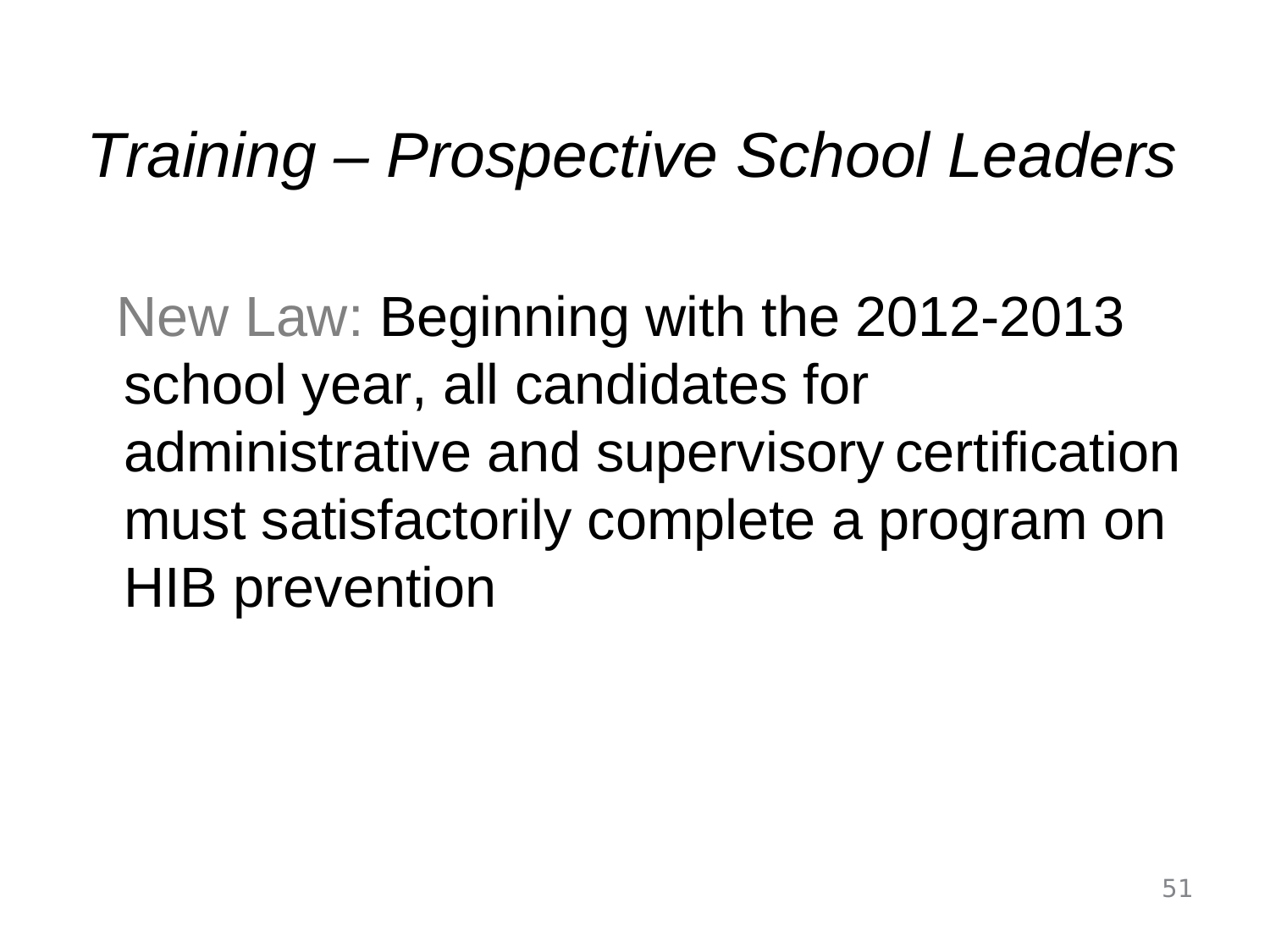### *Training – Board Members*

New Law Adds:

- Completion of a training program on HIB in schools, including a school district's responsibilities within one year after being newly elected or appointed or being re-elected or reappointed to the board of education (required only once)
- Provision of training on HIB in schools by the New Jersey School Boards Association in consultation with recognized experts in school bullying states of the states of the states of the states of the states of the states of the states of the states of the states of the states of the states of the states of the states of the states of the states of the sta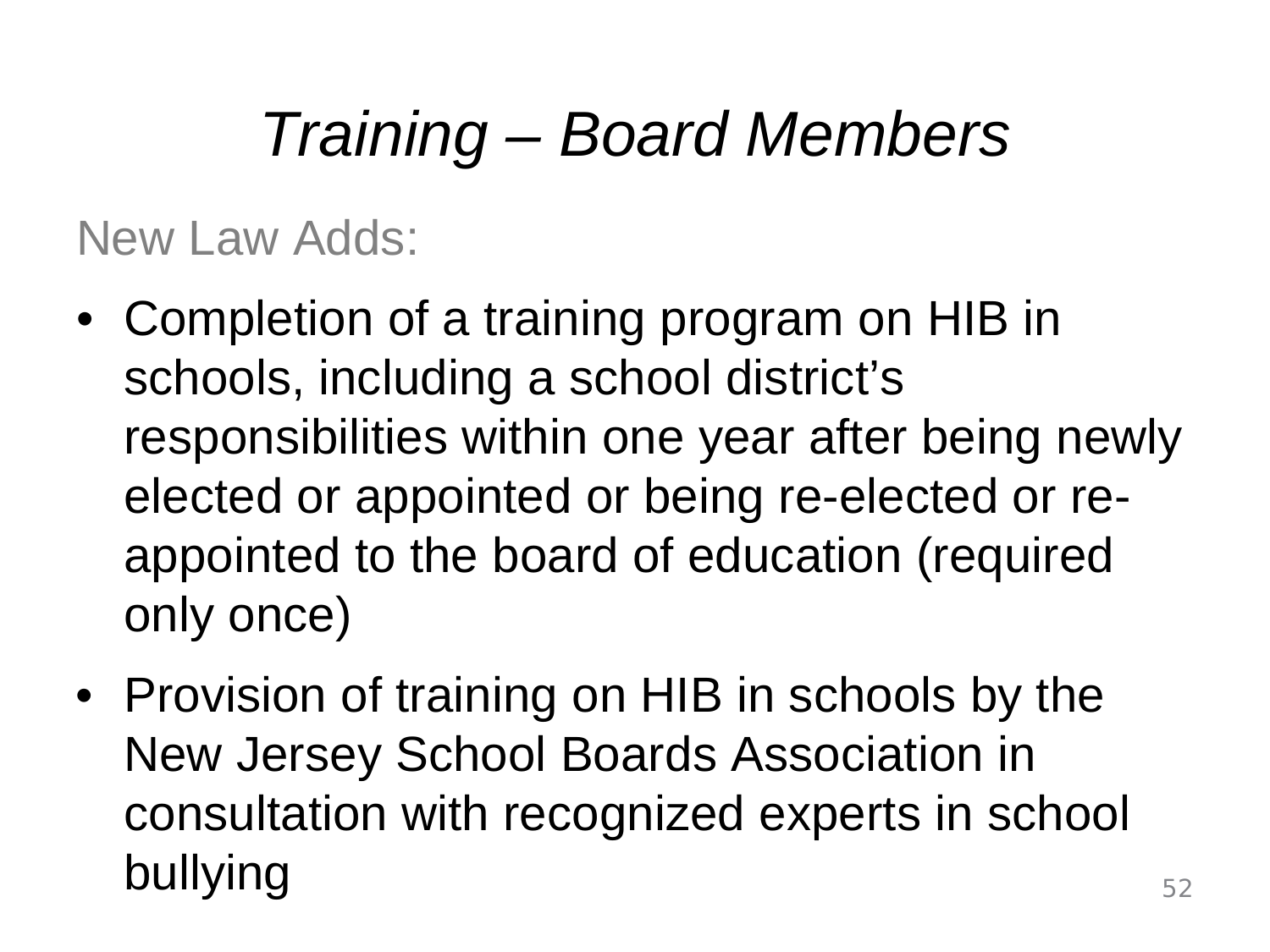### *Training – Safe Schools Resource Officers*

Prior Law: The Police Training Commission has a training course for safe school resource officers and school employees serving as liaison's to law enforcement

New Law Adds: The course must include training in the protection of students from HIB, including incidents which occur through electronic communication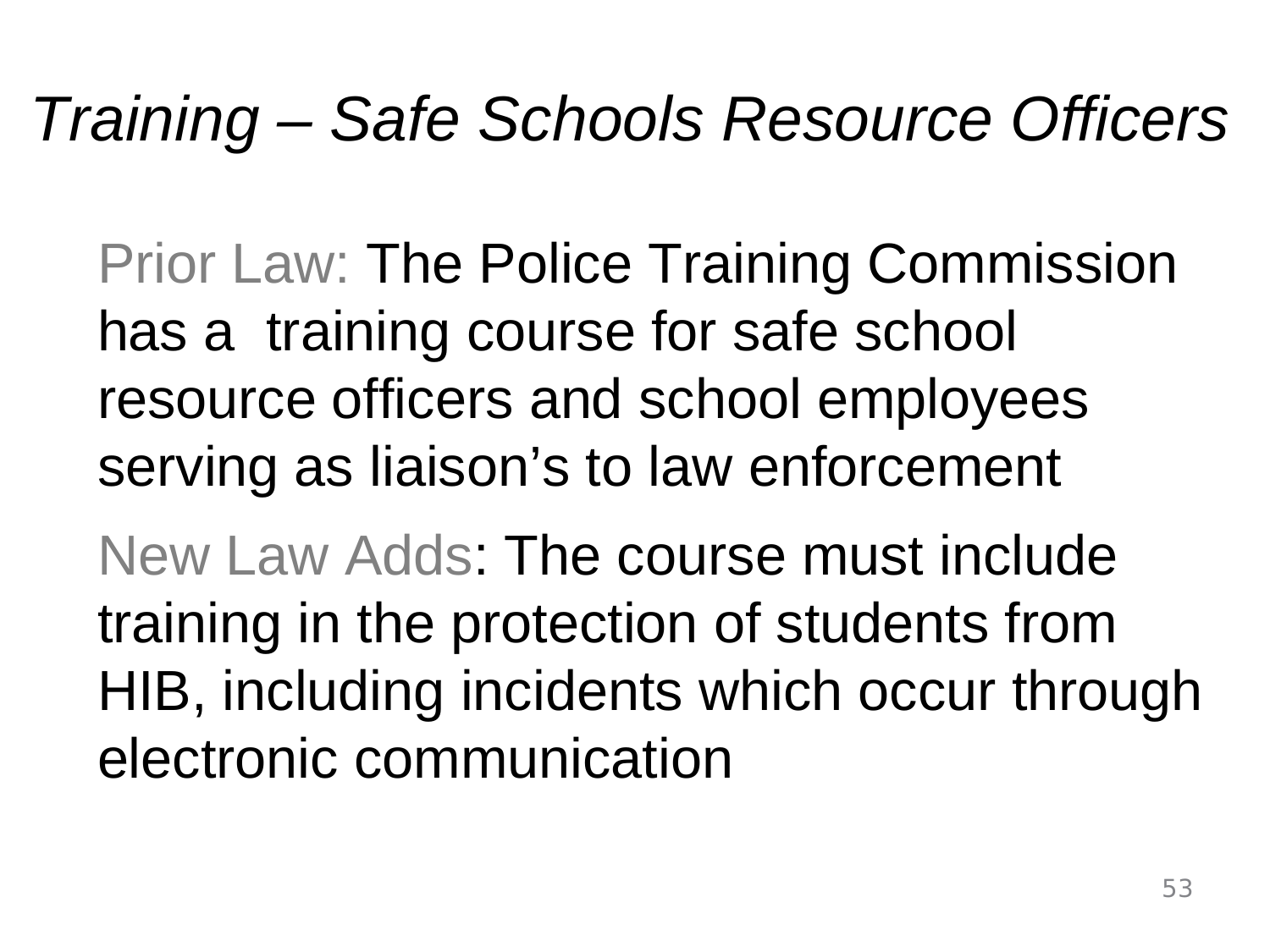### *New Law: Training – Available to Anyone*

- The Commissioner must develop, in consultation with the Division on Civil Rights, and make available on the NJDOE's Website, an online tutorial on HIB
	- $\checkmark$  The online tutorial must, at a minimum, include best practices in the prevention of HIB, and applicable laws.
	- $\checkmark$  The online tutorial must be accompanied by a test to assess a person's understanding of the information provided in the tutorial.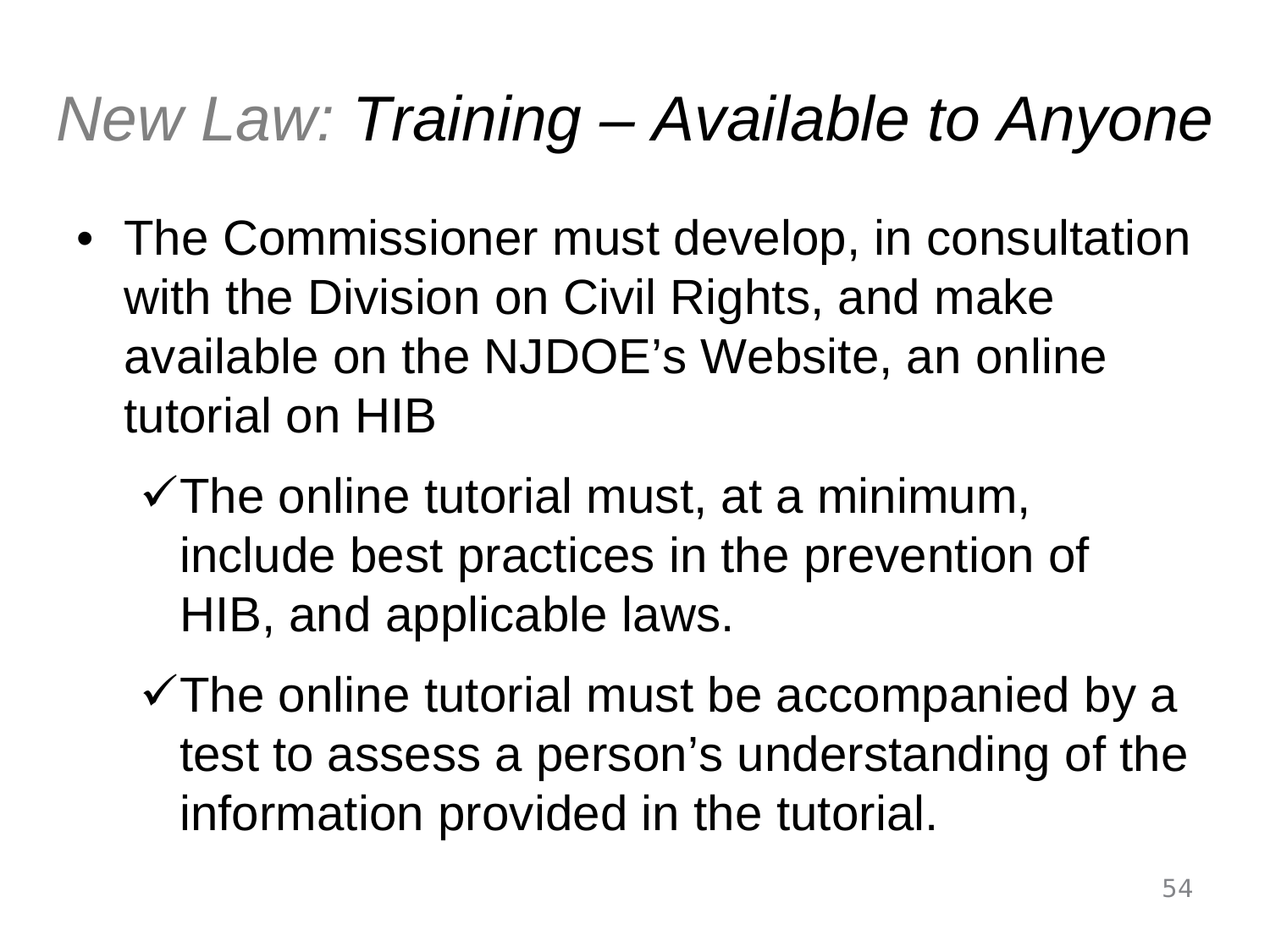### *Public Reporting – School Report Cards*

### New Law Adds: School Report Card must include data on the number and nature of all reports of HIB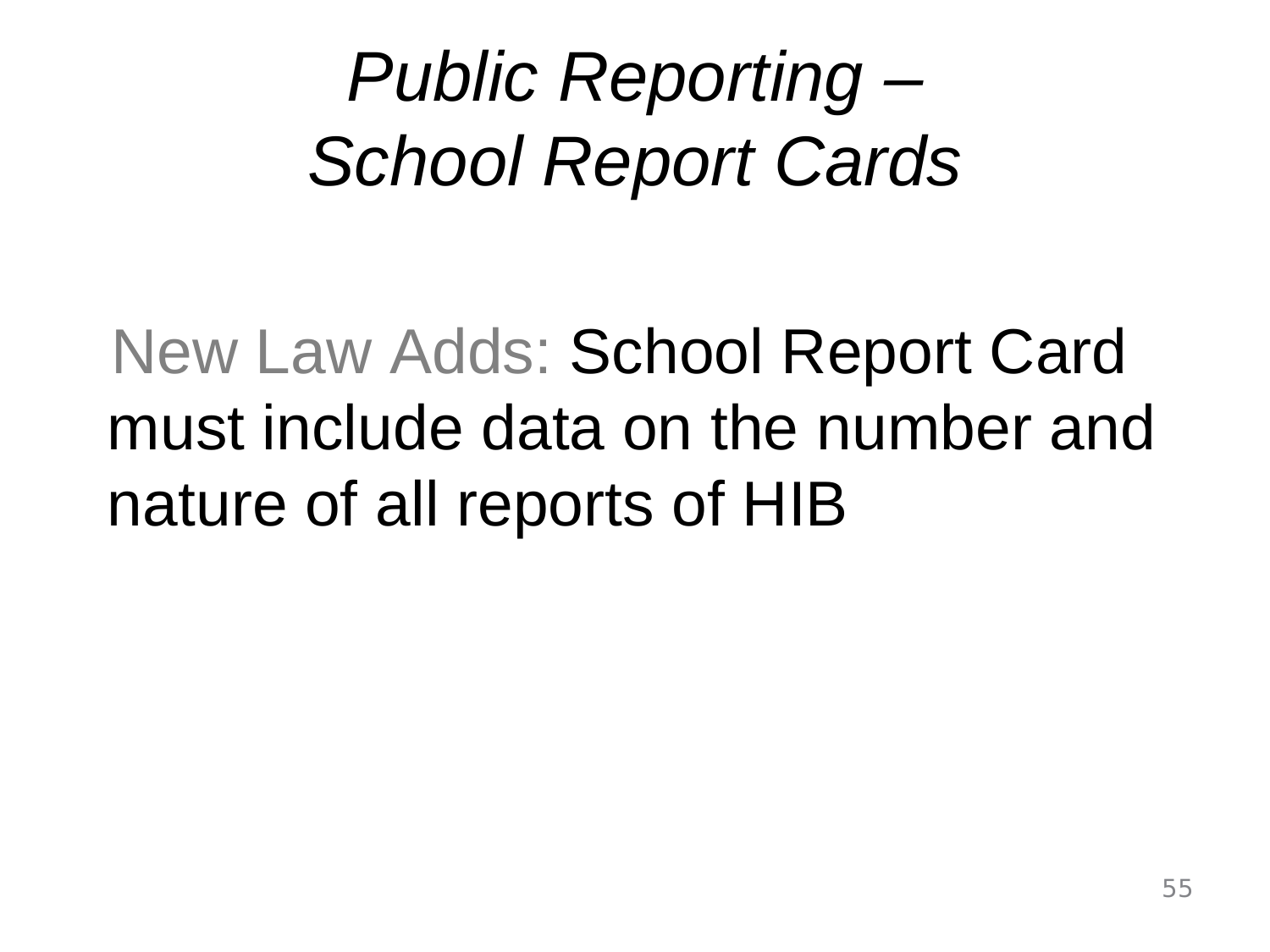### *Public Reporting – Public Hearing*

Prior Law: The superintendent was required to *annually* report to the board of education all acts of violence and vandalism, including HIB.

New Law Adds: The superintendent must report at *two* public hearings –

- One between 9/1 and 1/1; and
- One between 1/1 and 6/30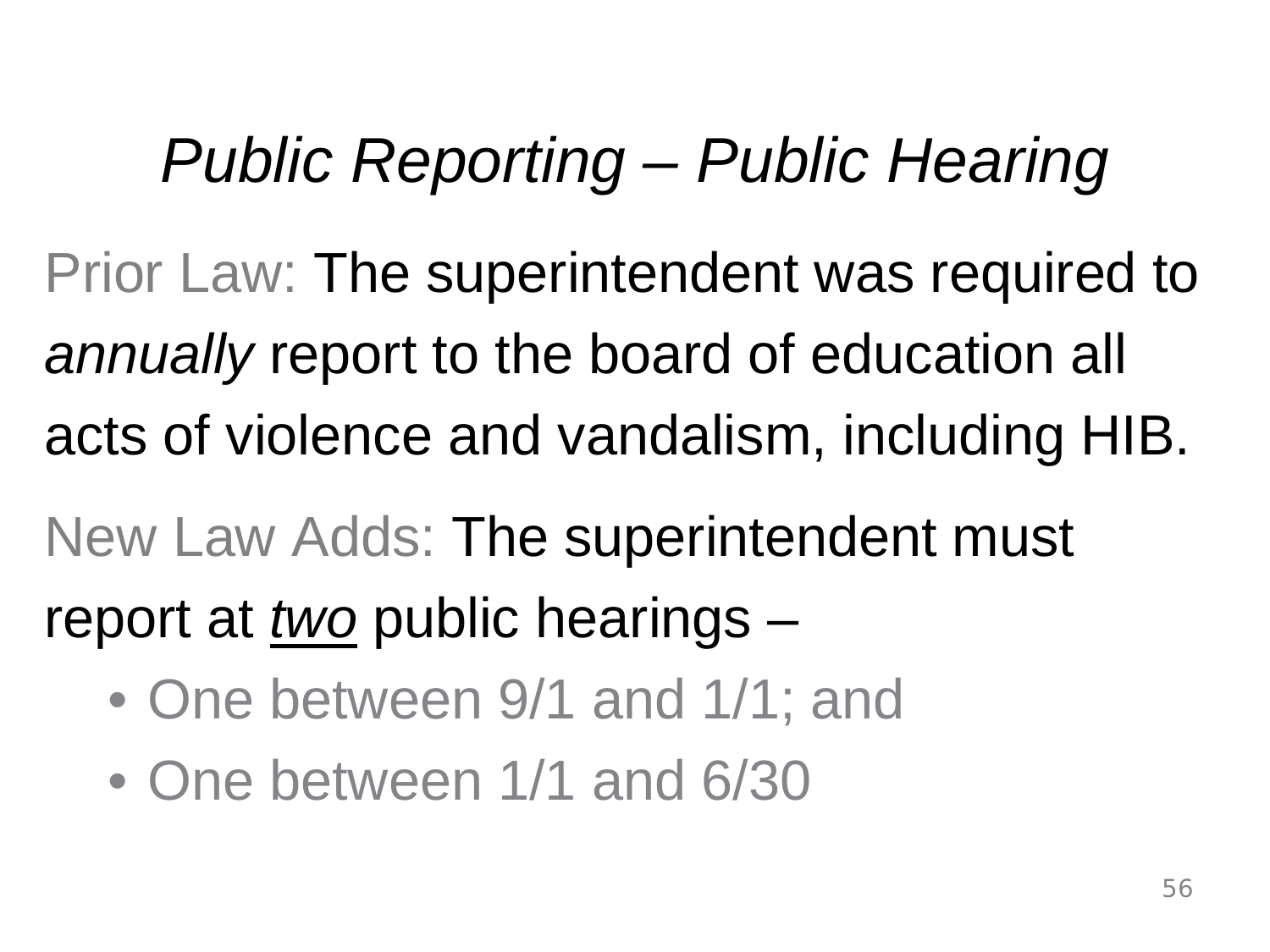### *Public Reporting – Public Hearing (cont.)*

New Law: Requires that HIB the data be disaggregated by the enumerated classes, and adds HIB information:

- $\checkmark$  the status of all investigations
- $\checkmark$  the nature of the bullying (based on the enumerated categories)
- $\checkmark$  the names of the investigators
- $\checkmark$  any other non-disciplinary measures imposed
- $\checkmark$  training conducted or programs implemented, to reduce HIB
- The district must put a link to the report on its Website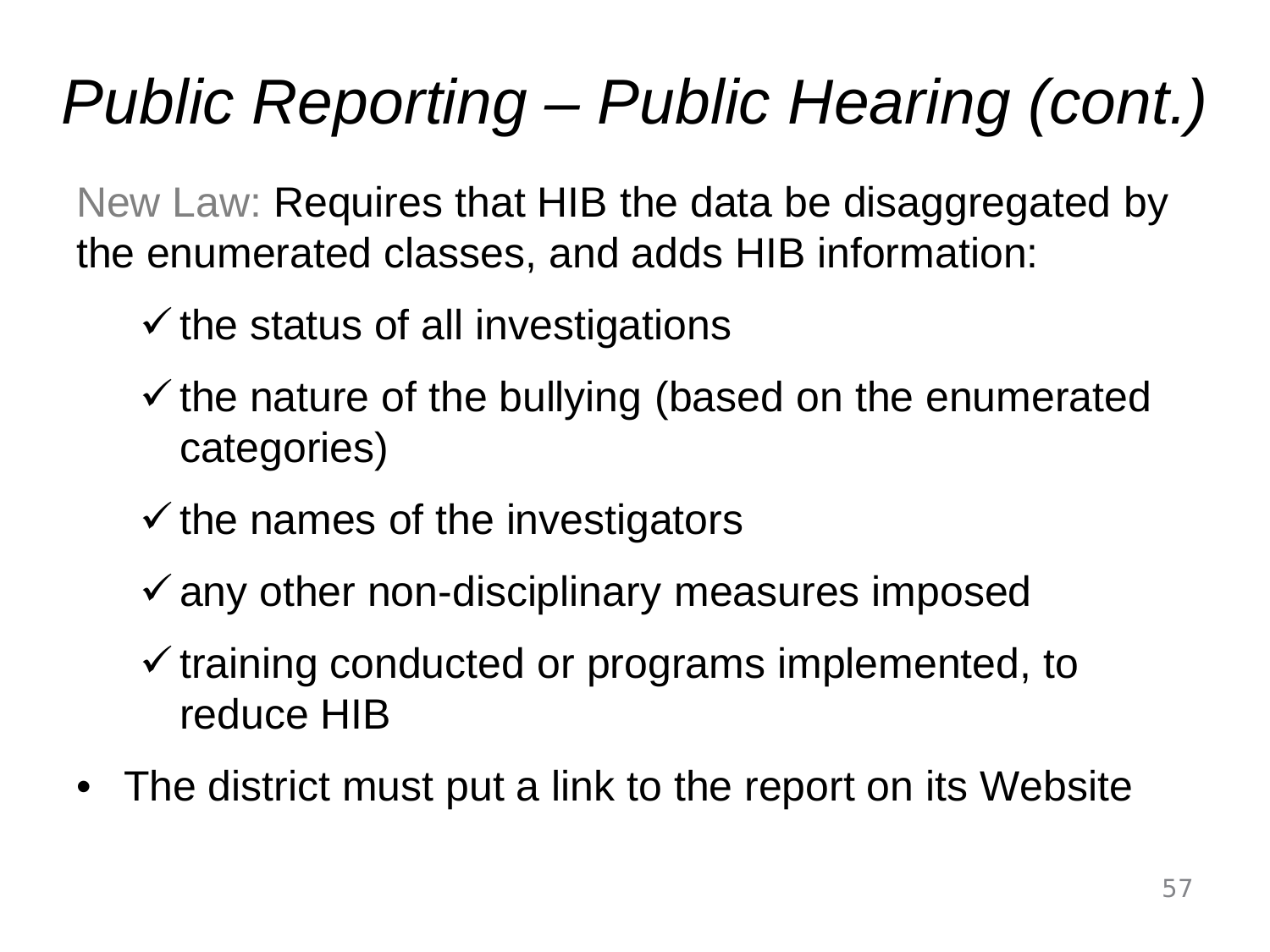### *Public Reporting – Superintendent to NJDOE*

Prior Law: The district was required to annually report violence, vandalism and substance abuse incidents on the EVVRS

New Law Adds:

- The information reported to the BOE must be reported once during each reporting period to the NJDOE
- Verification of the reports on violence, vandalism, and HIB must be part of the State's monitoring of the school district
- The report must be used to grade each school for the purpose of assessing its effort to implement policies and programs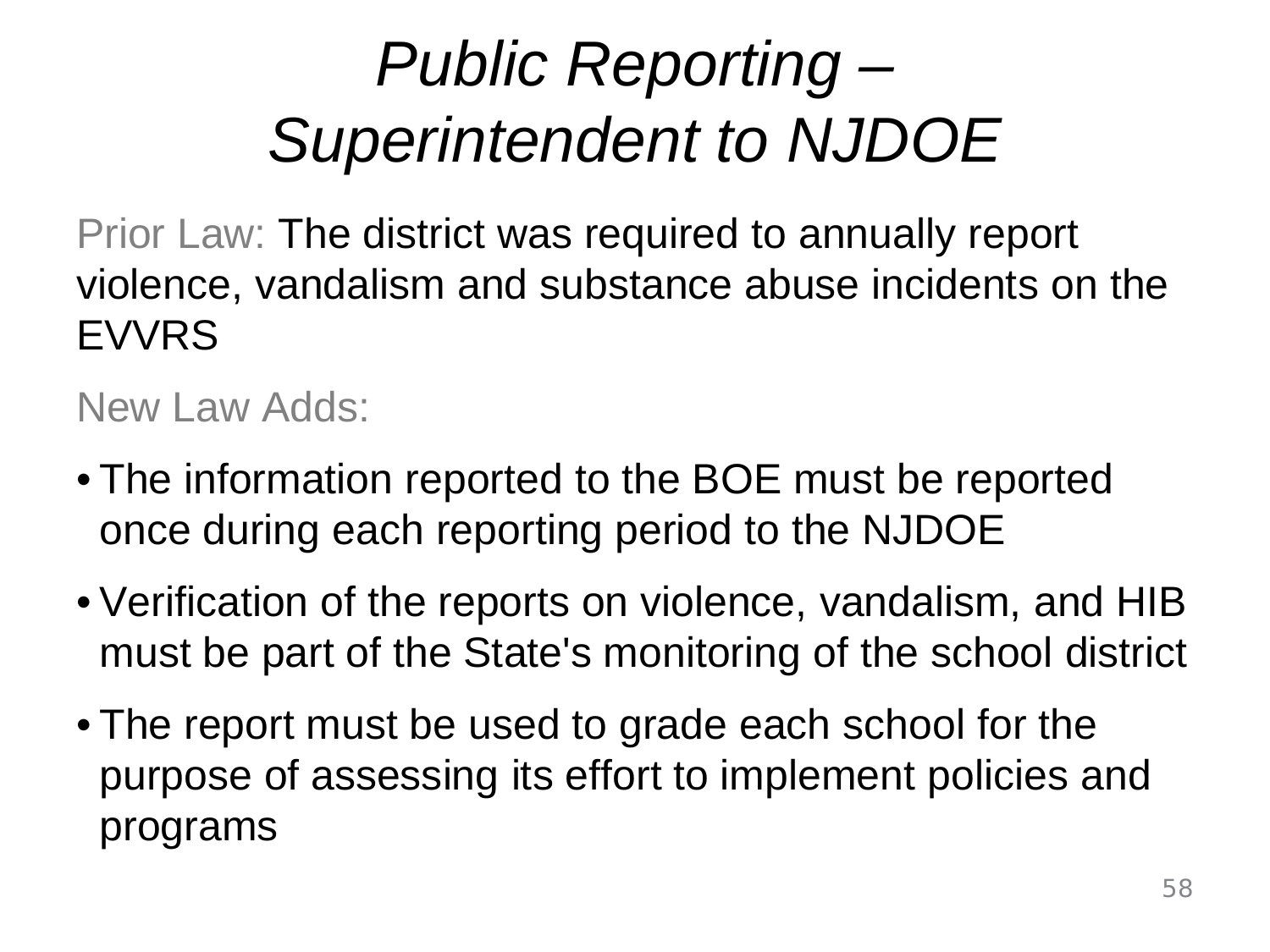### *Public Reporting – NJDOE to Senate and Assembly*

Prior Law: The Commissioner was required to submit an *annual report* to the Education Committees of the Senate and General Assembly detailing the extent of violence, vandalism, and substance abuse in the public schools and making recommendations to alleviate the problems.

New Law: Highlights HIB and requires that the report be submitted *no later than October 1* each year, and must be posted on the department's Website.

• This will require timely verification by districts and EVVRS closure by mid-July each year. 59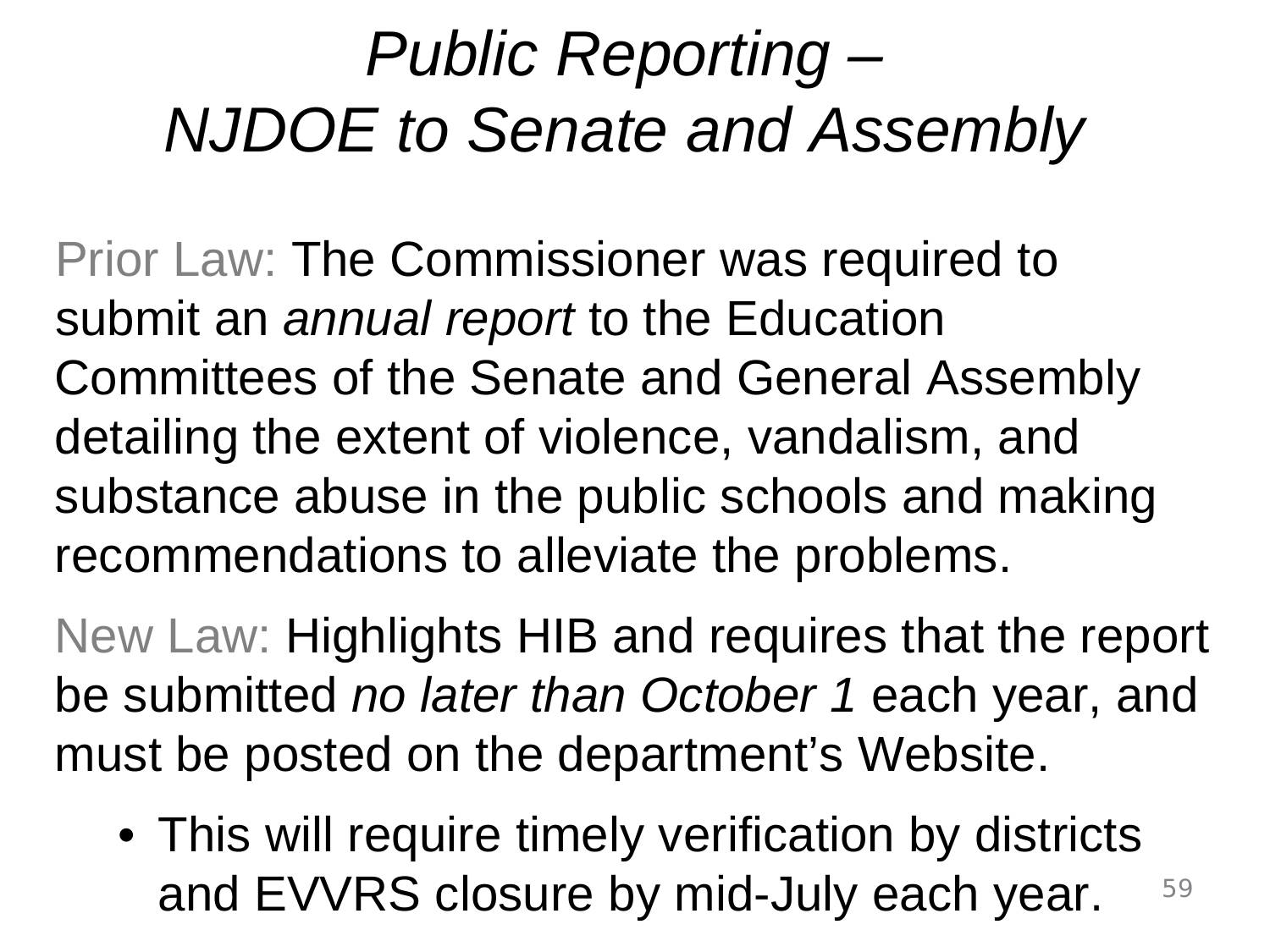### *District and School Grades*

New Law: The Commissioner must establish guidelines for a program to grade each school to assess its efforts to implement policies and programs consistent with the law:

- District grade is determined by averaging the grades of all the schools in the district
- The school's and the district's grades must be posted on the homepage of the school's Website within 10 days of the assignment of the grade
- The grade for the district and each school shall be posted on the homepage of the district's Website 60